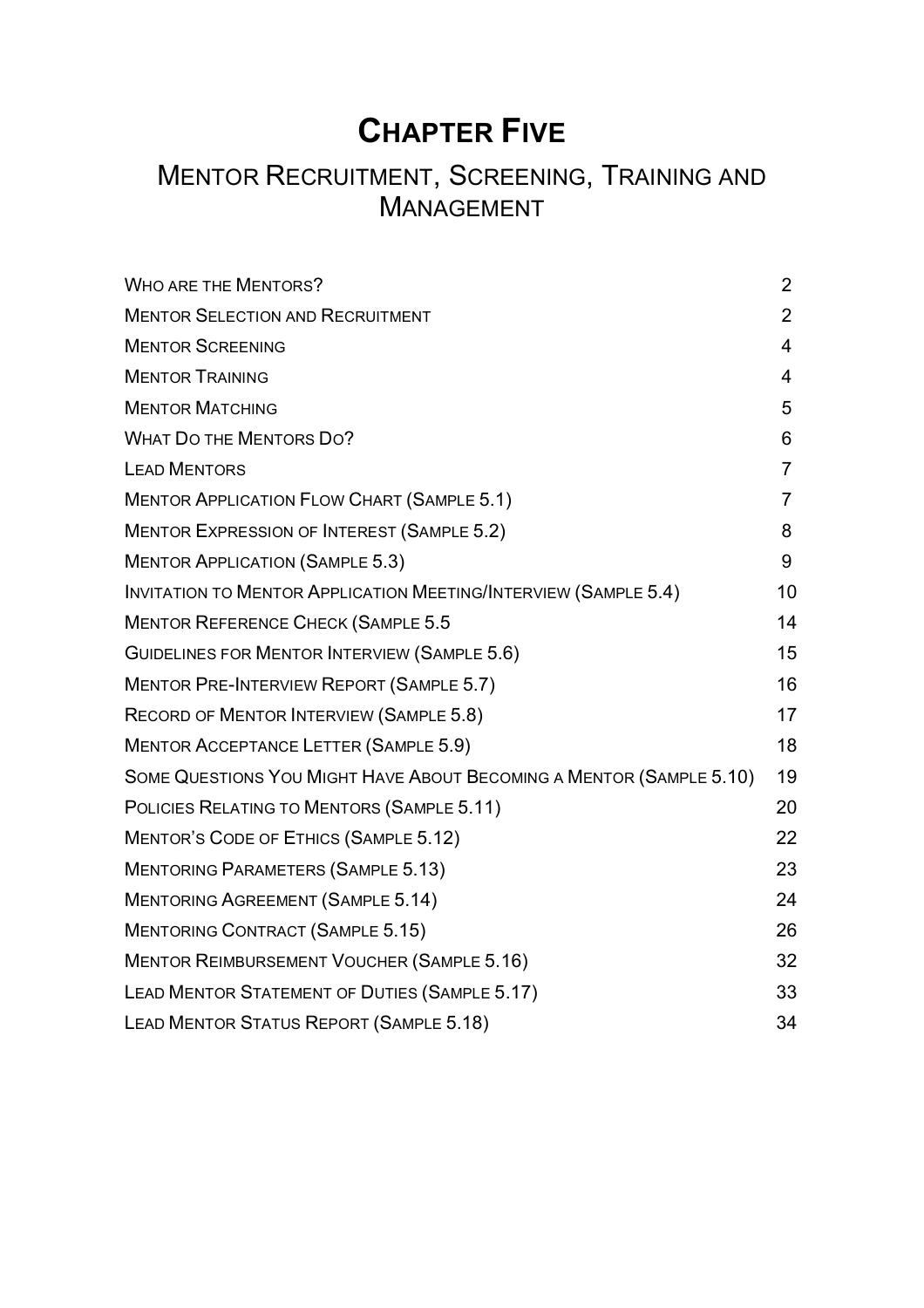## **WHO ARE THE MENTORS?**

The mentors primarily come from four main sectors of the community:

- Retirees
- Business People Businesses may choose to nominate staff members to mentor as part of their paid work, for approximately 2hours per week for a year. Please refer to the document *Workplace Relevance of Mentoring Skills in chapter 11.*
- University Students. Some School-Based Mentoring Programs have also tapped into Teacher Education students at university. This provides extra value in providing pre-service teachers with an insight into youth at risk of not completing their education. The only disadvantage in tapping into university students is that they may not yet have the networks, contacts and influence in the community to be able to assist a young person. Many programs also have an age restriction of a minimum of 25 years.
- TAFE Outreach students (mature-aged job seekers)

## **MENTOR SELECTION AND RECRUITMENT**

Mentor selection should identify mentors who:

- want to be involved in the life of a young person
- respect young people
- listen actively, suspend judgment, and ask thoughtful questions
- empathise with young people
- seek solutions and opportunities for their mentees

#### **Note**

Highly qualified/skilled people are not necessarily the best mentors. People with rich life experiences (positive and negative) who have developed coping and problem solving skills can bring a lot to a mentoring relationship

Experience has shown that mentors in the program are recruited through a number of sources. The most powerful form of recruitment is by word-of-mouth – when mentors tell their friends and family what a great program they're involved with and suggest that they might like to do similar.

Other methods/avenues for promotion that have proven to be successful are:

- Radio interview
- News stories –on radio, television and newspapers
	- o This works best when you have something specific to tell so it hits the morning /afternoon news every half hour or so. Something like: *A new program will be starting in the Black Stump region this year that will involve local people working one-on-one with high school students to help them identify and plan what they'll do when they leave school. The program matches mentors with a young person who is considering leaving school before they complete their education. Retirees are ideally suited to this role. Research has shown that over 90% of young people in this program go into positive futures – like TAFE, apprenticeship or*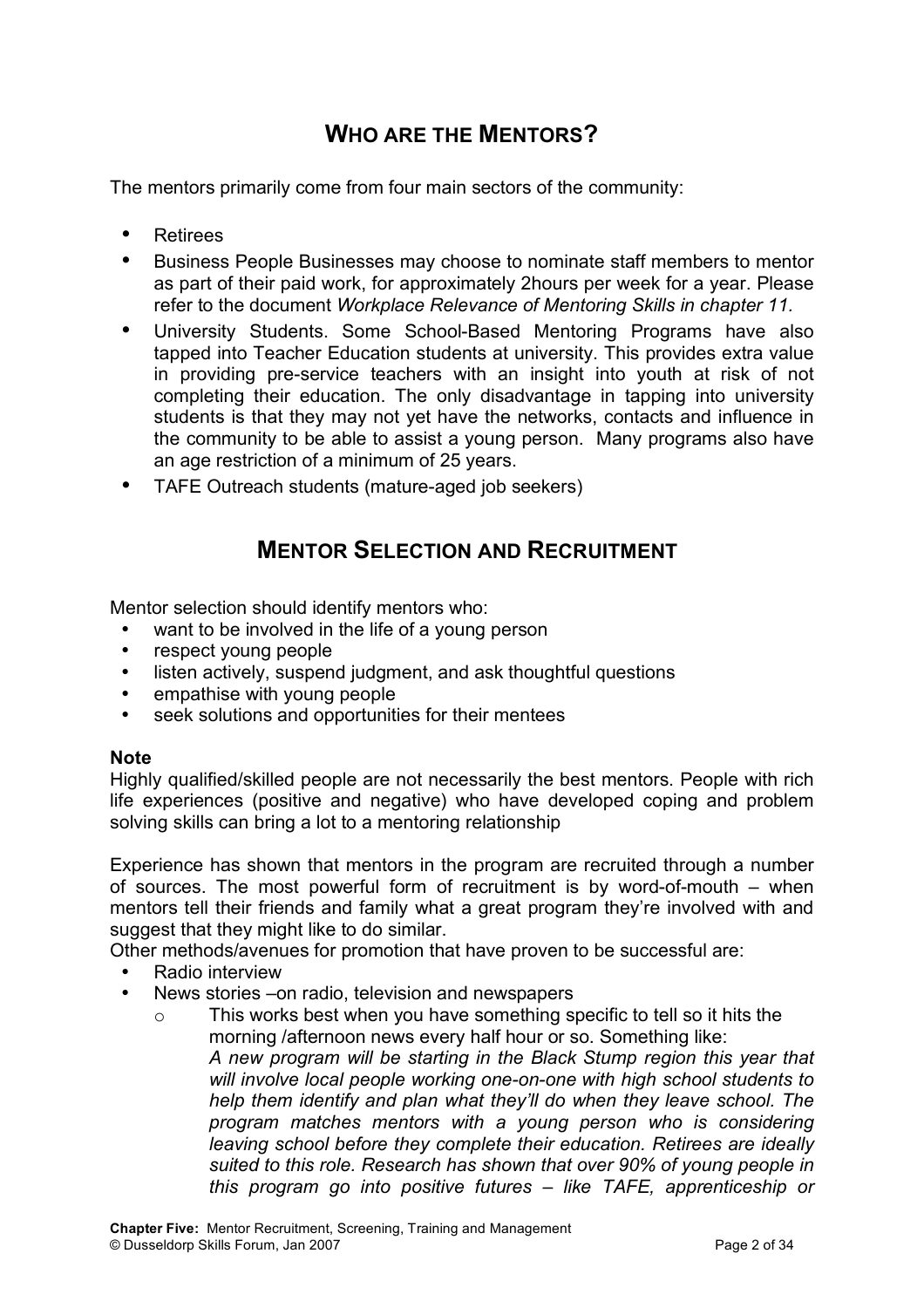*traineeship….or even decide to stay at school. The mentors receive free TAFE training and have the support of a local co-ordinator. If you're interested call Jane on 0123456789.*

- A program launch (which might also attract media attention)
- Approaching service clubs Rotary, Lions, Probus etc
- Posters and brochures at retirement villages
- Posters and brochures at doctor's and dentist's surgeries
- Retired Principals associations
- Talks at Business Breakfasts etc (these people may not become your mentors but they will most certainly know people who will)
- Local govt newsletters
- Retirees Associations
- School Newsletters
- Recruitment Stand at shopping centre
- Recruitment postcards

A few programs have tapped into trainee teachers at their local university. The mentors get credit towards their degree and are required to make a full 12-month commitment to the young person – even though their university subject may only be one semester long. The bonus of this approach is that new teachers gain a greater understanding of the issues facing young people and of the benefits of a mentoring program.

All prospective mentors should be provided with a position description that includes:

- an explanation of the program
- desired mentor attributes
- an outline of training required
- a description of the mentor's roles and responsibilities
- a time-line and duration of commitment.

Prospective Mentors should also be provided with an application form (see sample) to complete before enrolling in the mentor-training course.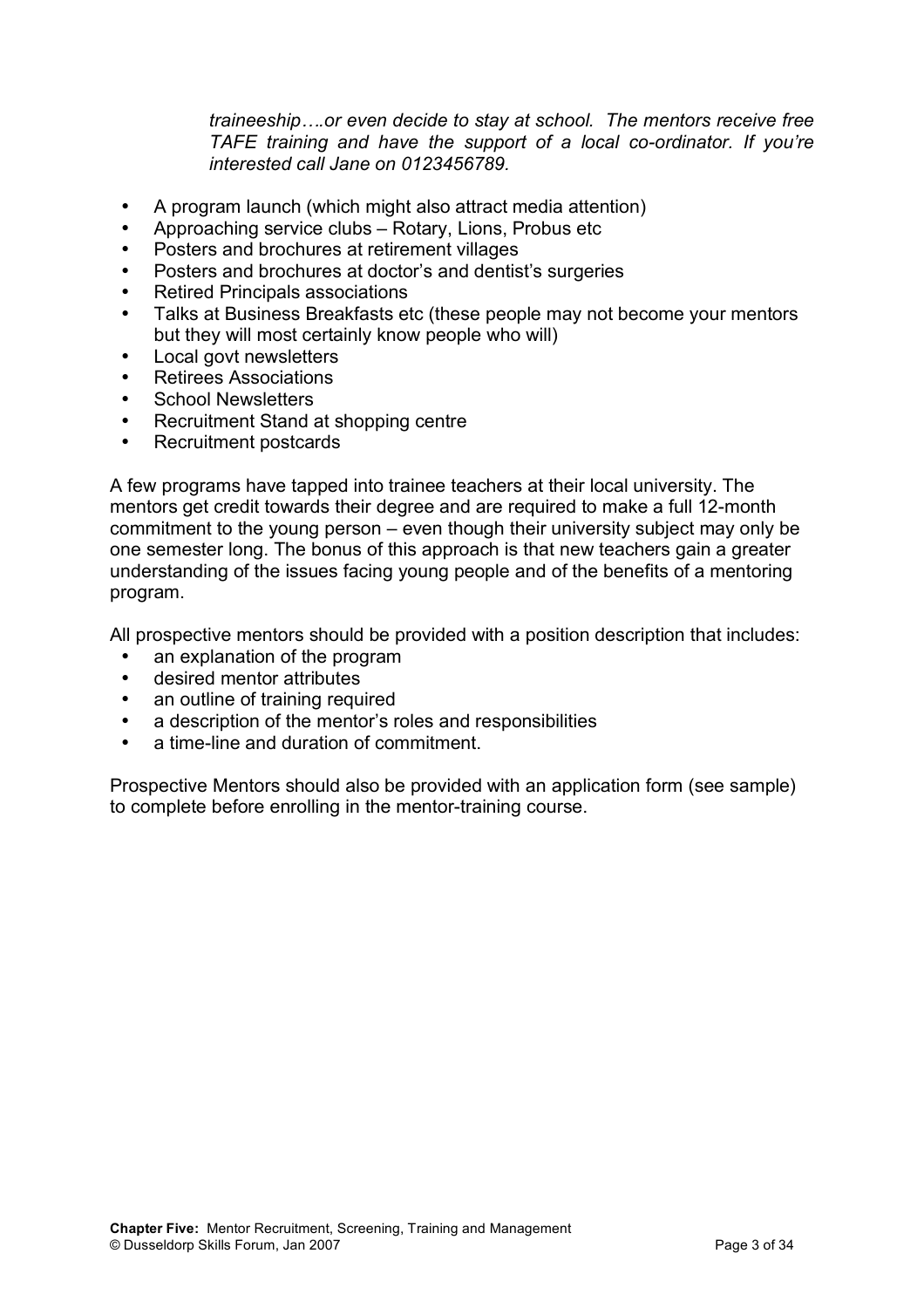## **MENTOR SCREENING**

There are a number of steps involved in the process of screening mentors. The process is to ensure that the mentors are the right kind of people to take on this role. Screening involves four parts:

#### **1. Criminal Records Check /Police Check**

This is carried out by the police – often in association with a Dept of Education – and should check all criminal records both within the state and on a national basis. The check will identify if a person has any child related offences that would preclude them from becoming a mentor.

#### **2. Reference Check**

All prospective mentors are required to provide details of two personal referees who can attest to the mentor's suitability. These referees should ALWAYS be contacted. A common question asked of the referees is 'Would you be happy for this person to mentor your child?'

#### **3. Extended Training**

The extended mentor-training program (3 hours per week over 10 weeks) allows mentors to be observed by the TAFE teacher over an extended period of time. This gives the mentors time to reflect on issues and discuss them with family and friends, often resulting in a change of attitude. For example…some prospective mentors go into the training with the attitude of 'what some young people today need is a good kick up the backside". If they are still making comments like this towards the end of the training it's highly unlikely that they will be suitable mentors.

#### **4. Interview**

Towards the end of the training and when all the other parts of the screening process are complete an interview should be scheduled with each prospective mentor. The interview should include the co-ordinator and the TAFE teacher. This allows the co-ordinator to get to know the mentor and ask and answer any questions either party may have. It also allows the mentor to express which school they would like to be placed at and discuss other options (if appropriate). The co-ordinator will have the opportunity to ask the mentor's reasons for wanting to be a mentor and the TAFE teacher will be able to call on his/her experiences with the mentor over the preceding 8 or 9 weeks.

## **MENTOR TRAINING**

All mentors in School-Based Mentoring Program must complete the TAFE mentortraining program prior to being matched with their mentee. The training helps the mentors:

- understand the issues involved in mentoring
- become more confident
- be better prepared
- demonstrate commitment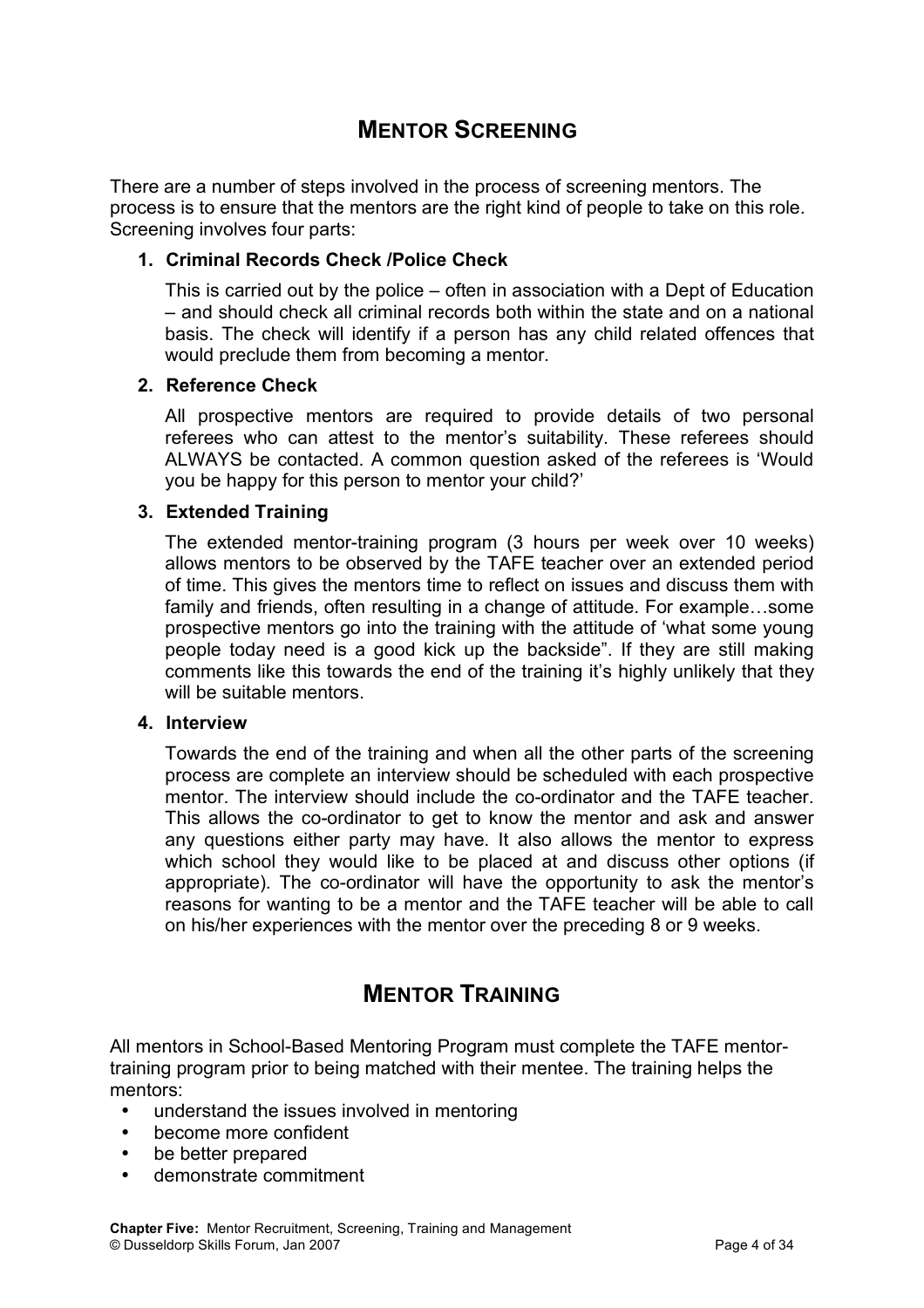• have the support of fellow mentors

Many retired principals or ex-teachers often try to convince the co-ordinator that they don't need to do the training but it is important that ALL mentors have completed the course. Mentoring is a very different skill set to those involved in teaching and most mentors report that it is a valuable experience.

The Mentor Training is delivered through a partnership with TAFE. The course code is 9803A and is offered through TAFE NSW. Other states can purchase it from the national register. The course in its entirety is 90 hours. Mentors do the first 30 hours in class spread over 8 -10 weeks. When the mentor is matched with a student for the first phase of the program, this counts for the next 30 hours. If the mentor wishes to receive the full certification he/she must attend TAFE classes for the remaining 30 hours (under special arrangement with the local TAFE and depending on local need). By completing the first 60 hours of the course the Mentor receives a Statement of Attainment. The course covers a range of skills including:

- Interpersonal Skills
- **Effective Listening**
- Conflict Resolution
- Mentor roles, rights & responsibilities
- Problems faced by today's youth
- Managing difficult behaviour
- Child Protection Legislation
- Confidentiality
- Employment & Training Opportunities and…..
- Topics which meet the needs of the group

## **MENTOR MATCHING**

So... you've recruited, screened and trained your mentors. Now you are at the stage where you are ready to make the one-on-one match. You will need to decide whether you will match male mentors with female mentees and vice versa before you begin the matching process. You'll also need to consider what basis you will match on – will it be on personality or on career experience. Many programs have found that matching based on personality works best. The problem with matching based on the mentor's career experience is that they may not 'think outside the square' and encourage their mentee to look at other career opportunities. Also if the mentee has been retired for quite a while the industry may have changed significantly and he/she may provide incorrect advice.

When the students are initially introduced to the program they should be told that the matching process is not exhaustive as there are only X number of mentors for X number of students. This means that whilst every effort is made to create a good match between mentor and mentee... at the very least the mentee will get a mentor who cares about them and is willing to help work through their planning process.

The following is an outline that has proven to be successful in a number of programs.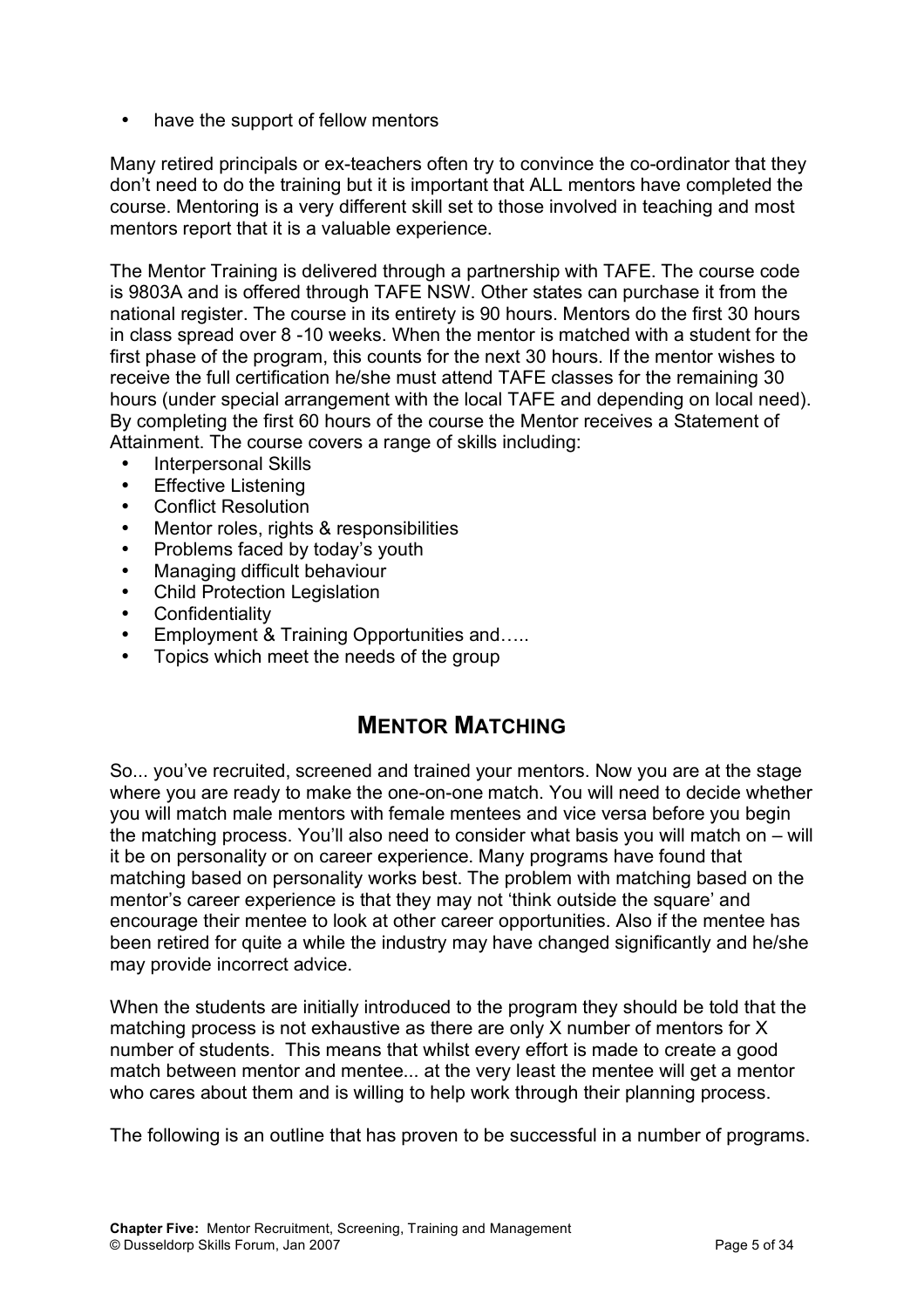#### **Orientation Day**

A day where the mentors and mentees come together as a group to meet each other and understand how the program will work. Many programs call this Jitters Day because everyone seems to be a bit nervous. This day is organised and run jointly by the co-ordinator and the school contact and relief for this day needs to be organised with the school. Activities are planned around the mentors getting to know the mentees and vice versa without anybody having been matched. It's a great idea for individual students to take individual mentors on a tour of the school so that the mentors get an idea of where everything is located. Students should be provided with a list of important points of interest and they will no doubt add their own. Places that should be included are:

- Principal's Office
- Careers Advisor
- School Counsellor
- Staff Toilets (that can be used by the mentors)
- **Library**
- Front Office (sign-on book for mentors)

Included in this chapter is an agenda for the Orientation Day and instructions for playing Network *Bingo*. Basically any activities that force the mentors to talk to the mentees are ideal – remembering both groups will be nervous. A barbeque lunch is a great way to get everyone together and having lots of jobs to do makes everyone feel a part of the day.

Towards the end of the day the mentees are asked to write their name on a piece of paper and then the name of three mentors they would be happy to be matched with. No guarantees are made that they will be matched with one of the three but strangely enough this usually works out.

#### **At the end of the Orientation Day**

The co-ordinator and the teacher contact from the school sit down and try and match the students' requests with the mentors. Personality and interest are also taken into account. Once the matching is finalised, the co-ordinator contacts the mentors with the name and telephone number of their mentee. The mentor should telephone his/her mentee that evening to let him/her know that they have been matched and that he/she looks forward to next week's meeting. It's important to do this on the day of the orientation so that the students know who they have been matched with (if left for a couple of days they may forget who was who). All permissions relating to providing student/mentee contact details to the mentor should have been obtained prior to the Orientation Day.

## **WHAT DO THE MENTORS DO?**

Prospective mentors and parents of mentees often ask this question. Whilst every school will have some limits and restrictions the program encourages Mentors and Students to do and go wherever they can to explore the Mentee's post-school options. Usually the first couple of weeks are spent talking and planning what sort of investigations they will make. There is a booklet to help with these discussions but this is NOT mandatory. The co-ordinator will encourage the Mentor to take the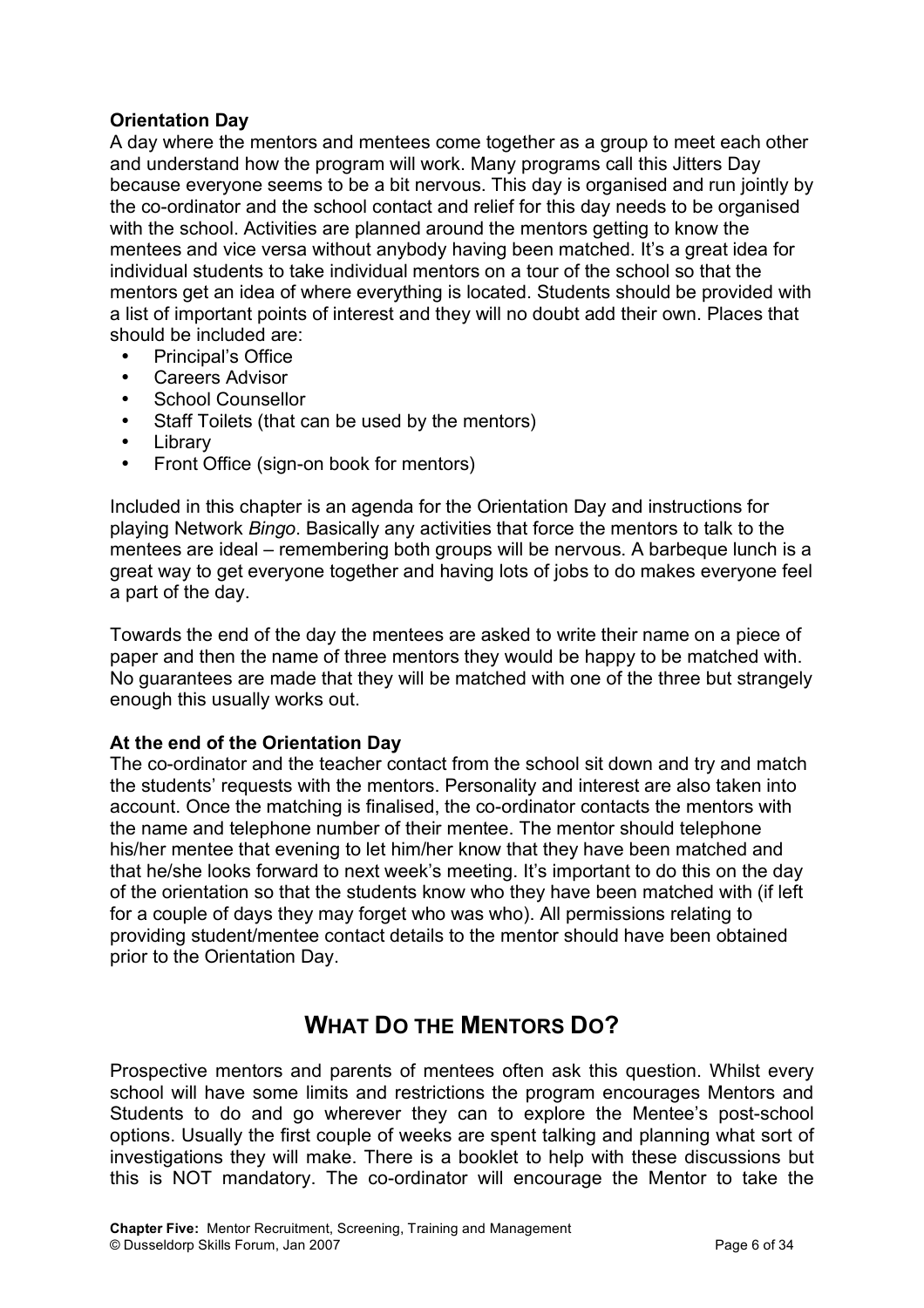Mentee on lots of excursions (usually during school time). The excursions could be to TAFE, businesses, Career Information Centre, University and often to places where the Mentee will have the opportunity to talk to young employees in the kind of job they are interested in. For example a Mentee might be interested in becoming a policeman so the Mentor could arrange a visit to the Police Training Academy as well as a visit to a local police station to talk to a newly appointed constable – to hear about the job from that perspective. Much of the time that the Mentees spend at school with the Mentors is spent planning other excursions. The excursions not only provide a wealth of information and contacts for the Mentee but they also provide an opportunity for the Mentee and Mentor to talk about their career options… and other life issues!

## **LEAD MENTORS**

To enable the program to expand and still stay within reasonable resourcing and funding limitations, an option may be to utilise the skills of existing mentors to assist the co-ordinator by identifying a Lead Mentor. This person could take on co-ordination responsibilities on alternate weeks, freeing up the co-ordinator to attend other schools.

A Lead Mentor is a trained and experienced voluntary mentor who is willing to take on extra responsibilities in supporting other mentors. Before being offered the position of lead mentor the co-ordinator should assess the mentor's skills and abilities in mentoring as well as his/her potential to offer guidance and support to new and /or inexperienced mentors without offending other mentors.

## **SAMPLE DOCUMENTS**

The following documents are samples that you may choose to alter to suit your program.

Samples 5.1 to 5.9 relate to the application and screening process

Samples 5.10 to 5.16 are documents which should be provided to the mentor (most of these need to be signed by the mentor and/or the mentee and/or the co-ordinator) Samples 5.17 and 5.18 are documents that may be used if the Lead Mentor approach is adopted.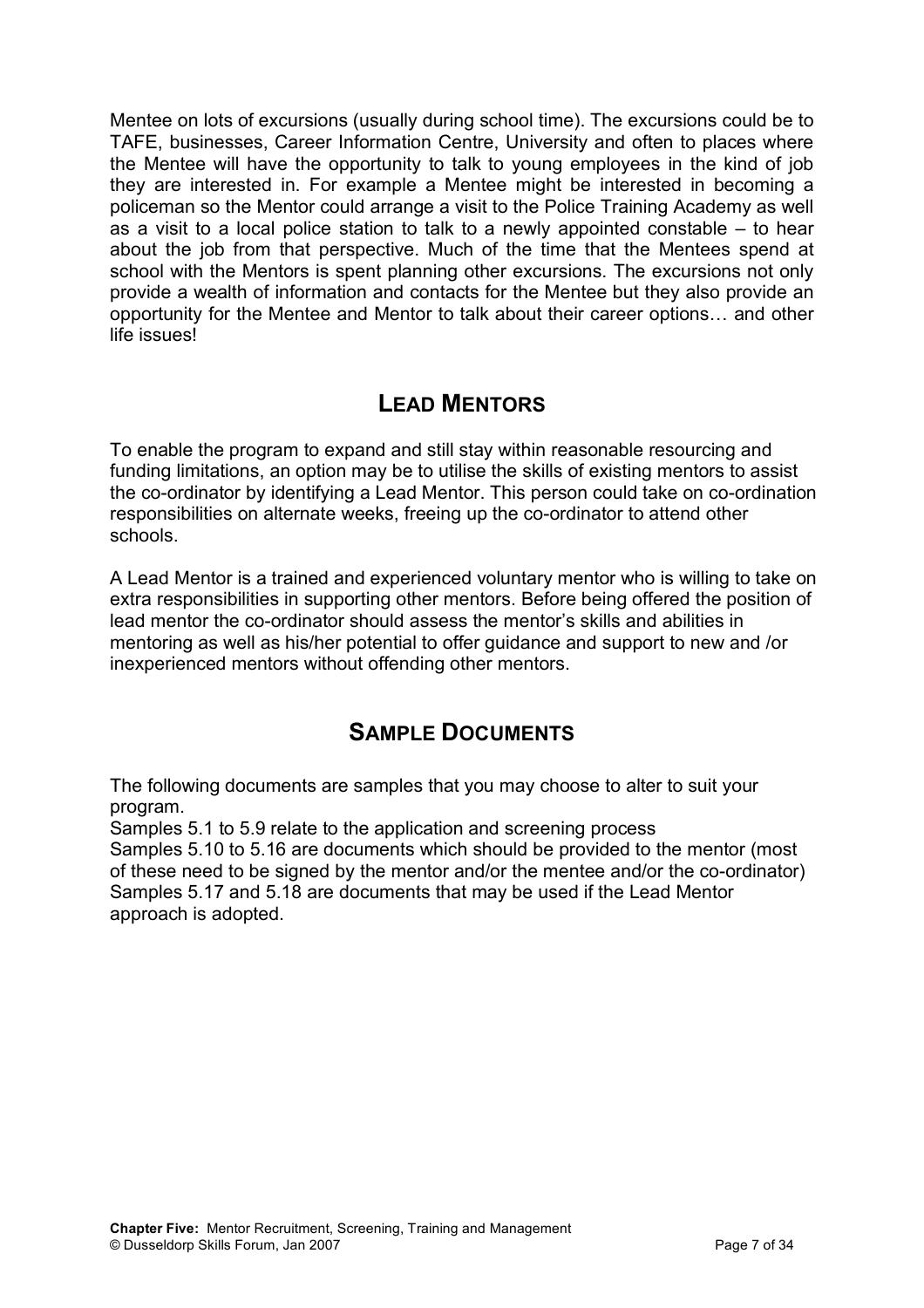# *SAMPLE 5. 1 -* **MENTOR APPLICATION FLOW CHART**

This chart shows the various stages that lead to a Mentor being approved. The process takes approximately 12 weeks

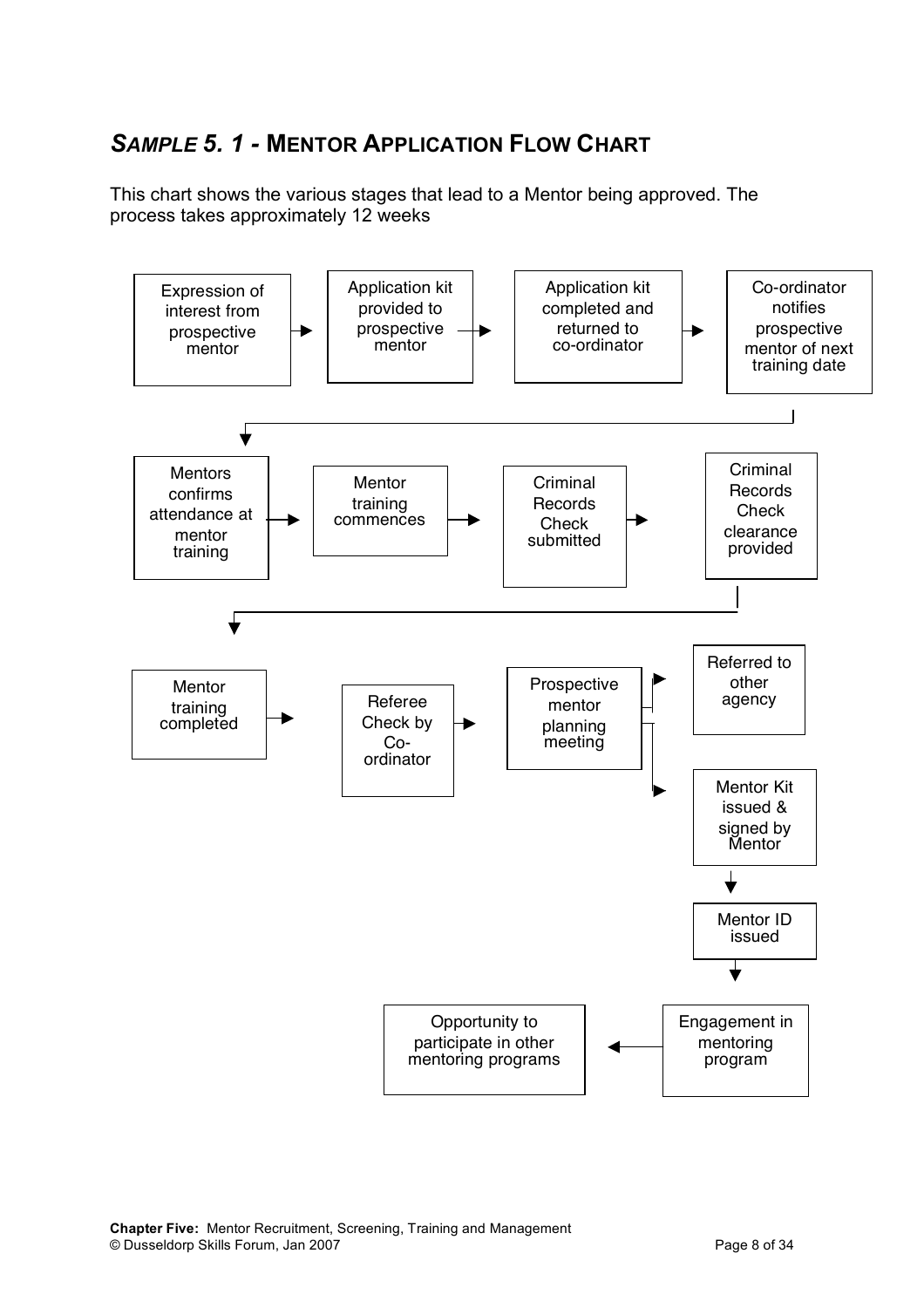## **SAMPLE 5.2 - EXPRESSION OF INTEREST TO BECOME A MENTOR**

| $\Box$ Yes I am interested in becoming a mentor in the program |                 |
|----------------------------------------------------------------|-----------------|
| □ Yes I will be enrolling in the FREE TAFE course at           | (TAFE location) |
| (date)<br>(time)                                               |                 |
| (PLEASE PRINT)                                                 |                 |
|                                                                |                 |
|                                                                |                 |
|                                                                |                 |

I heard about the program through (please cross the appropriate box/es)

| <b>Radio Station</b>       |
|----------------------------|
| $\Box$ Television          |
| $\Box$ The local Newspaper |
| $\Box$ Probus              |
| $\Box$ Rotary              |
| $\Box$ A Friend            |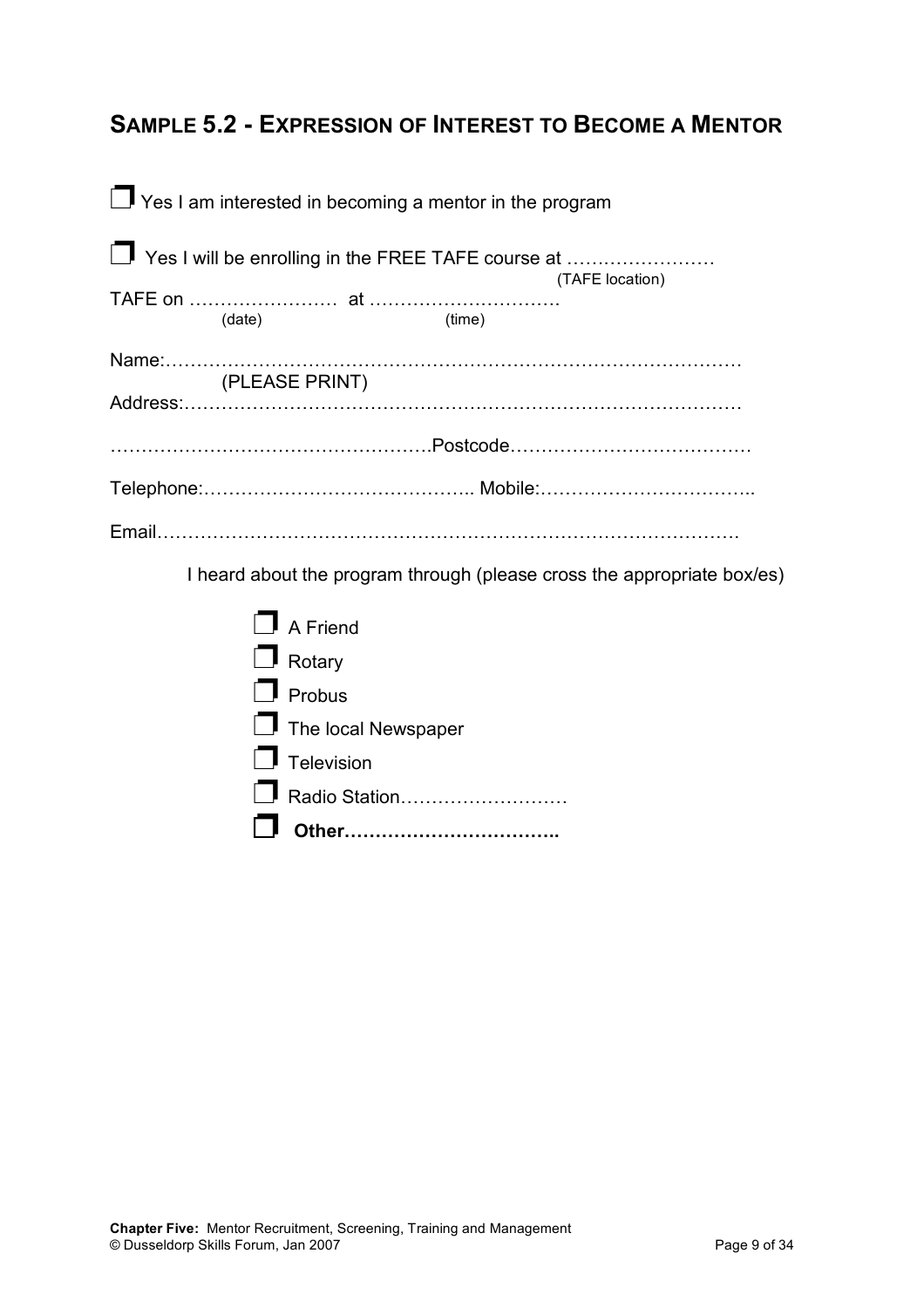## *Personal Details*

| Male                                                                                                                                                                                                                           |                          |  |
|--------------------------------------------------------------------------------------------------------------------------------------------------------------------------------------------------------------------------------|--------------------------|--|
| Female                                                                                                                                                                                                                         |                          |  |
|                                                                                                                                                                                                                                |                          |  |
|                                                                                                                                                                                                                                |                          |  |
|                                                                                                                                                                                                                                |                          |  |
|                                                                                                                                                                                                                                | _Postcode:______________ |  |
|                                                                                                                                                                                                                                |                          |  |
| Home Phone Number: National Assembly Phone Phone Number:                                                                                                                                                                       |                          |  |
| Mobile: Mobile: Mobile: Mobile: Mobile: Mobile: Mobile: Mobile: Mobile: Mobile: Mobile: Mobile: Mobile: Mobile: Mobile: Mobile: Mobile: Mobile: Mobile: Mobile: Mobile: Mobile: Mobile: Mobile: Mobile: Mobile: Mobile: Mobile |                          |  |
|                                                                                                                                                                                                                                |                          |  |

### **Current Situation**

| $\Box$ Retired<br><b>Employed</b> – Part Time/ $\boxed{\Box}$ Other (please specify) | $\Box$ Looking for Work |
|--------------------------------------------------------------------------------------|-------------------------|
| <b>Casual</b><br>$\Box$ Employed – Full Time                                         |                         |

# *Current Work Details (if applicable):*

| Name of Organisation:                             |
|---------------------------------------------------|
| <b>Position Held:</b> Position <b>And Algebra</b> |
|                                                   |
| Address:                                          |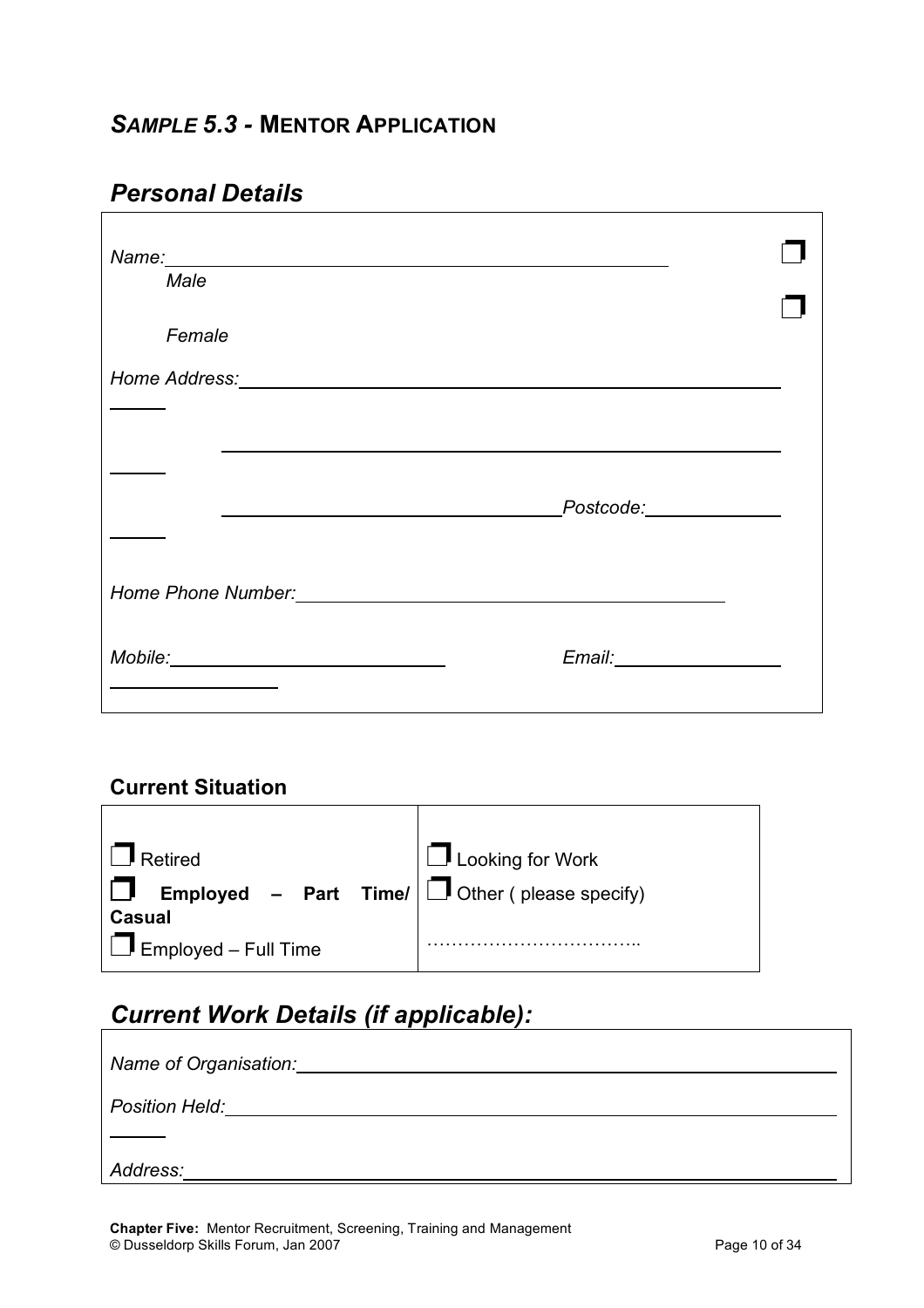|               | Postcode: |
|---------------|-----------|
| Phone Number: |           |

## *Referees:*

*Please provide contact details of two people who could provide a personal/character reference for you. Th*es*e referees should have known you for more than two years.*

| Referee (1)                        |
|------------------------------------|
|                                    |
|                                    |
| Postcode_______________            |
|                                    |
| Relationship to you (please tick): |
| friend                             |
| $\blacksquare$ relative            |
| neighbour                          |
| $\Box$ employer                    |
|                                    |
|                                    |
|                                    |
| Referee (2)                        |
|                                    |
|                                    |
| _Postcode__________________        |
| Telephone Number_                  |
| Relationship to you (please tick): |
| friend                             |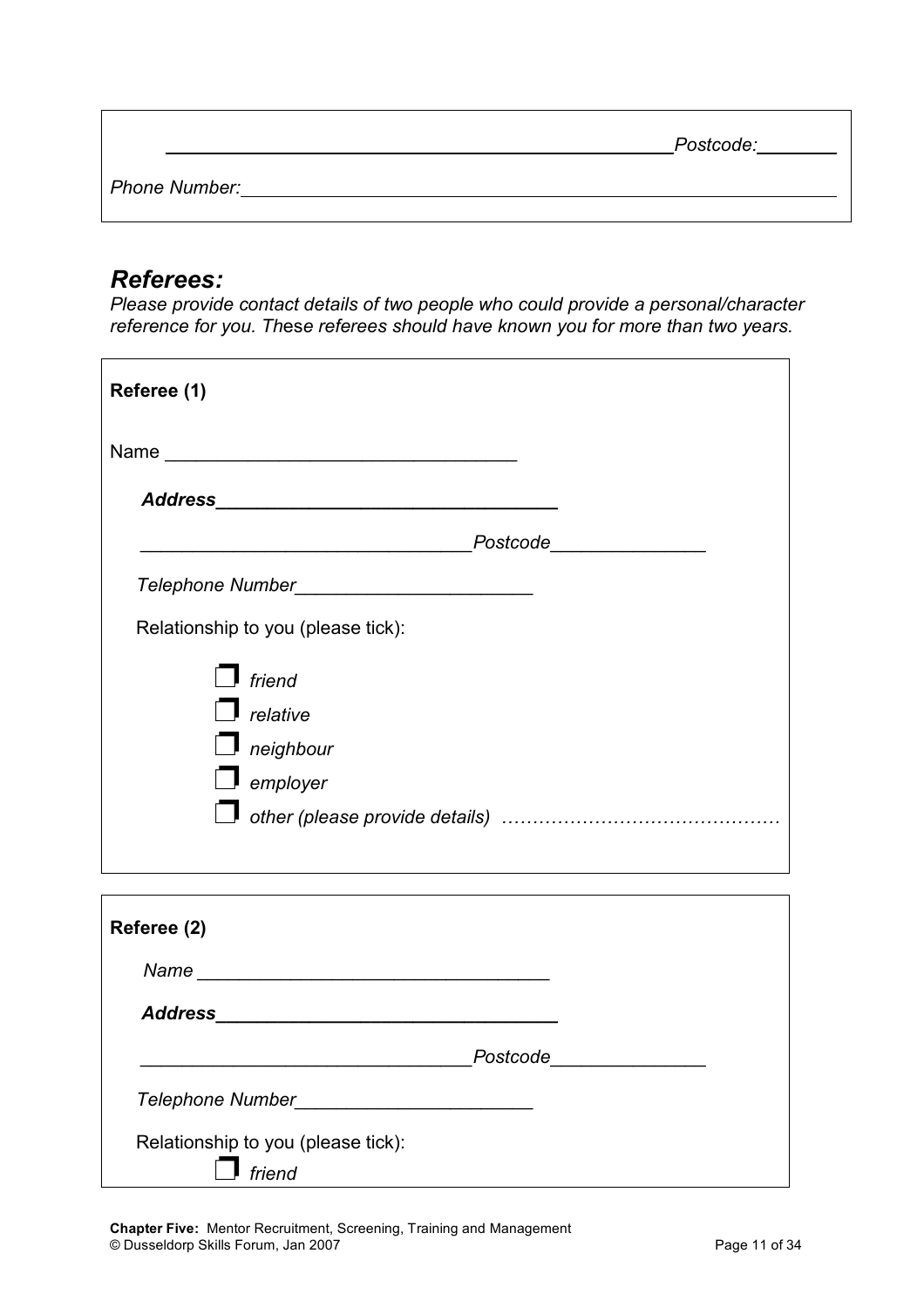| relative         |  |
|------------------|--|
| $\Box$ neighbour |  |
| $\Box$ employer  |  |
|                  |  |
|                  |  |

## *Previous Experiences:*

(Not essential but can be useful information for the program co-ordinator)

Have you completed the TAFE mentor training program?

| Campus? | $\Box$ Yes  When? | <b>Which TAFE</b> |
|---------|-------------------|-------------------|
|         | $\parallel$ Mo    |                   |

Please list any courses or experience you have had which may enhance your role as a mentor

eg. scout/guides leader, teacher's aide

| Type of Experience | Year |
|--------------------|------|
|                    |      |
|                    |      |
|                    |      |
|                    |      |
|                    |      |
|                    |      |
|                    |      |
|                    |      |
|                    |      |

## *Other Interests:*

*In the spaces provided below please list other areas of interest, hobbies, expertise or experience.*

|  | Area of Interest/Knowledge/Experience #1: |  |
|--|-------------------------------------------|--|
|  |                                           |  |

*Description of Area #1:*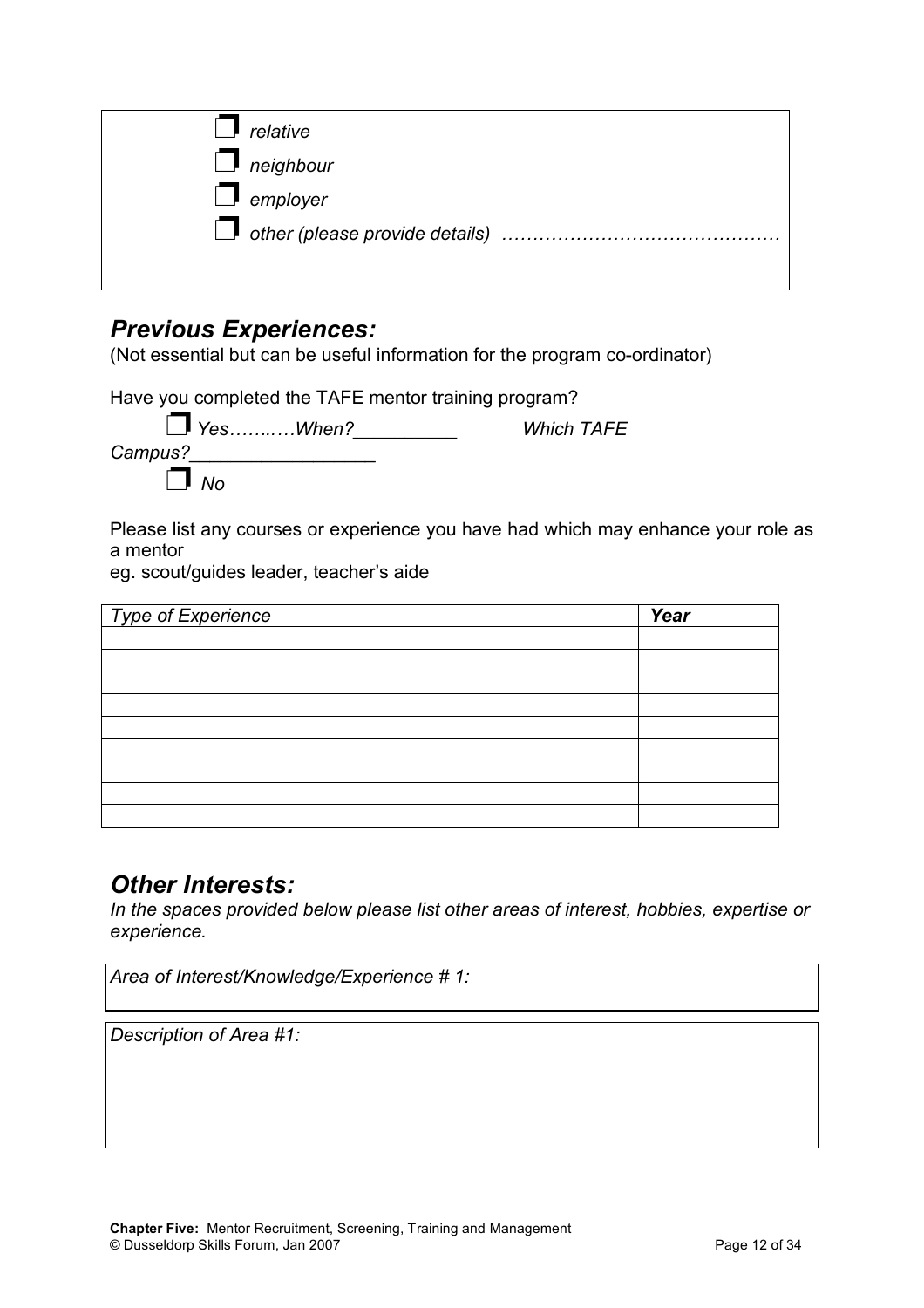*Area of Interest/Knowledge/Experience # 2:*

*Description of Area #2:*

#### **Work/Community Experience**

*Please list previous work experiences or community involvement (this sometimes helps to make a better match).*

| Name of<br><b>Company/Organisation</b> | <b>Position Held</b> | <b>Period of</b><br><b>Employment/Involvement</b> |
|----------------------------------------|----------------------|---------------------------------------------------|
|                                        |                      |                                                   |
|                                        |                      |                                                   |
|                                        |                      |                                                   |
|                                        |                      |                                                   |

I declare that the information in this mentor application is, to the best of my knowledge, correct.

*Signed:………………………………………………. Dated:……./……./……...*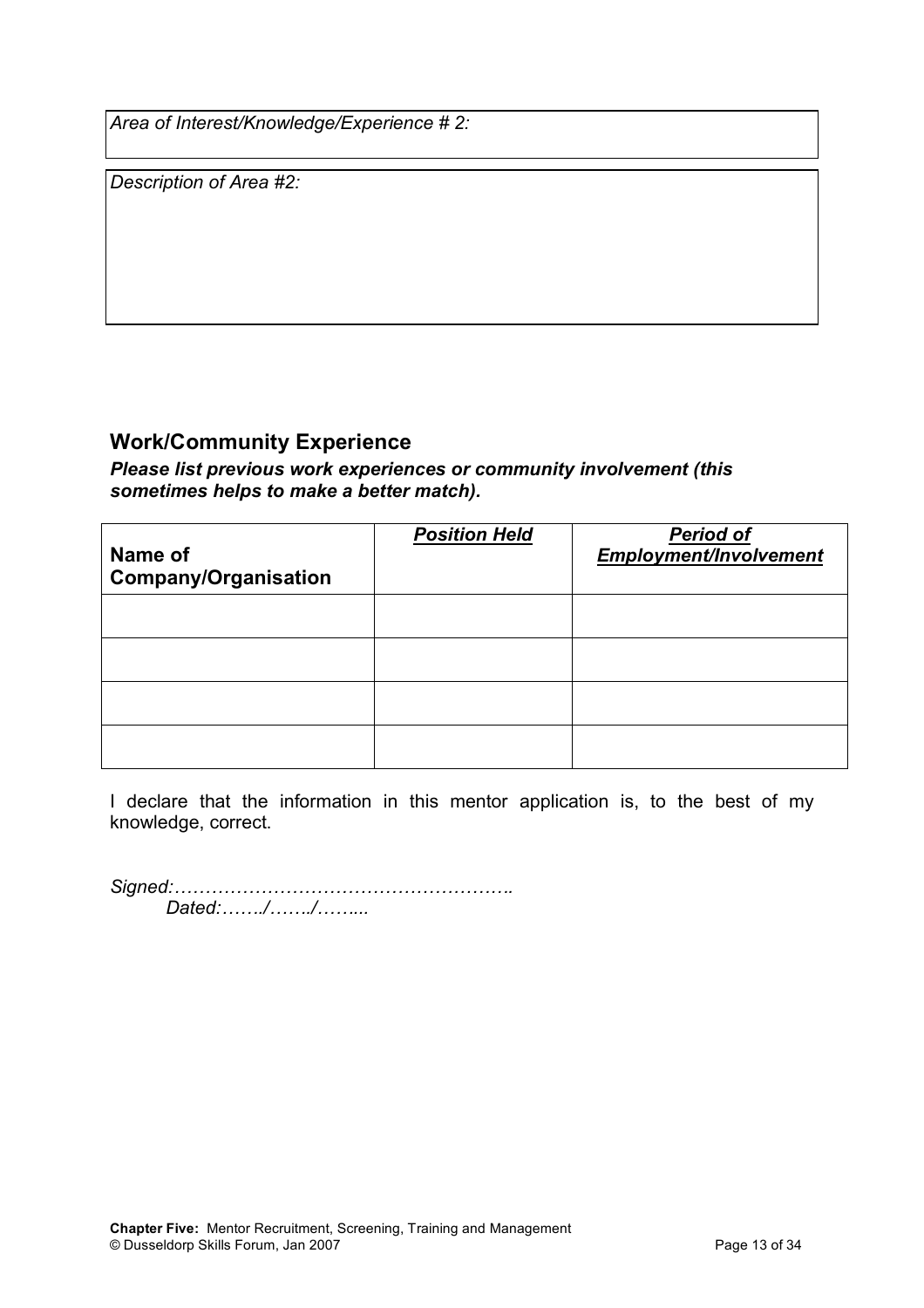## *SAMPLE 5.4 -* **INVITATION TO MENTOR APPLICATION MEETING**

Name of Applicant Date and the state of the state of the state of the state of the state of the state of the state of the state of the state of the state of the state of the state of the state of the state of the state of the state of the s You are invited to attend a preliminary meeting regarding your application for the Mentoring program. The meeting will involve your TAFE teacher and a representative from the program. Date of Interview **Date of Interview** Time of interview **The Structure of the Contract Contract Contract Contract Contract Contract Contract Contract Contract Contract Contract Contract Contract Contract Contract Contract Contract Contract Contract Contract Co** Venue **Venue** and *Venue* and *Venue* and *Venue* and *Venue* and *Venue* and *Venue* and *Venue* and *Venue* and *Venue* and *Venue* and *Venue* and *Venue* and *Venue* and *Venue* and *Venue* and *Venue* and *Venue* and Please advise if you are unable to attend by telephoning …………………………………….….. on …………………………………….. I look forward to meeting with you. Regards

Program Co-ordinator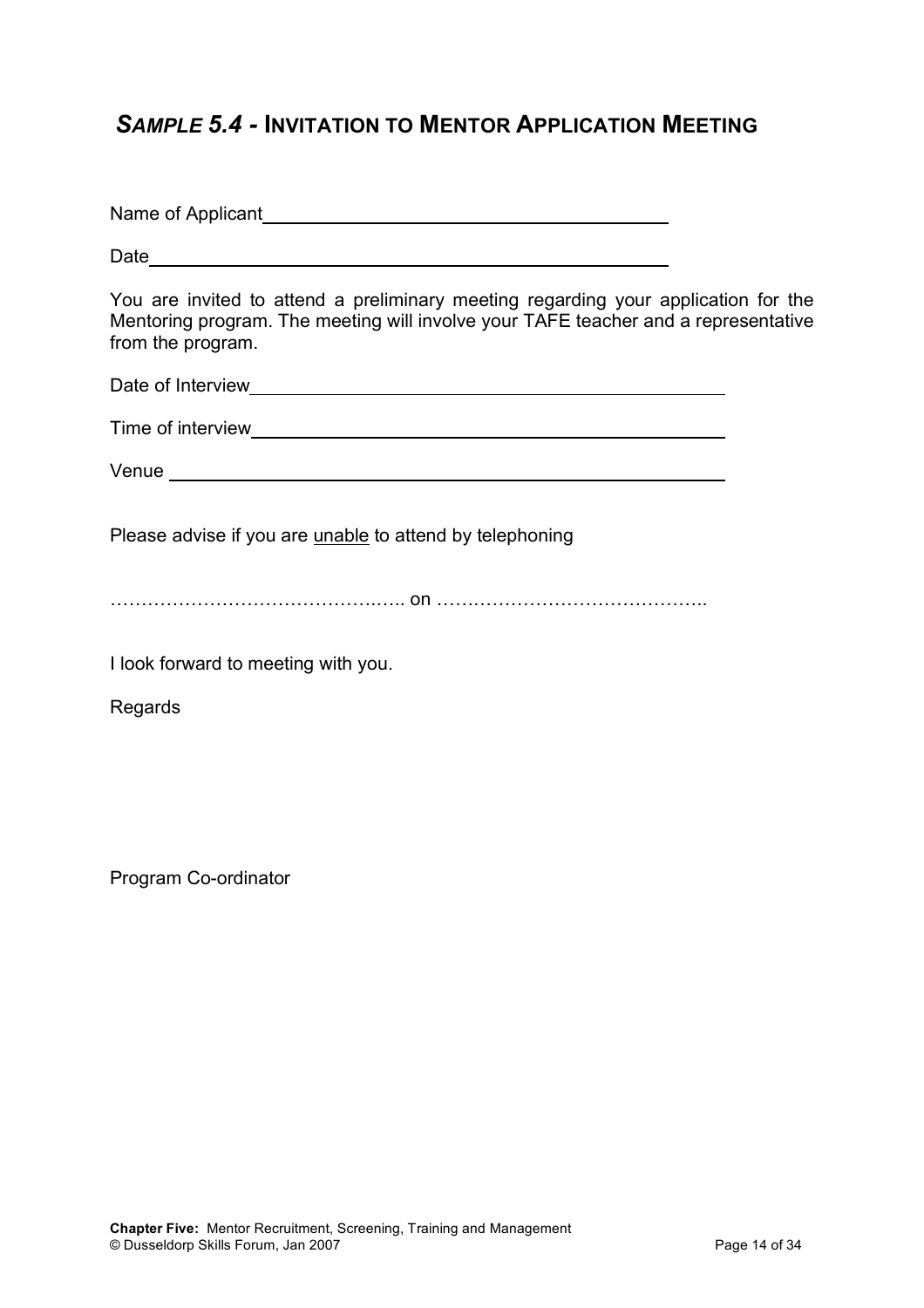# *SAMPLE 5.5 -* **MENTOR REFEREE CHECK**

Mentor's Name:…………………………………………………………..

Referee One:……………………………………………………………….

#### EXPLAIN CONFIDENTIALITY AGREEMENT

- 1. How long have you known ………………..?
- 2. How do you know …………………………?
- 3. …………………. has applied to be a mentor to a high school student. Would you recommend him/her for this role?
- 4. Would you have any reservations if ……………….. was mentoring your child?

Referee Two:……………………………………………………………….

- How long have you known ..................?
- How do you know …………………………?
- **.......................** has applied to be a mentor to a high school student. Would you recommend him/her for this role?
- Would you have any reservations if ..................... was mentoring your child?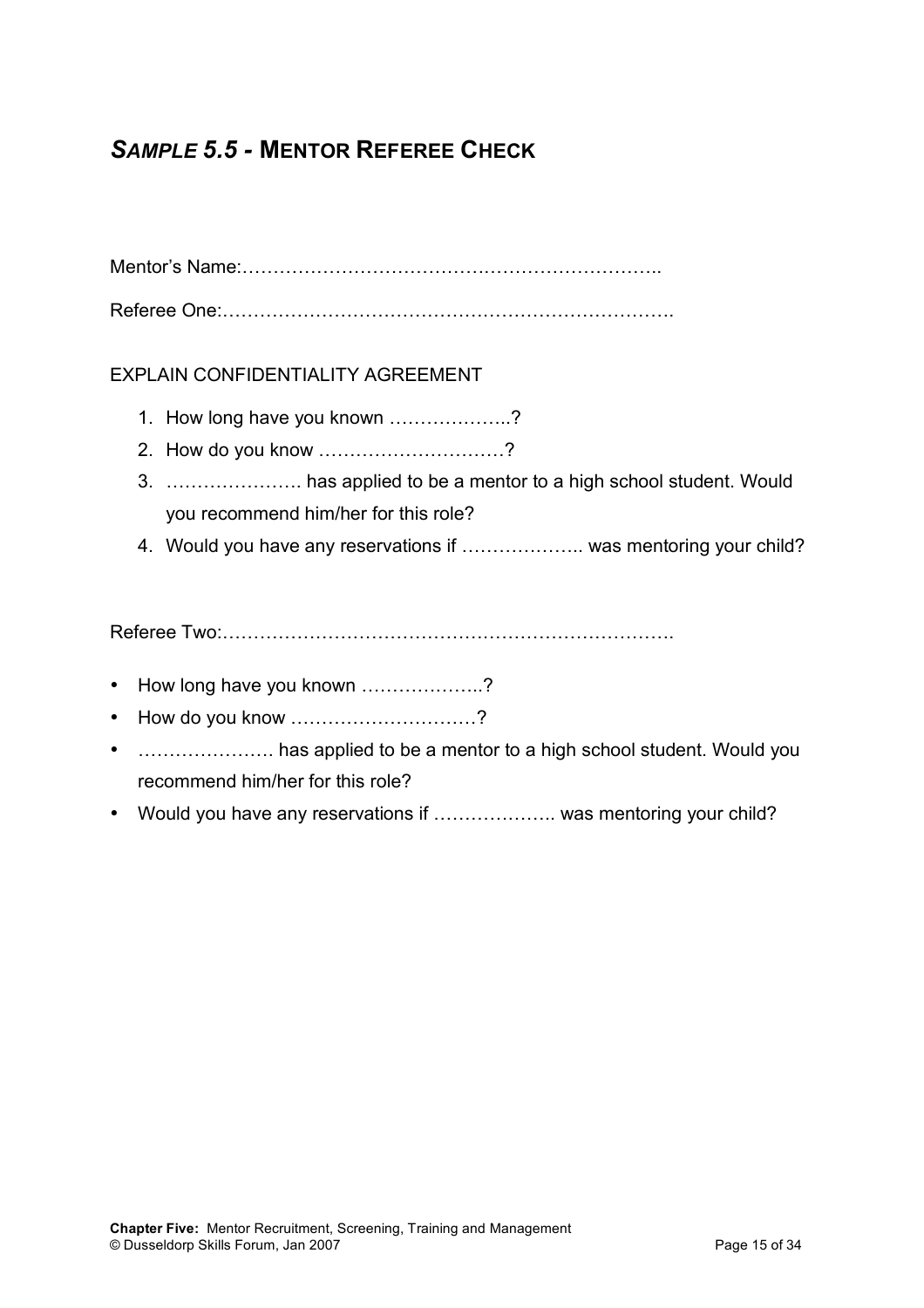## *SAMPLE 5.6 -* **GUIDELINES FOR MENTOR INTERVIEW/MEETING**

*Information for Co-ordinator only*

### *These guidelines relate to the interview which is conducted AFTER the TAFE training but PRIOR TO the mentor being accepted.*

- 1. Provide interview notice last week of training
- 2. Include mentor application
- 3. Interview panel to include two of the following:
	- TAFE teacher
	- Co-ordinator
	- Lead Mentor (if applicable)
- 4. Allow approximately half an hour PLUS 10 minutes for discussion prior to interview. Discussion of current program needs and possible referrals available.
- 5. Make provision for telephone follow up for any referrals to other programs.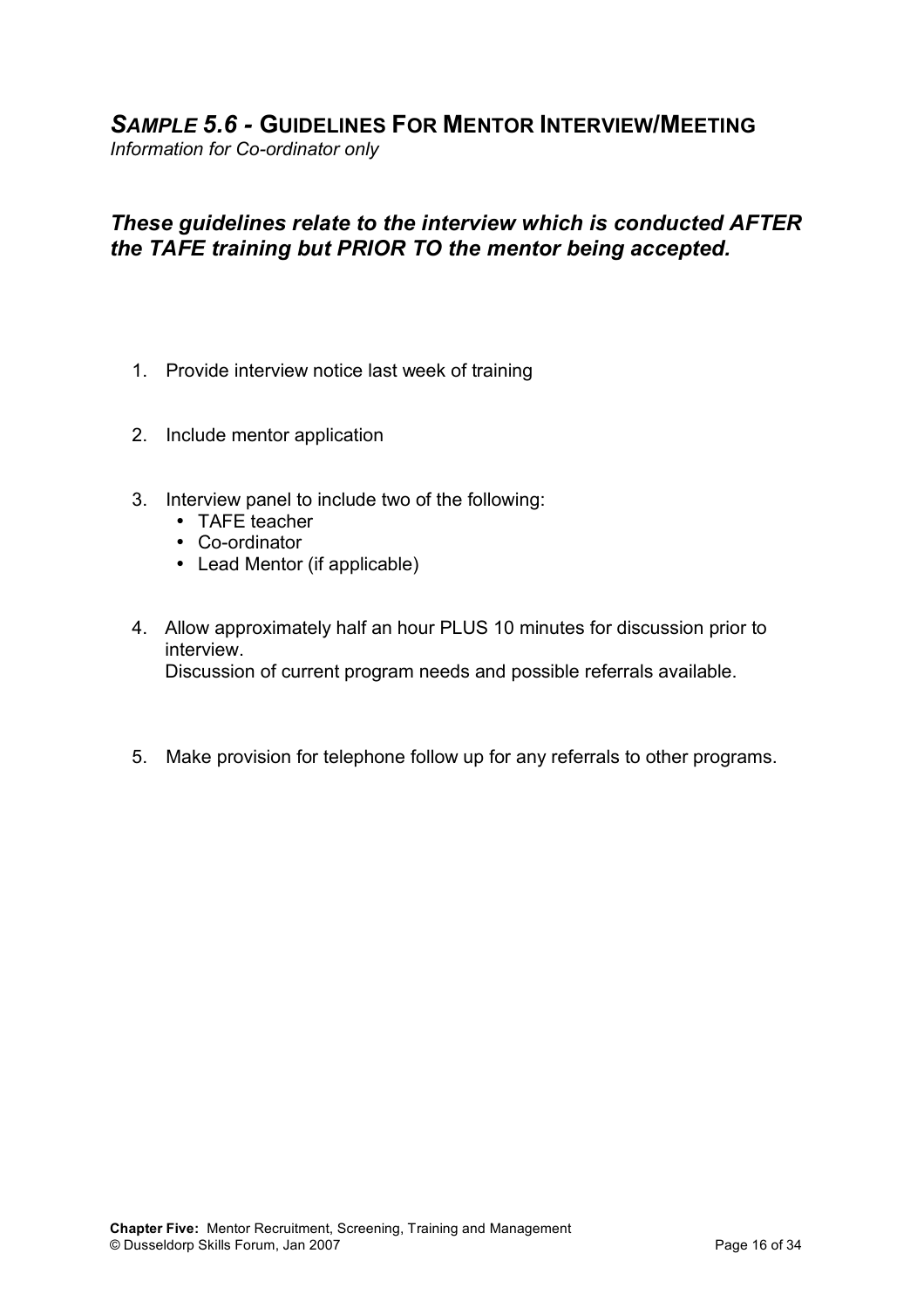## *SAMPLE 5.7* **PRE***-* **INTERVIEW REPORT**

*Information for Co-ordinator ONLY*

#### *PRE INTERVIEW DISCUSSION*

Name of Applicant: <u>contained a set of the set of the set of the set of the set of the set of the set of the set of the set of the set of the set of the set of the set of the set of the set of the set of the set of the set</u>

❐ Criminal Records Check /Police Check

□ Recommendation by TAFE teacher



❐ Check application (including referees)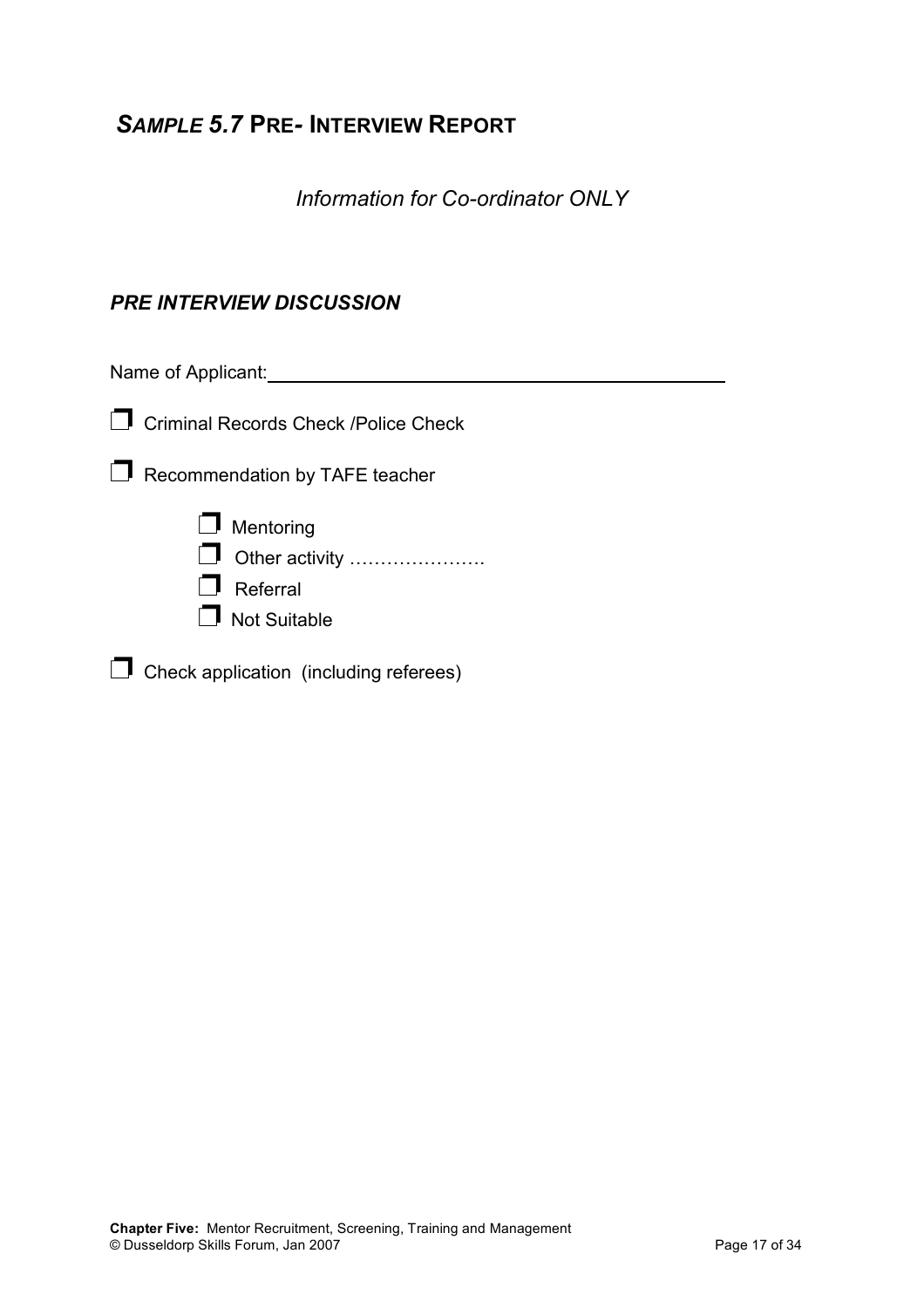# *SAMPLE 5.8 –* **RECORD OF INTERVIEW**

| 1. Why mentoring?                                                                                                                                                                                                              |  |
|--------------------------------------------------------------------------------------------------------------------------------------------------------------------------------------------------------------------------------|--|
|                                                                                                                                                                                                                                |  |
| 2. Alternatives?                                                                                                                                                                                                               |  |
|                                                                                                                                                                                                                                |  |
| 4. Transport: Private Transport Available $\Box$ Uses Public Transport $\Box$                                                                                                                                                  |  |
| 5. Availability: Day/Time                                                                                                                                                                                                      |  |
| 6. Commitment: Discuss minimum requirements of 2 hours per week for 12 months                                                                                                                                                  |  |
| Hours per week___________________                                                                                                                                                                                              |  |
| Duration___________________________                                                                                                                                                                                            |  |
|                                                                                                                                                                                                                                |  |
| School Appointed To: 2000 Contract Contract Contract Contract Contract Contract Contract Contract Contract Contract Contract Contract Contract Contract Contract Contract Contract Contract Contract Contract Contract Contrac |  |
|                                                                                                                                                                                                                                |  |
| <b>Names and Signatures of Interview Panel:</b>                                                                                                                                                                                |  |
|                                                                                                                                                                                                                                |  |
|                                                                                                                                                                                                                                |  |
|                                                                                                                                                                                                                                |  |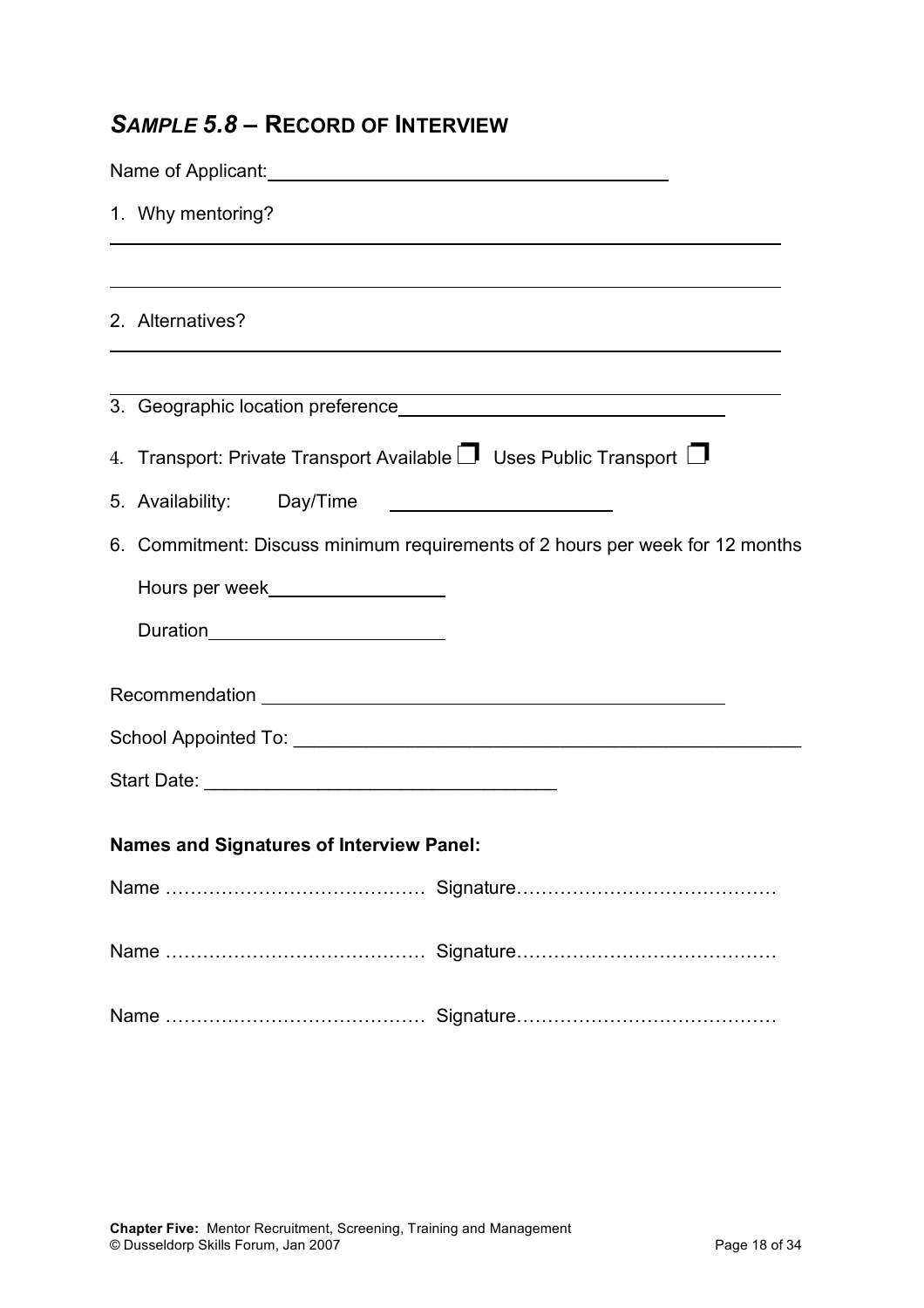*SAMPLE 5.9 -* **MENTOR LETTER**

………………………………………………. ………………………………………………. ………………………………………………. ……………………………………………….

Dear …………………………..

Congratulations on completing your mentor training and welcome to Mentor Program.

As discussed at the application meeting I would like to confirm that your first mentoring program will be at………………………………………… (location)

commencing on ………………….. at …………… am/pm. (date) (time)

*Your co-ordinator is ……………………………………………………………*

*Please meet at …………………………………………… at …………… am/pm (venue) (time)*

If you have any inquiries regarding the program, please do not hesitate to contact me on ………………

Yours sincerely

Program Co-ordinator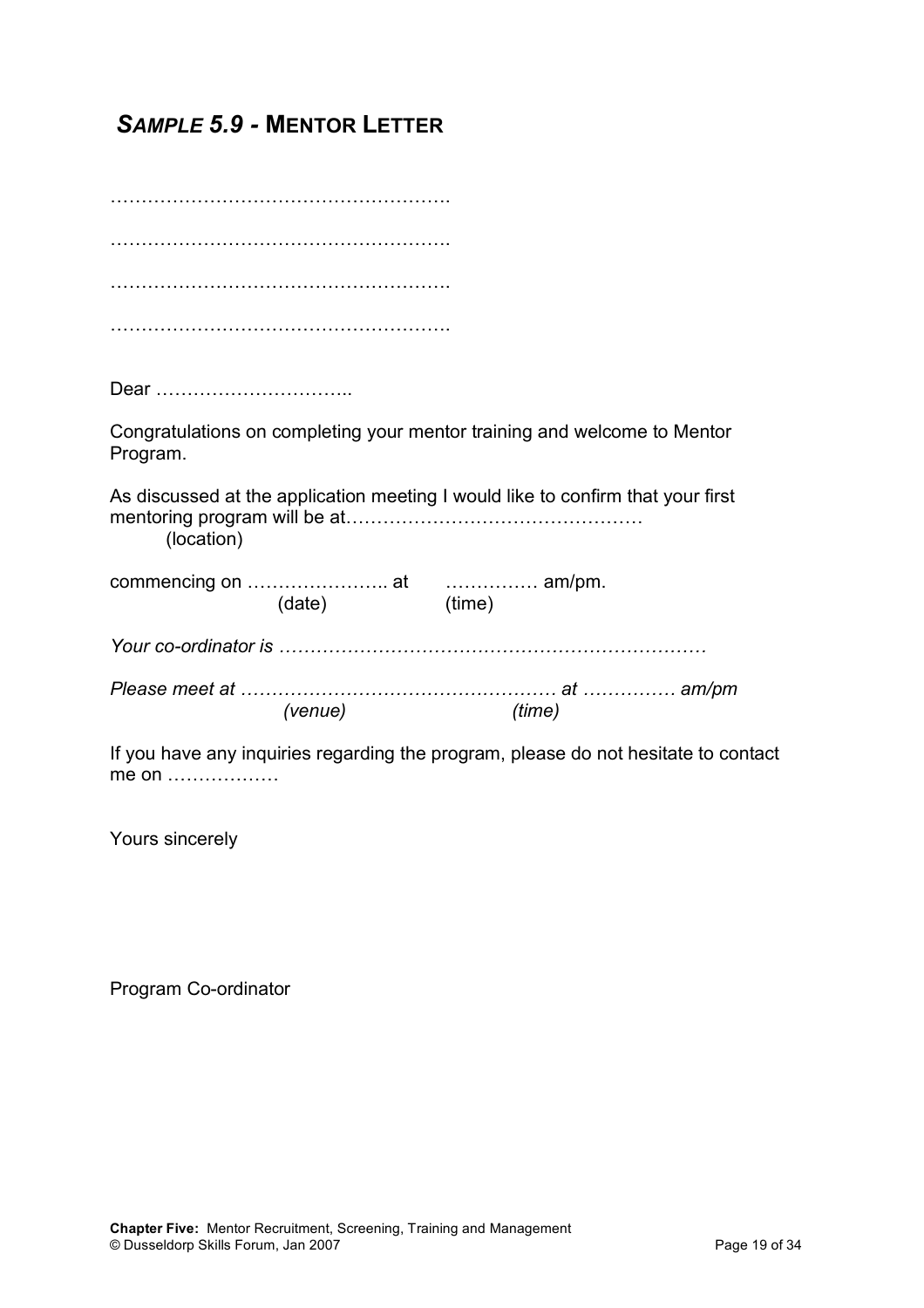## *SAMPLE 5.10 (DOCUMENTS FOR MENTORS)*

*This is a useful document to provide to prospective mentors. You can add extra questions to this document as they arise.*

# Some Questions You Might Have About Becoming a Mentor

#### **1. Does everyone have to do the mentor training?**

Yes, the mentor training gives everyone an opportunity to decide whether mentoring is what they really want to do – to test out their commitment. It can be devastating for a young person to be let down after the program has commenced. The training also provides opportunities for the mentors to bond as a team and to discuss relevant issues and reflect on the opinions of others.

#### **2. Does the mentor training cost anything?**

No, the training is FREE for the mentors

#### • **I used to be a teacher; do I still have to do the training?**

Yes. Mentoring is a very different kind of relationship – it relies more on listening, supporting and encouraging, rather than imparting knowledge.

#### • **Who delivers the Training?**

A qualified TAFE teacher delivers the training. Relevant guest speakers from the community also contribute to the training.

#### • **How long does the training last?**

The course is usually conducted in three-hour sessions over an eight to ten week period

#### • **After I complete the training program, where will my mentoring assignment be?**

There are a number of opportunities for mentoring. Before you are placed into a program, a meeting with the program co-ordinator and the TAFE teacher will be scheduled. This will allow you to discuss which program you would prefer to be placed in and where your skills can be best utilised.

#### • **What sort of time commitment do I need to make?**

The training is usually 3 hours a week and after you are placed in a program, you should allow approximately 2 hours per week, however the amount of time spent is an individual choice. The School-Based Mentoring Program requires a minimum commitment of 12 months but don't worry if you are away on holidays etc – just drop a postcard to your mentee so he/she knows you're thinking of them.

#### • **What sort of support is available when I become a mentor?**

You will have the support of the Program Co-ordinator and a contact teacher at the school. Regular mentor meetings are also an opportunity to share ideas and problems and gain feedback from other mentors.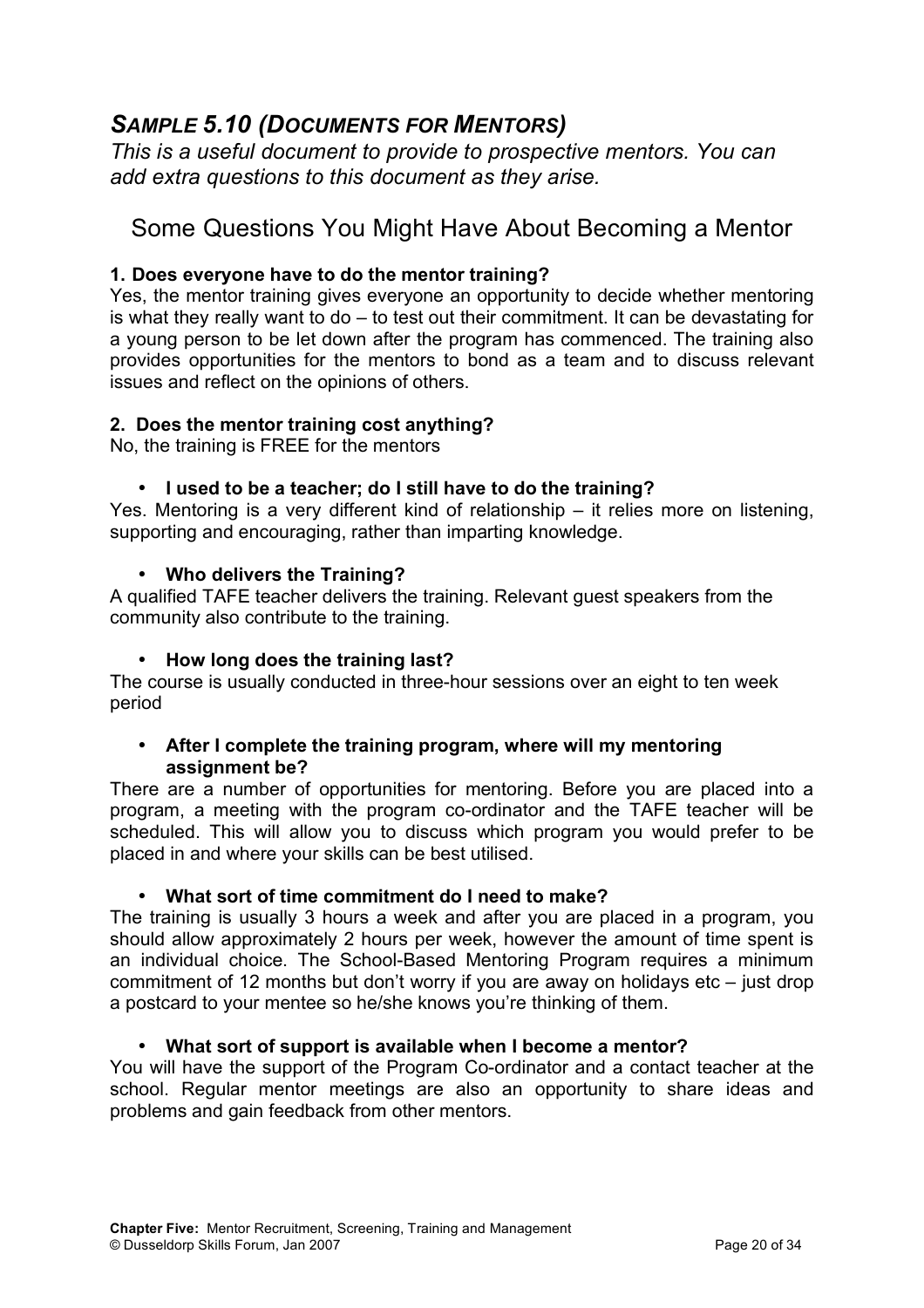#### • **How will I be matched with a student?**

The program co-ordinator, in consultation with the school contact and the TAFE teacher will match you with a student based on mutual needs, interests and personality.

#### • **Do I have to provide my personal details to the student?**

This is a personal choice. Most mentors do end up swapping contact details with their mentee but you should wait until you feel ready to do this. You will be provided with a Mentor ID card that has your photograph and your name.

#### • **What sorts of security checks are carried out on the mentors?**

To ensure the safety of the students, all mentors are required to have their backgrounds checked by the police. Depending on which State your program is operating in you will have different forms of criminal records checks. For Example, in Queensland all volunteers working with children are required to have a Blue Card.

All applications for screening are strictly confidential and the co-ordinator is only advised of the outcome.

Mentors are also required to provide details of two personal referees who can attest to good character of the mentor (this is done by phone).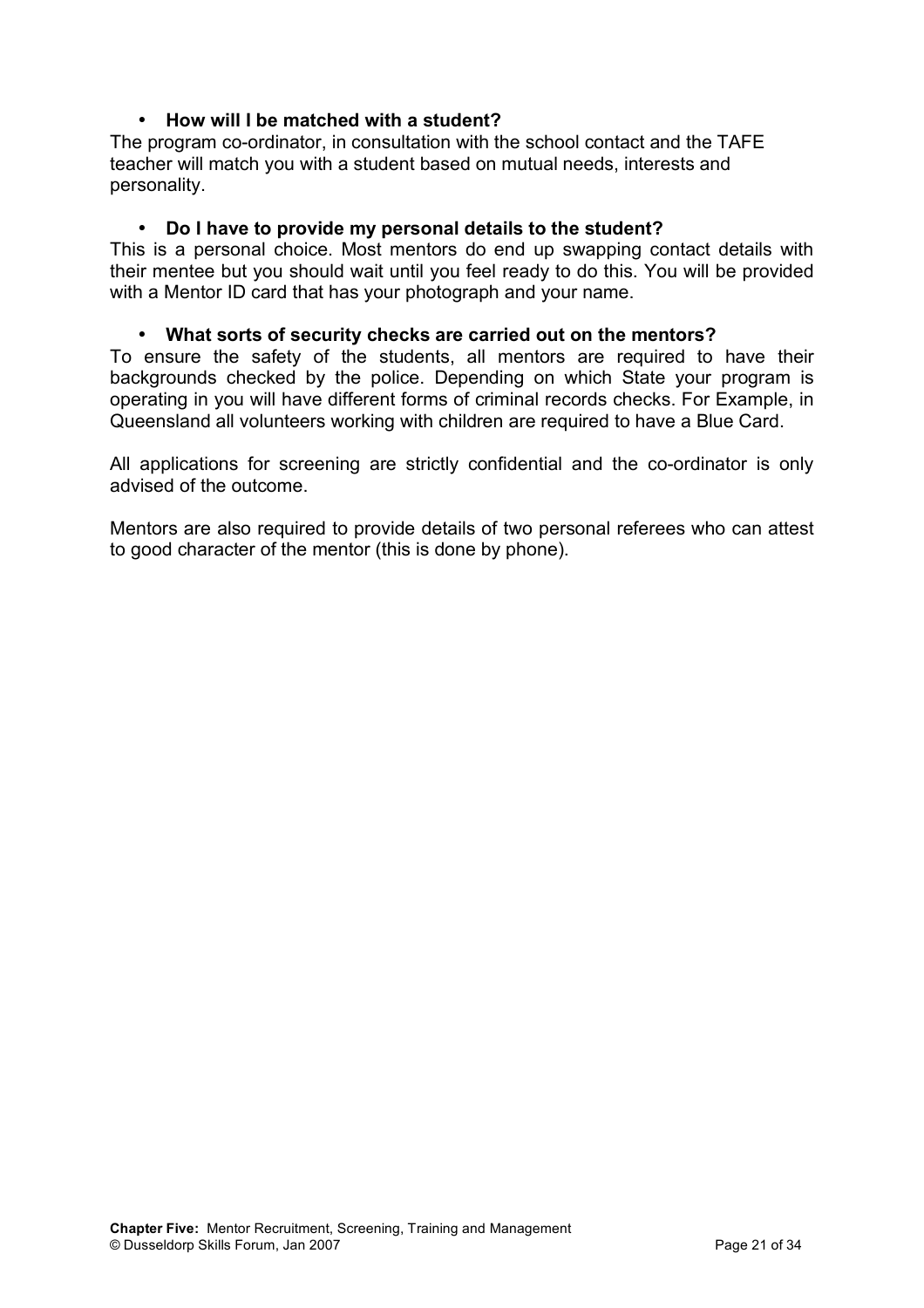## **SAMPLE 5.11 - POLICIES RELATING TO MENTORS**

#### **1. TRAVEL**

The Program co-ordinator needs to check with relevant governing bodies (the school, Dept of Education etc) whether mentors are permitted to transport school students in a private vehicle. If this is allowed, the vehicle must be currently registered, including third party person insurance, and the driver must hold a current full driver's licence (not provisional).

Mentors should only transport students by private vehicle when public transport is either not available or is unreasonable. This is at the discretion of the school principal or the co-ordinator.

#### **2. PERMISSION**

If the mentee is a school student, mentors must ensure parental permission **and** school permission is obtained before meeting the mentee or conducting mentoring activities, anywhere or any time other than the usual School-Based Mentoring meetings held within the school premises during normal school hours.

#### **3. DISCLOSURE**

Mentors are required to inform the School Principal or Program Co-ordinator if they have any concerns regarding the physical or moral safety of their mentee. This is in line with Child Protection Legislation in most states.

#### **4. NO TOUCHING**

The School-Based Mentoring Program supports the current policy of strict adherence to students not being touched by adults, including teachers and mentors.

#### **5. CHILD PROTECTION LEGISLATION**

All active mentors in the School-Based Mentoring program must successfully complete the relevant Child Protection Legislation training prior to being engaged as a mentor.

#### **6. GENERAL POLICY**

It is the School-Based Mentoring Program's Policy to follow all current policy, legislation and practices of the relevant State Government Dept that oversees education. The relevant policies need to be explained by the co-ordinator and/or teacher prior to the mentors commencing their duties.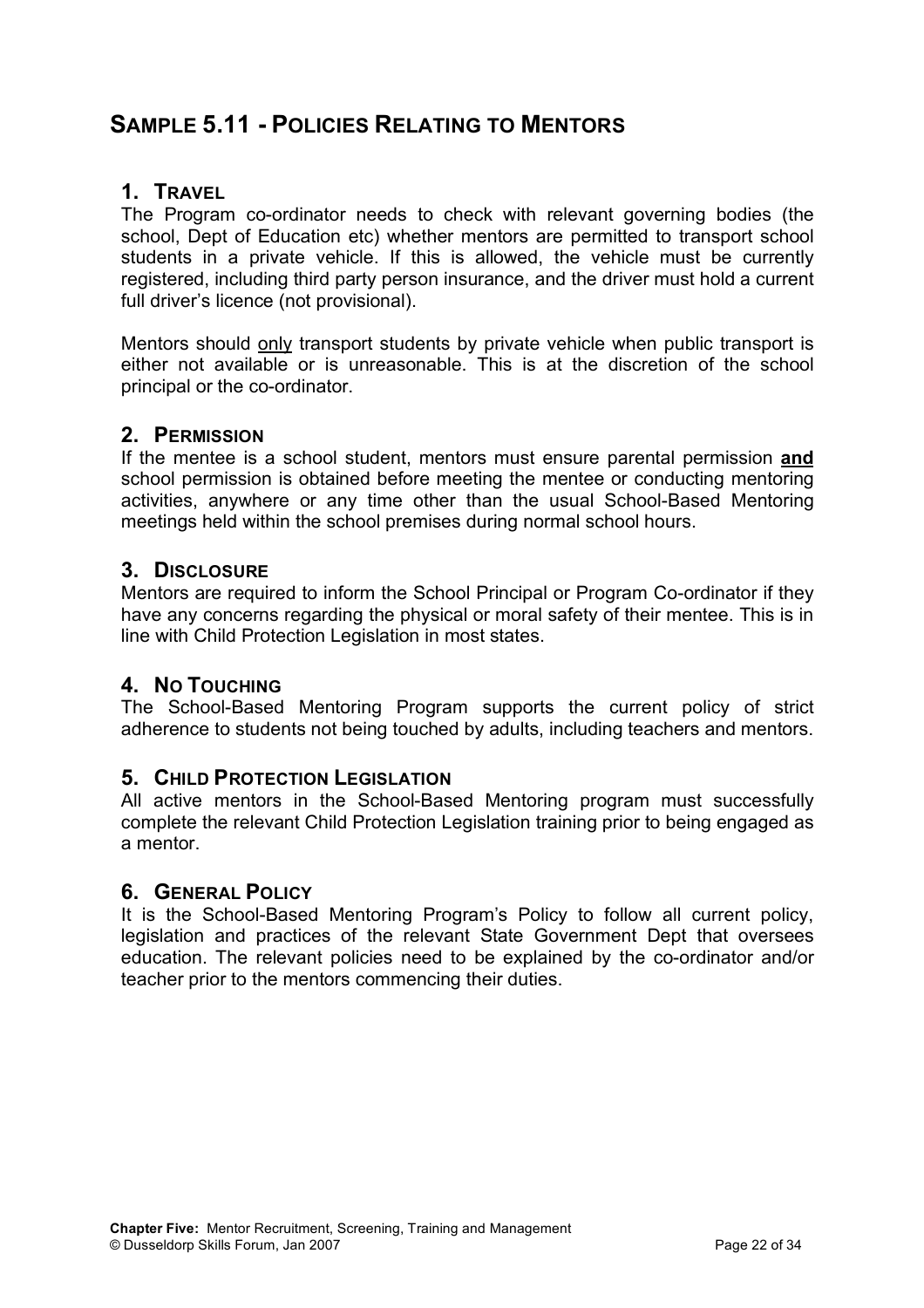## *Sample 5.12 -* **MENTOR'S CODE OF ETHICS**

All mentors should understand and agree to work in accordance to the following Code of Ethics:

- All mentors are required to complete the Mentor Training Program through TAFE.
- All mentors are required to have completed the Child Protection Legislation Course.
- All mentors are required to wear Mentor Identification when involved in mentoring activities in schools.
- All information discussed between Mentor and Mentee shall be held in strict confidence – unless the information places the Mentee in moral or physical danger – in which case the Mentor will report the information to the school principal.
- All mentors shall maintain moral and ethical standards.
- All mentors determine prior to mentoring if a conflict of interest exists with the mentee.
- All mentors shall inform the co-ordinator or School Principal if they feel they are not competent to provide support in a specific area, or that a mentee is at risk of being in physical or moral danger.
- All mentors shall follow current policy, legislation and practices of the NSW Department of Education and Training as advised by the co-ordinator or school.

I, (print full name) ……………………………………………………… acknowledge and agree to abide by the Mentor's Code of Ethics stated above.

**Signed…………………………… Date…………………………………**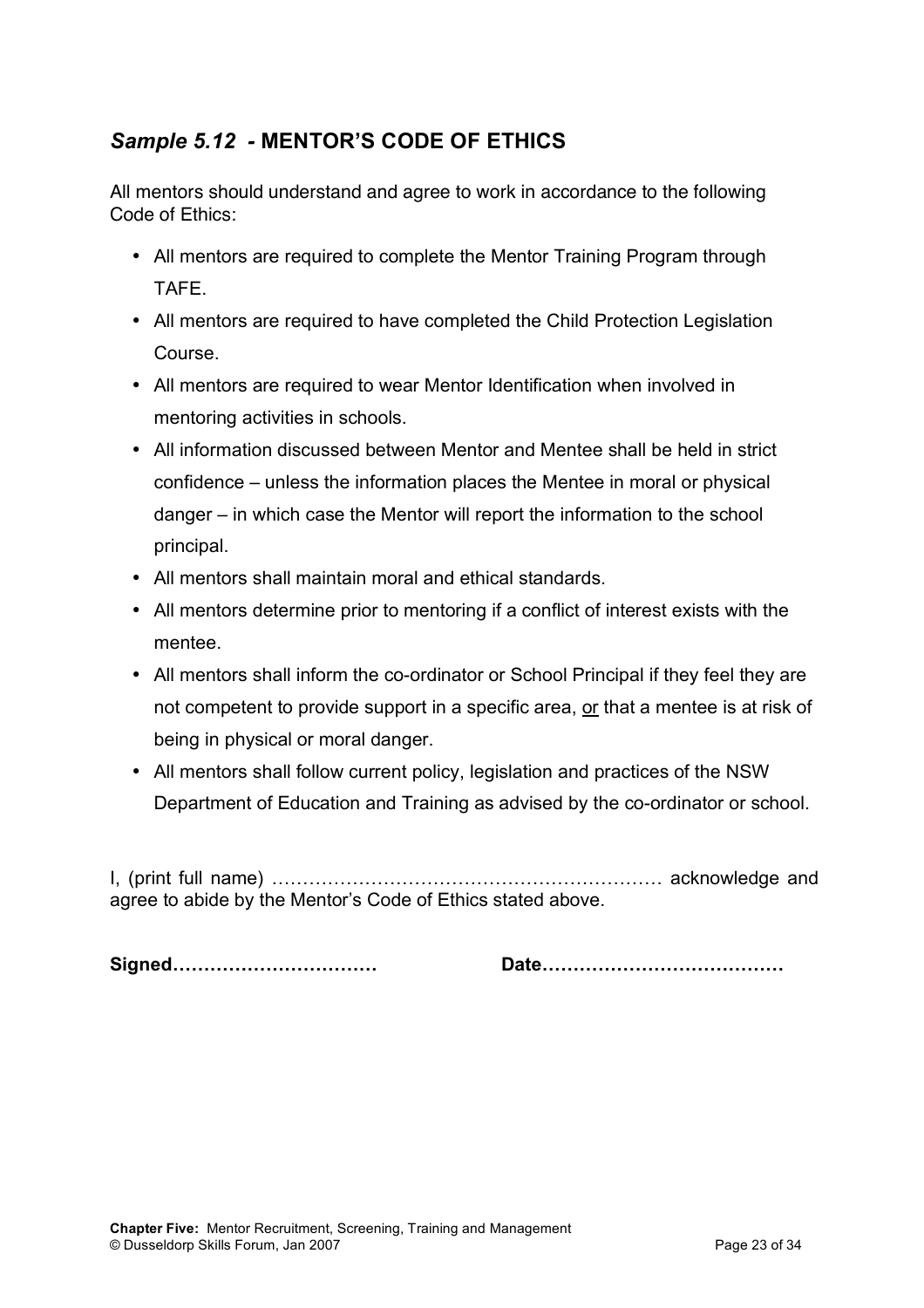## *SAMPLE 5. 13* **- PARAMETERS OF THE MENTORING RELATIONSHIP**

*Mentors to read and sign Copy to be kept by Co-ordinator and Mentor*

The purpose of the mentoring relationship is to assist the mentee to make a satisfactory transition from compulsory education to further education, training or employment or a combination of these. The following points are guidelines for each program.

- The School-Based Mentoring Program allows Mentors to mentor up to two (2) students concurrently, providing only one Mentee is in Stage One. (Please refer to Stages in the Mentor's Contract)
- A Mentor is not permitted to attend the Mentee's home unless the parent/guardian is in attendance. In the absence of a parent/guardian, all visits/meetings should be conducted in a public place.
- A Mentee is not permitted to attend the Mentor's home unless accompanied by a parent/guardian.
- Mentors, in general, are not permitted to give gifts to their Mentee. In some circumstances, a Mentor may be permitted to cover the cost of an approved activity\*. This is at the discretion of the Program Co-ordinator.
- Mentors and Mentees are encouraged to exchange personal contact details once written permission has been obtained from the Mentee's parents (prior to commencement of the program) In the case of students who are at TAFE or have left school, the program co-ordinator can provide authority.
- All approved activities \* should be directly related to the purpose of the relationship (as stated in the Mentoring Agreement) between the Mentor and the Mentee. Mentors are not permitted to engage in activities with or for the parent/guardian (eg shopping, job seeking). Other activities where the Mentor is invited to participate with the Mentee and the parent/guardian (eg BBQ) are at the Mentor's discretion.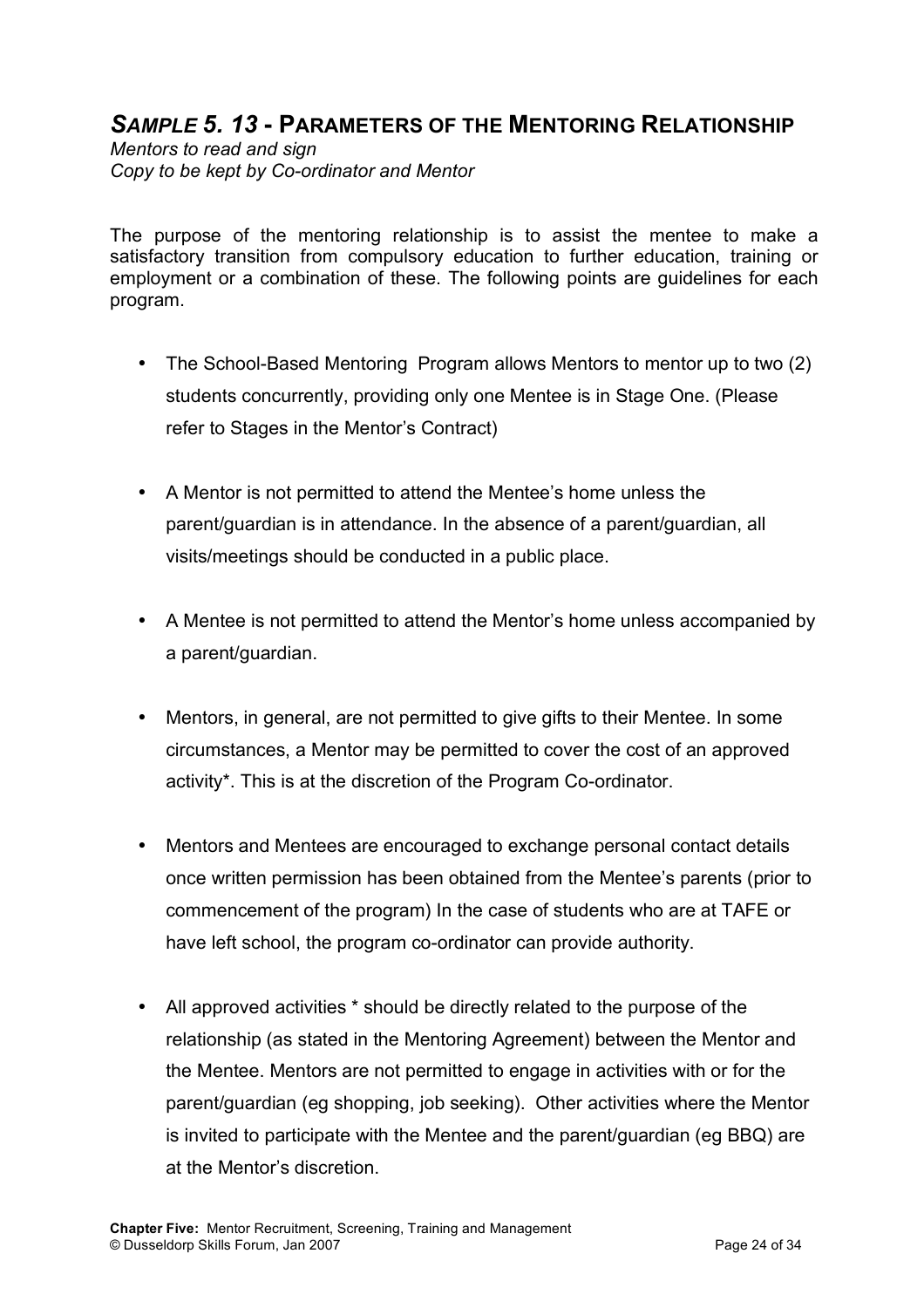- All Mentors shall determine prior to entering into a mentoring relationship if a conflict of interest exists with the Mentee. Any potential conflict should be discussed with the Program Co-ordinator prior to the commencement of the relationship.
- All information discussed between Mentor and Mentee shall be held in strict confidence.
- All Mentors shall inform the co-ordinator or School Principal if they feel they are not competent to provide support in a specific area, or that a mentee is at risk of being in physical or moral danger.
- All Mentors shall follow current policy, legislation and practices of the relevant Govt Dept. as advised by the Program Co-ordinator or School Co-ordinator.
- All Mentors shall maintain moral and ethical standards.

\* An approved activity is an activity involving the Mentor and Mentee, which is not based at the School/TAFE and approved by the parents, the school and the Program Coordinator.

*I, (print full name) ……………………………………………………… acknowledge and agree to abide by the Mentoring Parameters as stated above.*

Signed………………………………………… Date…………………………………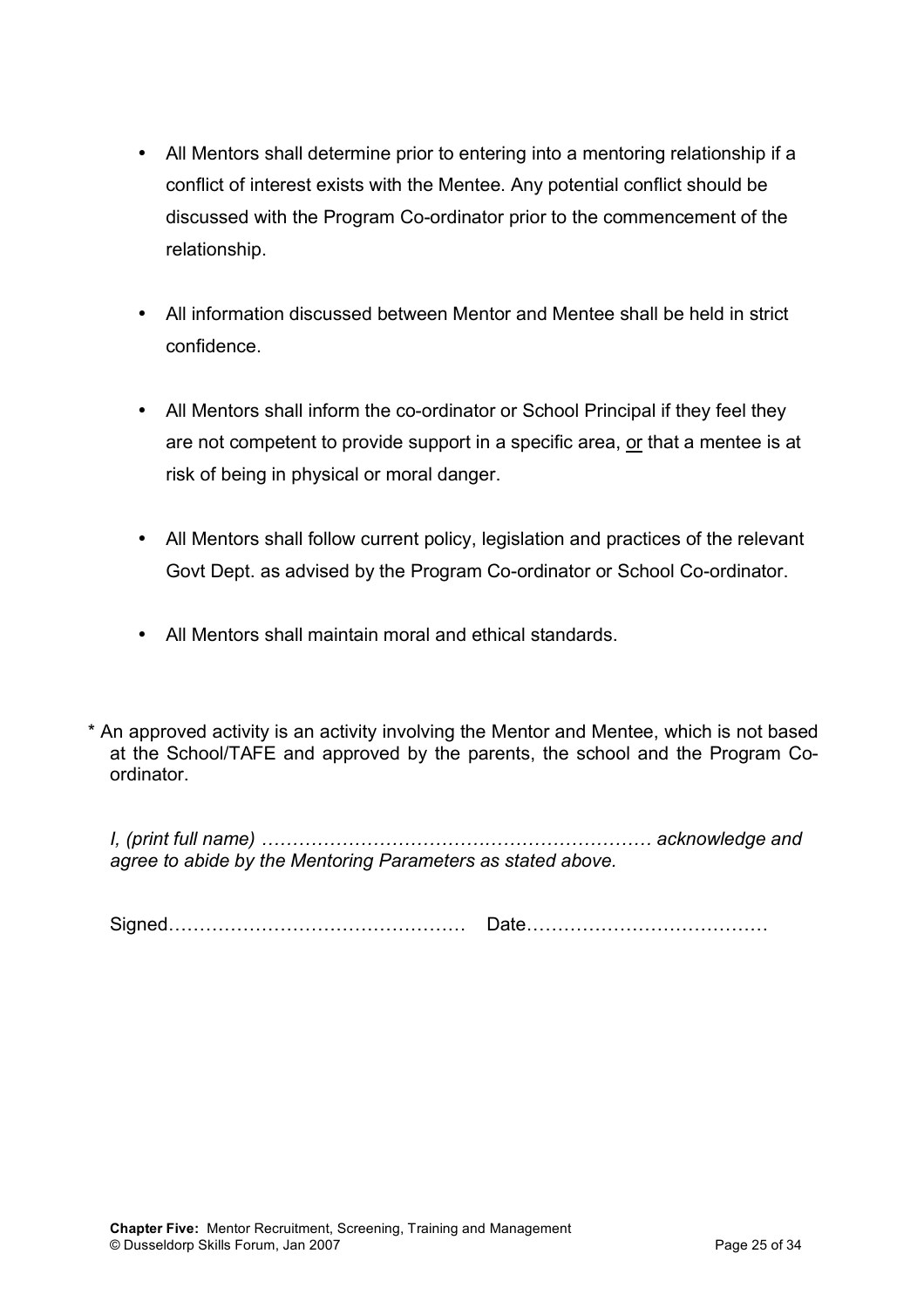

*SAMPLE 5.14 -* **MENTORING AGREEMENT** *To be signed by the Mentor and the Mentee Copy to be kept by the Co-ordinator, Mentor and Mentee*

This agreement will remain current for 12 months from the date of signing. This agreement is signed in conjunction with the Mentor's contract.

Mentoring is voluntary and the obligations of both parties are based on the desire to help and receive guidance. The relationship is not binding and there is no legal or contractual obligation. However, both parties agree that:

- There must be an honest and friendly environment.
- Goals and expectations must be mutual but some expectations may go unfulfilled.
- The relationship must be based on mutual respect and commitment to the "partnership".
- The mentor's role is to assist, help and support the mentee.
- Both the mentor and mentee must want the relationship to work.
- The mentor agrees to keep all information about the mentee in strict confidence unless the information places the mentee in moral or physical danger, that is, it contravenes the Child Protection Legislation.
- The mentor agrees to abide by all policies
- The mentor and mentee agree that the purpose of the relationship is (please provide details):

| (Mentor) | (Mentee) |
|----------|----------|
|          |          |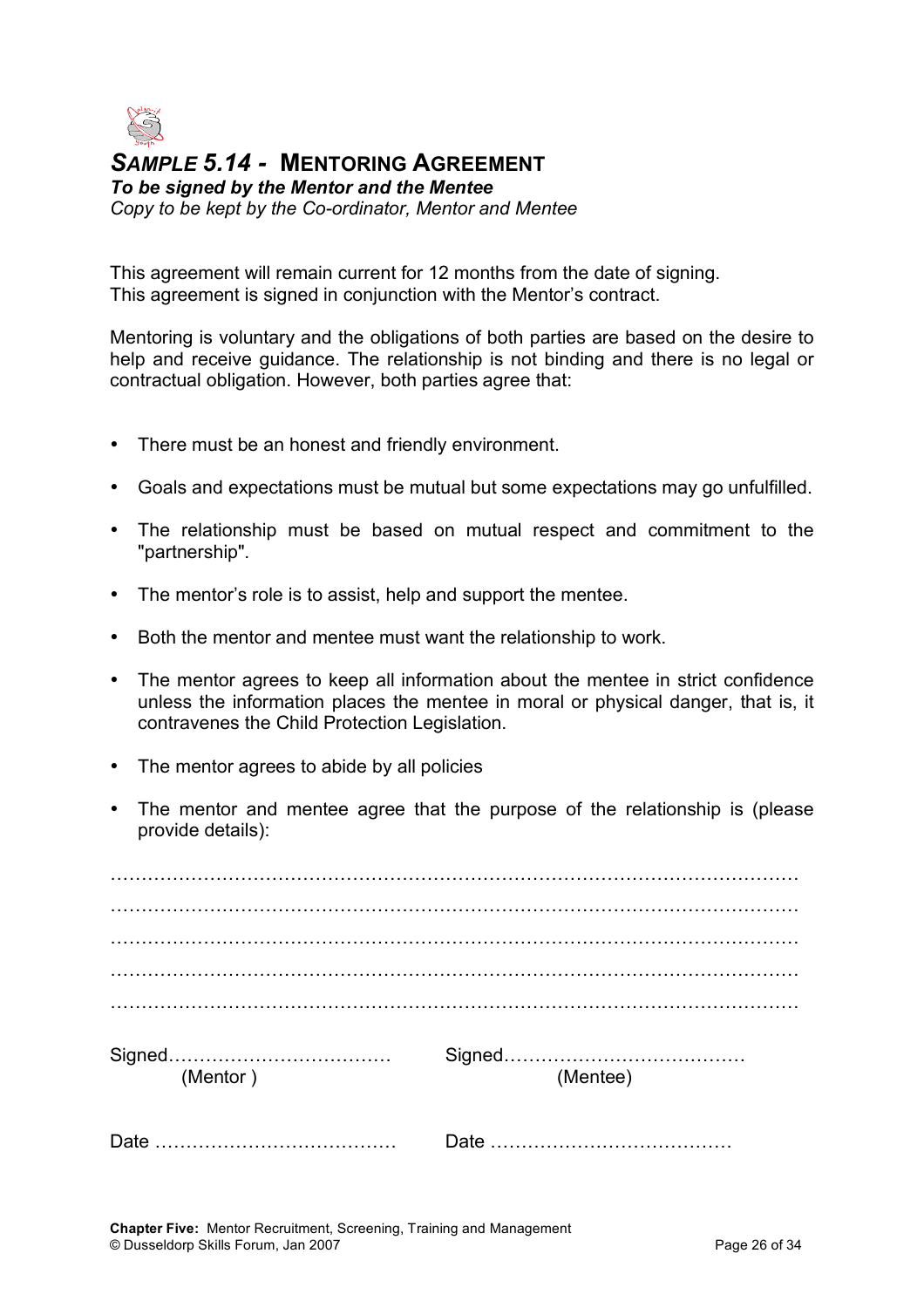# *SAMPLE 5.15 -* **THE MENTOR'S CONTRACT**

*To be signed by the Mentor and the Co-ordinator Copy to be kept by the Co-ordinator and Mentor*

#### *The following Mentor's Contract has provision for signing at various stages of the mentoring relationship:*

- Introductory Stage the Mentor is in training
- Stage One working in the structured component of the program where the Mentee and Mentor meet each week at school
- Stage Two the Mentor and Mentee (who is still at school) have agreed to continue the partnership after the structured component of the program until the twelve month anniversary of entering Stage One
- Stage Three the Mentor and Mentee have agreed to continue the partnership for the second year while the Mentee is still at school.
- Stage Four the Mentor and Mentee have agreed to continue the partnership after the Mentee has left school/TAFE for a period up to two (2) years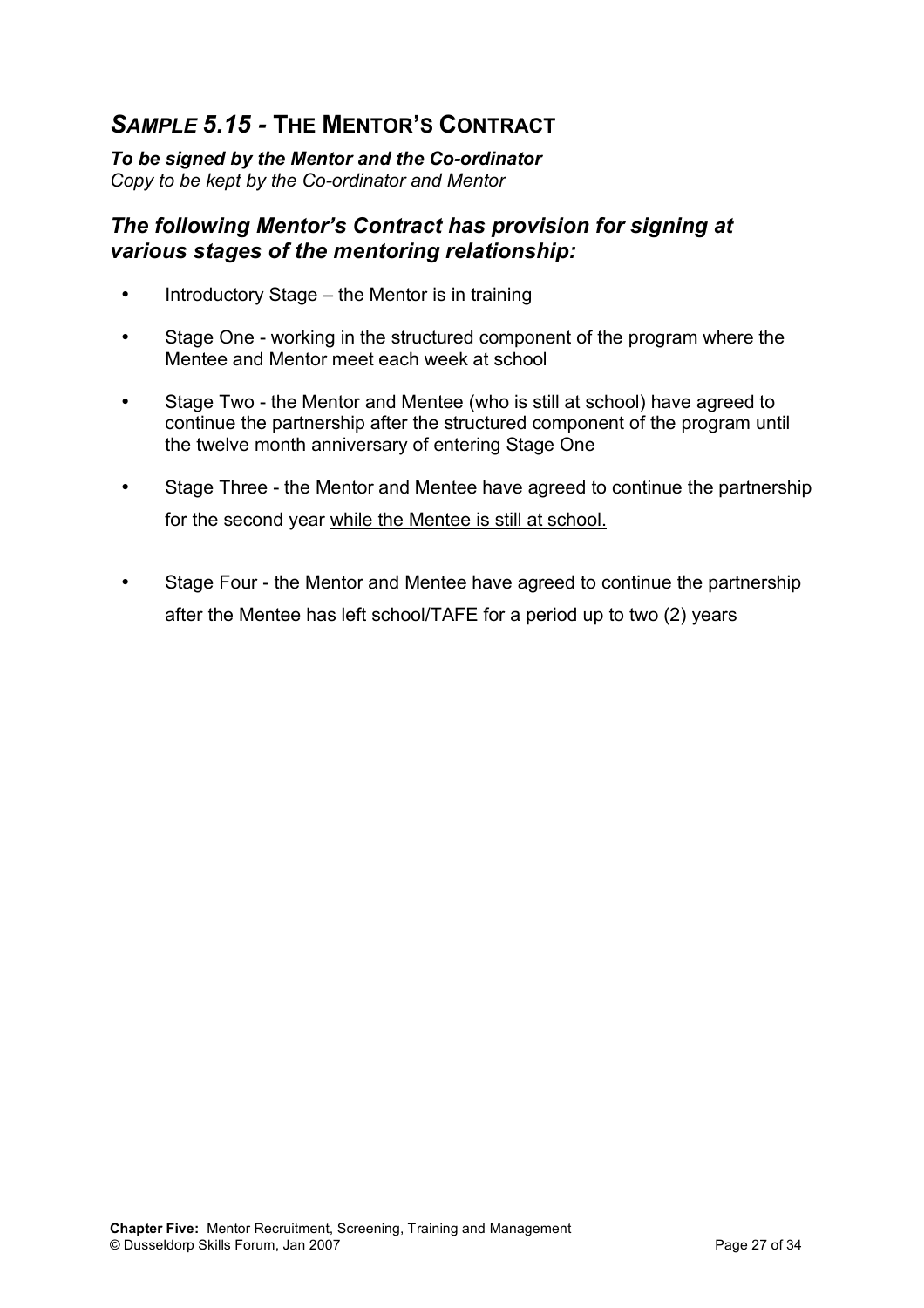#### **THE MENTOR'S CONTRACT**

Mentor's Name: ……………………….. Mentee's Name: …………………………….

The first Stage of this Contract is to be signed prior to being matched with a Mentee. Subsequent stages of the contract will be signed at the relevant points in the partnership.

#### **INTRODUCTORY STAGE:** Mentor in training

#### **STAGE ONE PARTNERSHIP**

A Stage One Mentor is working in the structured component of the program where the Mentee and Mentor meet each week at school.

A Stage One Mentee is one who is commencing a partnership with a mentor and is in the structured component of the program where the Mentee and Mentor meet each week at school

The Mentor has:

- $\Box$  Completed the Mentor Training Program through TAFE.
- $\Box$  Completed the Child Protection Legislation Course (as part of the TAFE training)
- $\Box$  Been cleared through a Criminal Records Check

 $\Box$  Read and signed off the program policies especially those relating to Duty of Care, Parameters of the Relationship, Travel, Excursions and Grievance procedures.

The Mentor agrees to:

- $\Box$  Wear Mentor Identification when involved in mentoring activities in schools.
- $\Box$  Be in contact with his/her mentee at least every week.
- $\Box$  Only work with one Stage One Mentee at any one time
- $\Box$  Only work with two Mentees at any one time
- Develop a Mentoring Agreement with his/her Mentee which clearly states the purpose of the partnership

Signed:…………………………………………. Date: …………………………….

(MENTOR)

Signed:…………………………………………. Date: …………………………….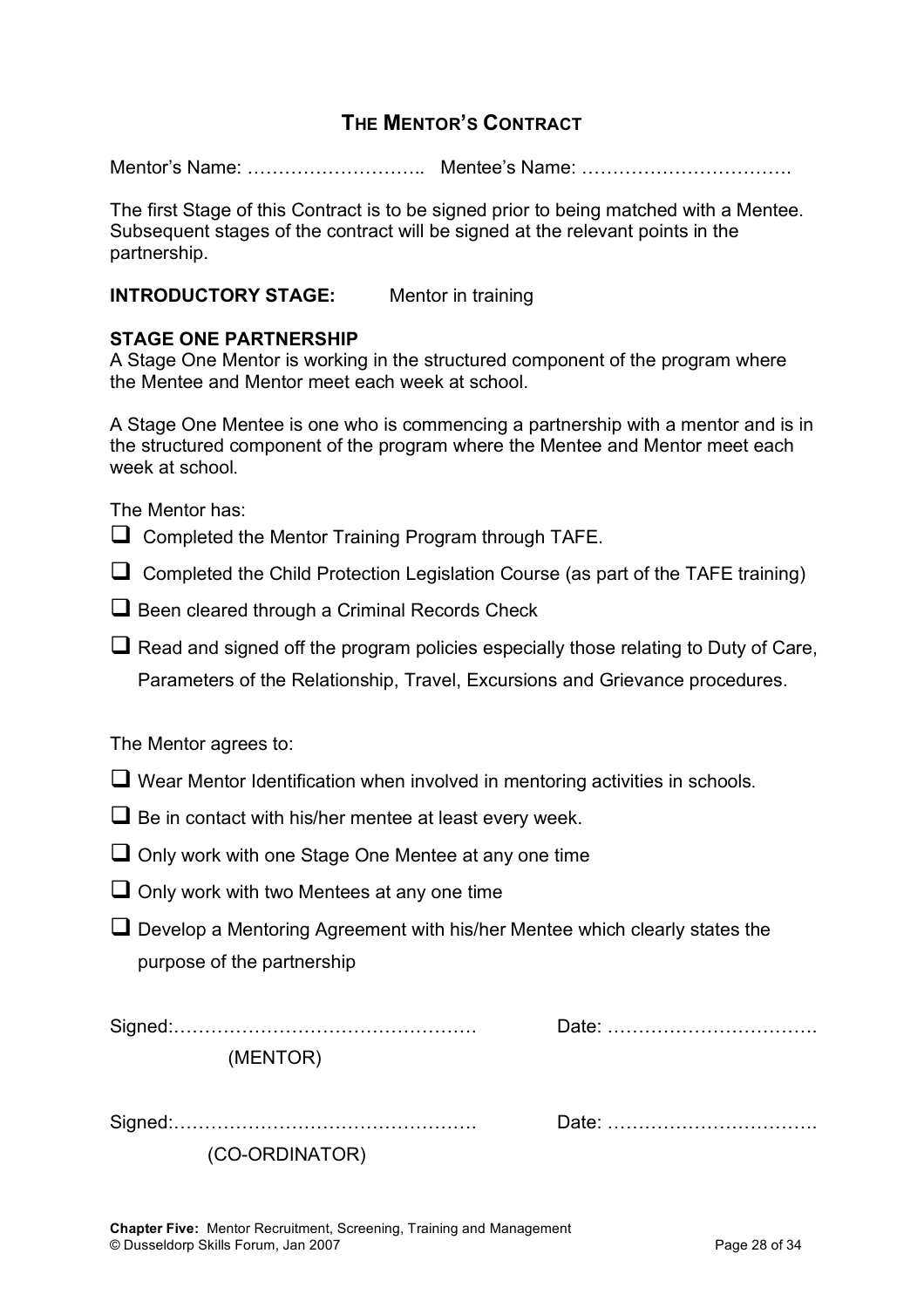#### **STAGE TWO PARTNERSHIP:**

A Stage Two partnership is where the Mentor and Mentee (who is still at school) have agreed to continue the partnership after the structured component of the program until the twelve month anniversary of entering Stage One.

The Mentor agrees to:

| $\Box$ |  | Negotiate the terms of the relationship with the Mentee including: |  |  |
|--------|--|--------------------------------------------------------------------|--|--|
|--------|--|--------------------------------------------------------------------|--|--|

- agreed frequency of contact/communication
- method of contact/communication
- purpose of the partnership

which results in the development of a new Mentoring Agreement with his/her

Mentee

 $\Box$  Be in contact with his/her mentee at least every two weeks

 $\Box$  Notify the program co-ordinator if the Mentee leaves school/TAFE

 $\Box$  Provide information regarding student contact/progress to the Program Co-ordinator each month

- $\Box$  Refer the Mentee to other services where appropriate
- $\Box$  Follow program policy

Signed:…………………………………………. Date: …………………………….

(MENTOR)

|--|--|--|--|--|

Signed:…………………………………………. Date: …………………………….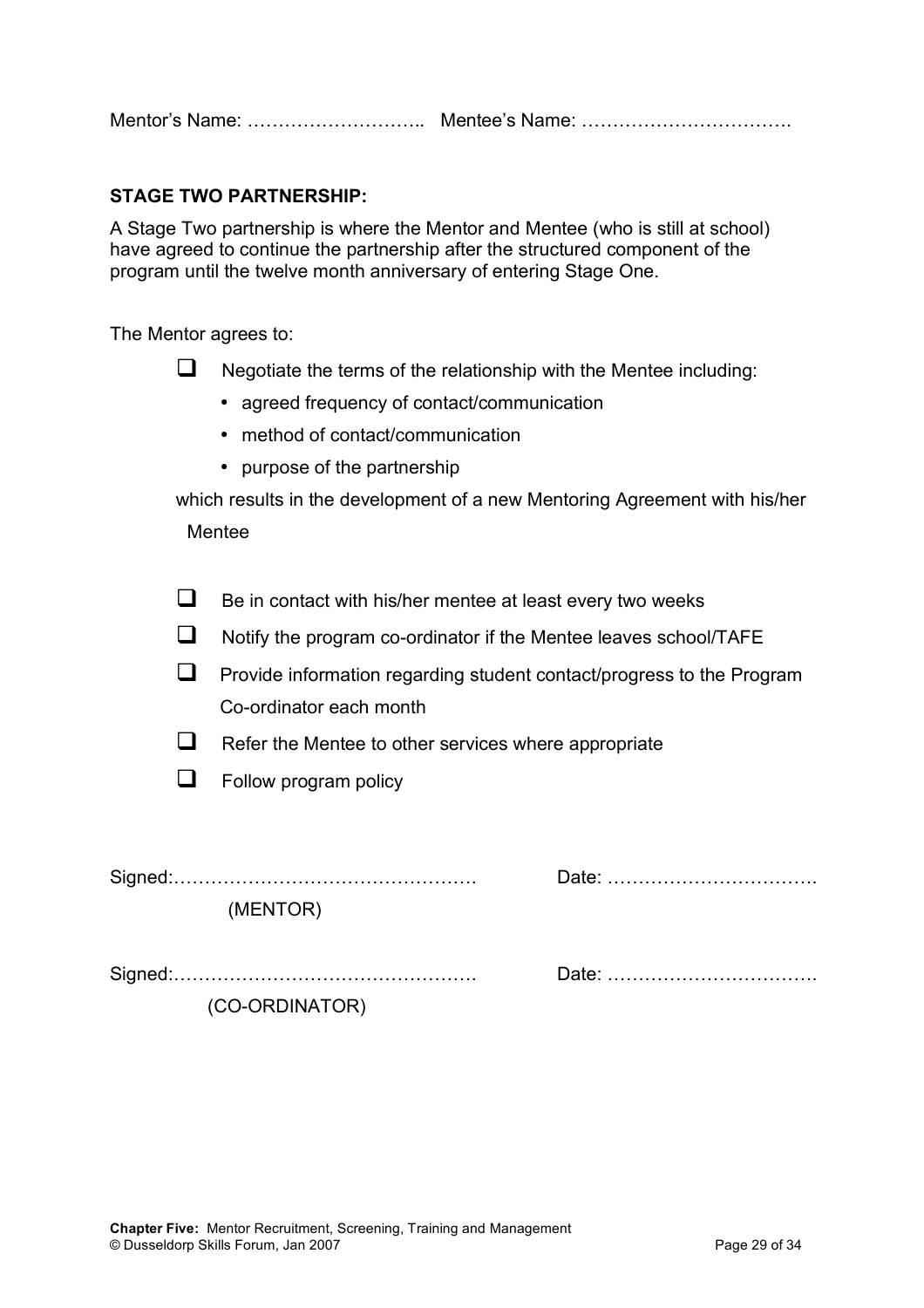Mentor's Name: ……………………….. Mentee's Name: …………………………….

#### **STAGE THREE PARTNERSHIP:**

A Stage Three partnership is where the Mentor and Mentee have agreed to continue the partnership for the second year while the Mentee is still at school.

The Mentor agrees to:

 $\Box$  Negotiate the terms of the relationship with the Mentee including:

- agreed frequency of contact/communication
- method of contact/communication
- purpose of the partnership

which results in the development of a new Mentoring Agreement with his/her Mentee

 $\Box$  Maintain contact with his/her Mentee at least monthly

 $\Box$  Provide information regarding student contact/progress to the Program Coordinator three times each year in January, June and October.

 $\Box$  Follow School-Based Mentoring policies

Signed:…………………………………………. Date: …………………………….

(MENTOR)

Signed:…………………………………………. Date: …………………………….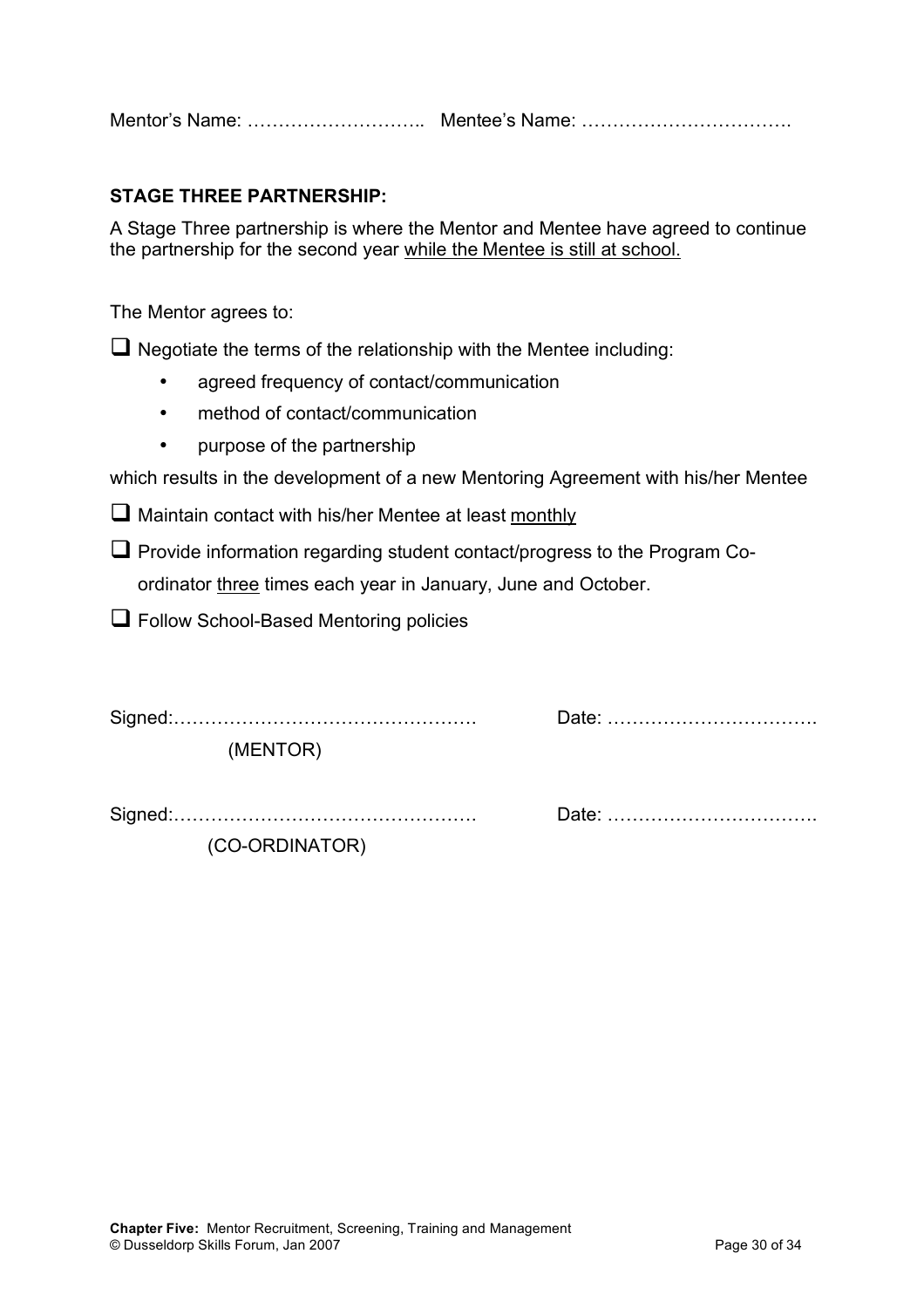Mentor's Name: ……………………….. Mentee's Name: …………………………….

#### **STAGE FOUR PARTNERSHIP:**

A Stage Four partnership is where the Mentor and Mentee have agreed to continue the partnership after the Mentee has left school/TAFE for a period up to two (2) years

The Mentor agrees to:

 $\Box$  Negotiate the terms of the relationship with the Mentee including:

- agreed frequency of contact/communication
- method of contact/communication
- purpose of the partnership

which results in the development of a new Mentoring Agreement with his/her Mentee

 $\Box$  Maintain contact with his/her Mentee at least monthly

 $\Box$  Provide information regarding student contact/progress to the Program Coordinator three times each year in January, June and October.

 $\Box$  Follow the School-Based Mentoring Program policies

 $\Box$  Sign off policies relevant to Stage Four ie Insurance, Duty of Care

| (MENTOR) |  |
|----------|--|

Signed:…………………………………………. Date: …………………………….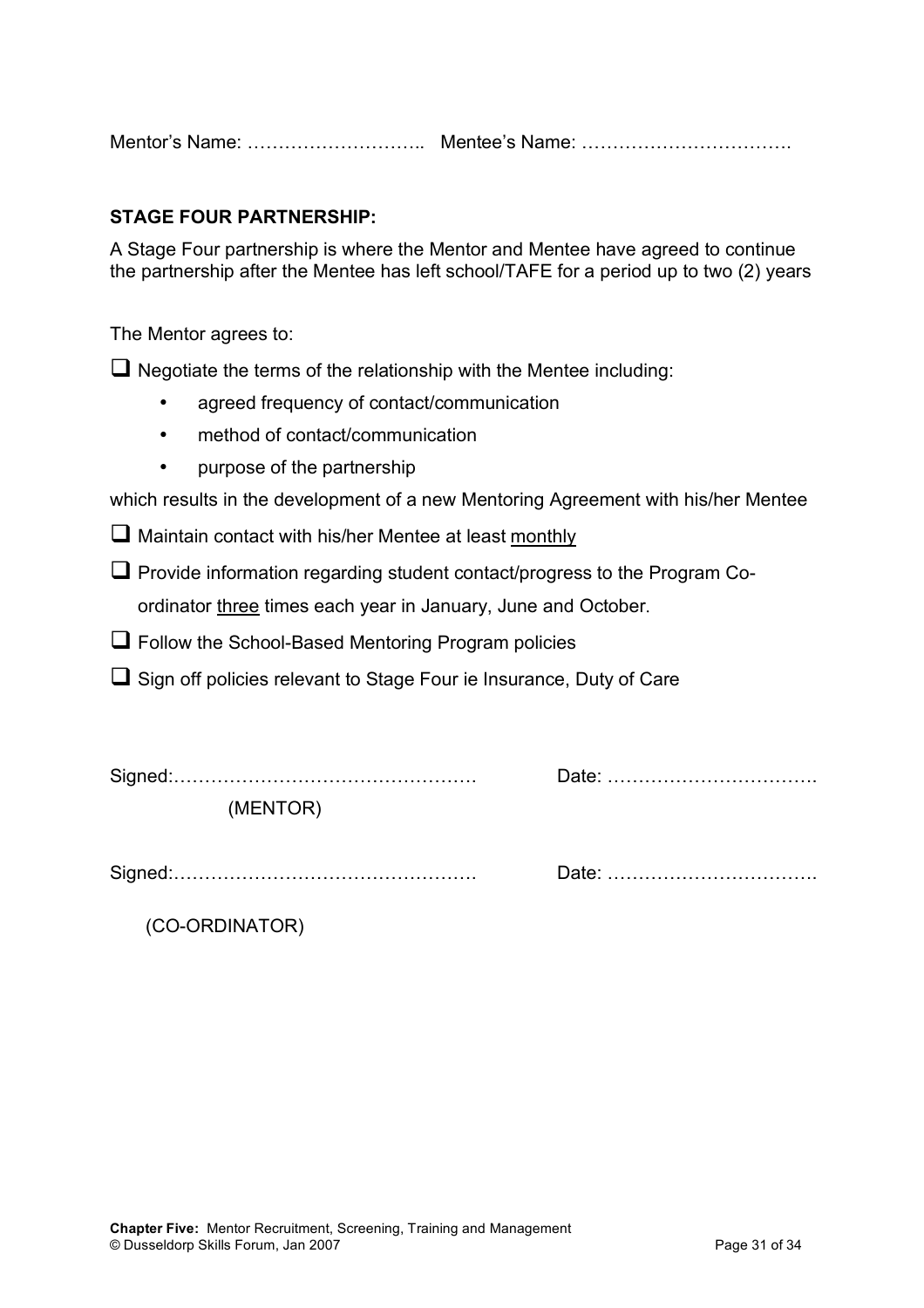## *SAMPLE 5.16 -* **MENTOR REIMBURSEMENT VOUCHER**

*This voucher should be included in the mentor's kit*

The School-Based Mentoring program understands some mentors cannot carry the out-of-pocket expenses incurred in mentoring program. If you would like to be reimbursed for out-of-pocket expenses during the structured component of School-Based Mentoring please complete the voucher below and give it to the Co-ordinator at the end of the first phase.

Reimbursement is available at the following rates:

Category A: \$10 per month for a maximum of 3 months Category B: \$20 per month for a maximum of 3 months Category C: \$5 per month for a maximum of 12 months

Mentor's Name:………………………………………………………

Telephone Number ………………………………………………….

I wish to apply for \$……… for reimbursement of costs associated with Plan –It Youth for mentoring activities associated with [INSERT MENTEE"S NAME] .......................

Signed…………………………………………………………………

Date: …………………………………………………………………..

In accepting this reimbursement of costs I hereby declare that I have expended at least this amount on the following items:

petrol / car maintenance

telephone calls



other - please specify

………………………………………………………………..

Signed…………………………………………………………………

Date: …………………………………………………………………..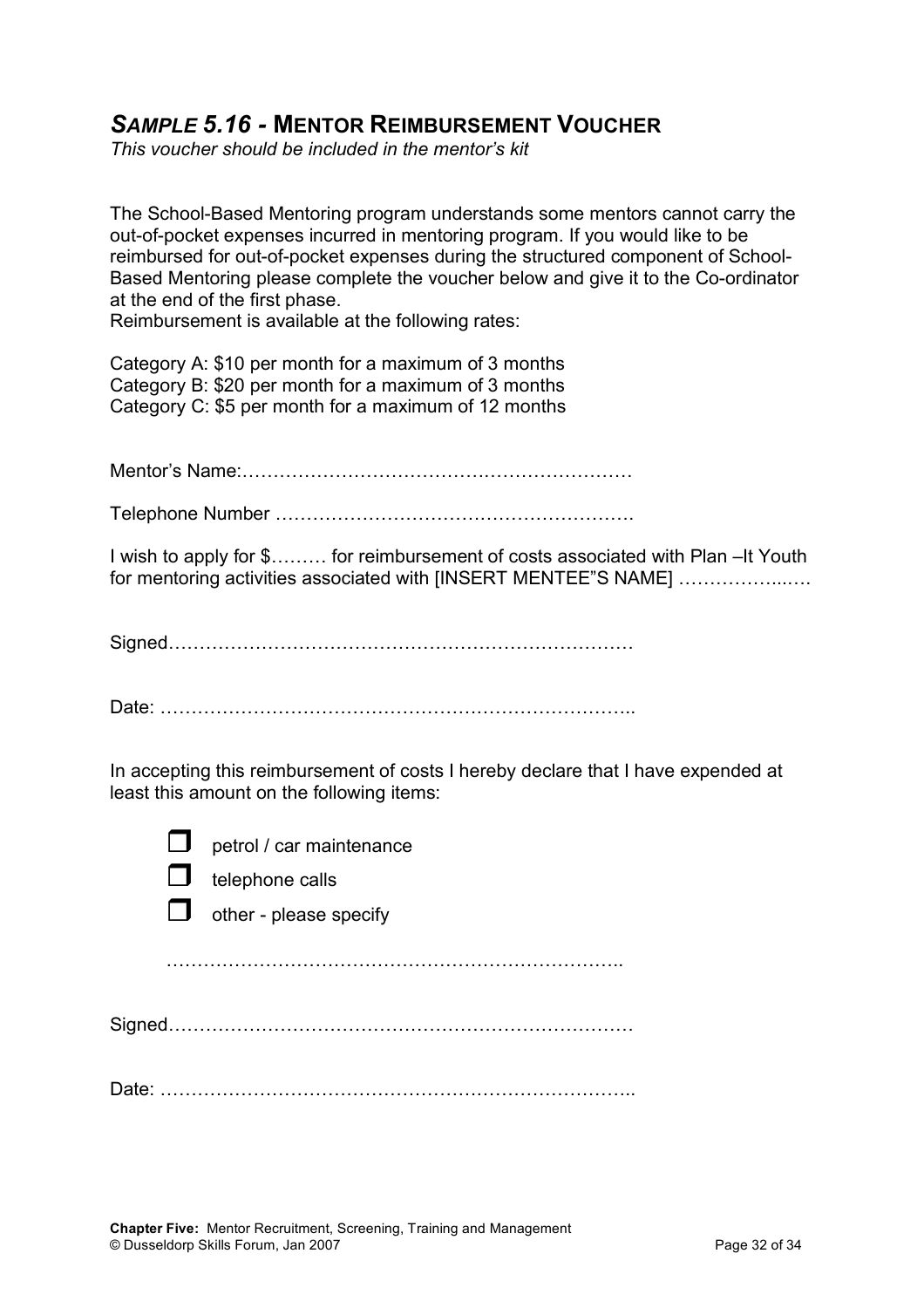# *SAMPLE 5.17 -* **LEAD MENTOR STATEMENT OF DUTIES**

- To support a team of mentors on alternate weeks
- Facilitate mentor support meetings and other mentor networking activities.
- Contact the Program Co-ordinator after the Mentoring Session to report on the day's activities
- Alert the Program Co-ordinator to possible problems, including any issues arising from the Child Protection Legislation.
- To advise the Program Co-ordinator of any mentor resignations/withdrawals.
- To complete a Mentor Activity report and return it to the Program Co-ordinator.
- Other duties and responsibilities as agreed to in consultation with the program coordinator.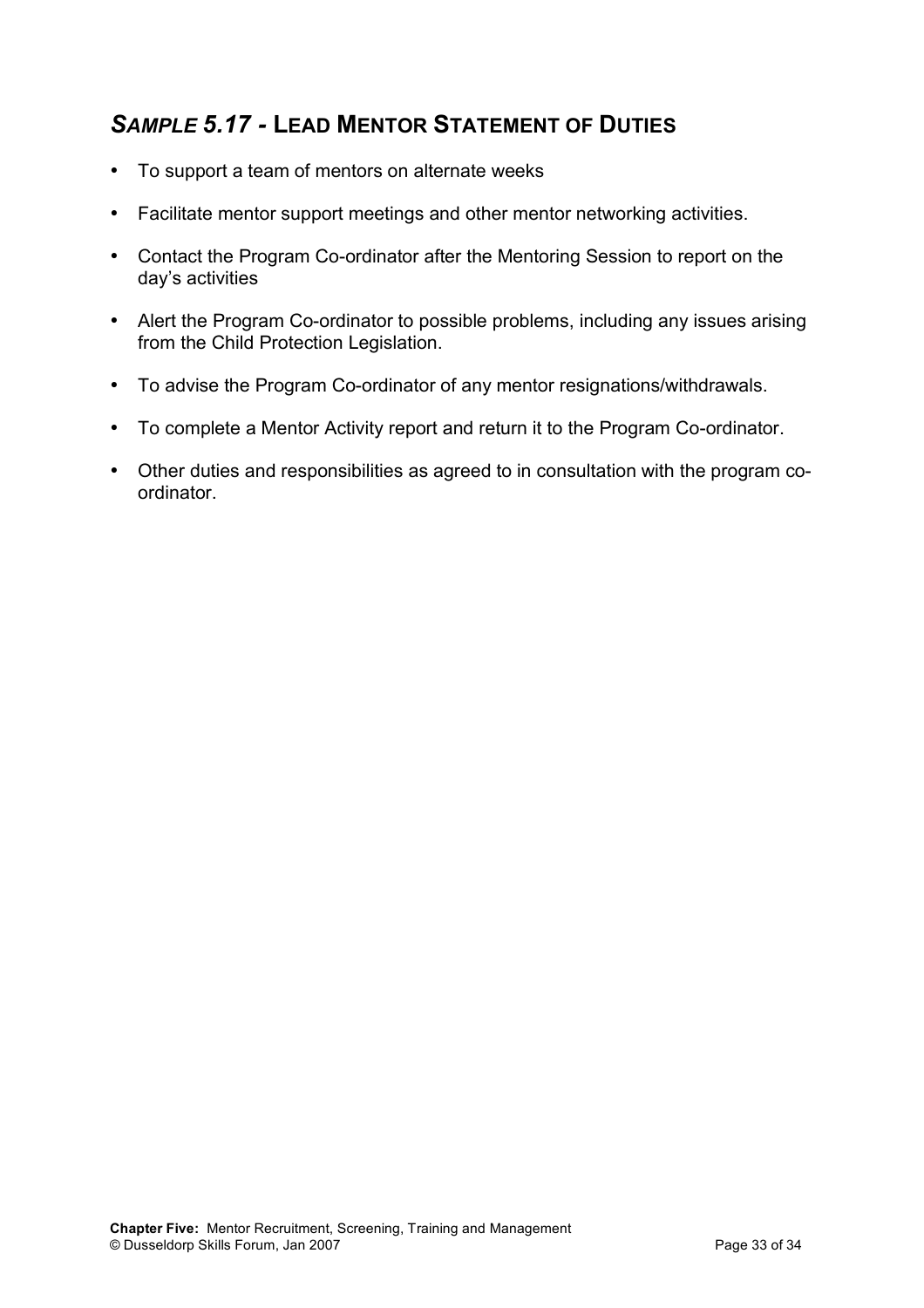# *SAMPLE 5.18 -* **LEAD MENTOR STATUS REPORT**

*Mentees and Mentor's Names should be completed by Co-ordinator*

Lead Mentor:………………………….……… Date:………………………………

|                      |                      | Attended<br>Session | Phoned in<br>absent | excursion<br>Planned    | Stayed for<br>debrief   |
|----------------------|----------------------|---------------------|---------------------|-------------------------|-------------------------|
| <b>MENTOR'S NAME</b> | <b>MENTEE'S NAME</b> | $\overline{1}$      | $\overline{2}$      | $\overline{\mathbf{3}}$ | $\overline{\mathbf{4}}$ |
| 1.                   |                      |                     |                     |                         |                         |
| 2.                   |                      |                     |                     |                         |                         |
| 3.                   |                      |                     |                     |                         |                         |
| 4.                   |                      |                     |                     |                         |                         |
| 5.                   |                      |                     |                     |                         |                         |
| 6.                   |                      |                     |                     |                         |                         |
| 7.                   |                      |                     |                     |                         |                         |
| 8.                   |                      |                     |                     |                         |                         |
| 9.                   |                      |                     |                     |                         |                         |
| 10.                  |                      |                     |                     |                         |                         |
| 11.                  |                      |                     |                     |                         |                         |
| 12.                  |                      |                     |                     |                         |                         |
| 13.                  |                      |                     |                     |                         |                         |
| 14.                  |                      |                     |                     |                         |                         |
| 15.                  |                      |                     |                     |                         |                         |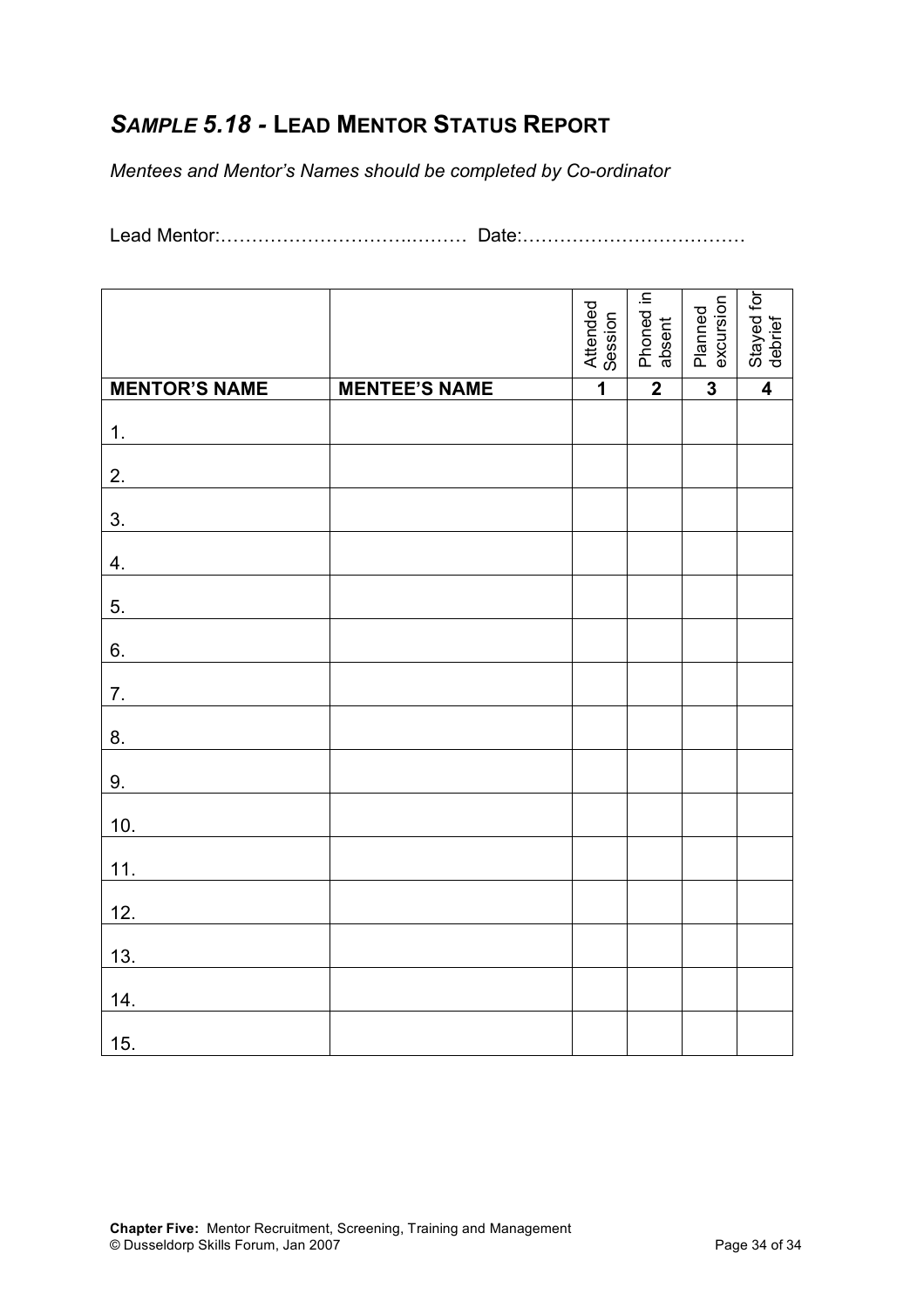# **CHAPTER SIX**

# MENTEE MANAGEMENT

| <b>STUDENT PARTICIPATION FLOW CHART</b>                                       | $\overline{2}$ |
|-------------------------------------------------------------------------------|----------------|
| <b>STUDENT SELECTION</b>                                                      | $\overline{2}$ |
| YEAR 10 SURVEY                                                                | $\overline{2}$ |
| <b>STUDENT MEETING</b>                                                        | $\overline{2}$ |
| <b>EXPRESSIONS OF INTEREST</b>                                                | $\overline{2}$ |
| <b>COMMONLY ASKED QUESTIONS BY STUDENTS</b>                                   | $\overline{2}$ |
| <b>INFORMATION SESSION</b>                                                    | 3              |
| <b>STUDENT APPLICATION</b>                                                    | 3              |
| <b>MATCHING</b>                                                               | 3              |
| STUDENT PARTICIPATION FLOW CHART (SAMPLE 6.1)                                 | 5              |
| YEAR 10 SURVEY (SAMPLE 6.2)                                                   | 6              |
| STUDENT EXPRESSION OF INTEREST (SAMPLE 6.3)                                   | $\overline{7}$ |
| COMMONLY ASKED QUESTIONS BY STUDENTS (SAMPLE 6.4)                             | 8              |
| STUDENT APPLICATION (SAMPLE 6.5)                                              | 9              |
| PROCEDURE FOR STUDENTS TO LEAVE THE SCHOOL DURING SCHOOL<br>TIME (SAMPLE 6.6) | 13             |
| IMPROMPTU VARIATIONS - RTUDENT FORM (SAMPLE 6.7)                              | 14             |
| STUDENT EXCURSION PERMISSION (SAMPLE 6.8)                                     | 15             |
| FLOW CHART FOR MATCHING (SAMPLE 6.9)                                          | 16             |
| JITTERS DAY AGENDA (SAMPLE 6.10)                                              | 17             |
| NETWORK BINGO (SAMPLE 6.11)                                                   | 18             |
| DATES FOR YOUR DIARY (SAMPLE 6.12)                                            | 21             |
| AUTHORITY TO CONTACT LEAVING STUDENTS (SAMPLE 6.13)                           | 22             |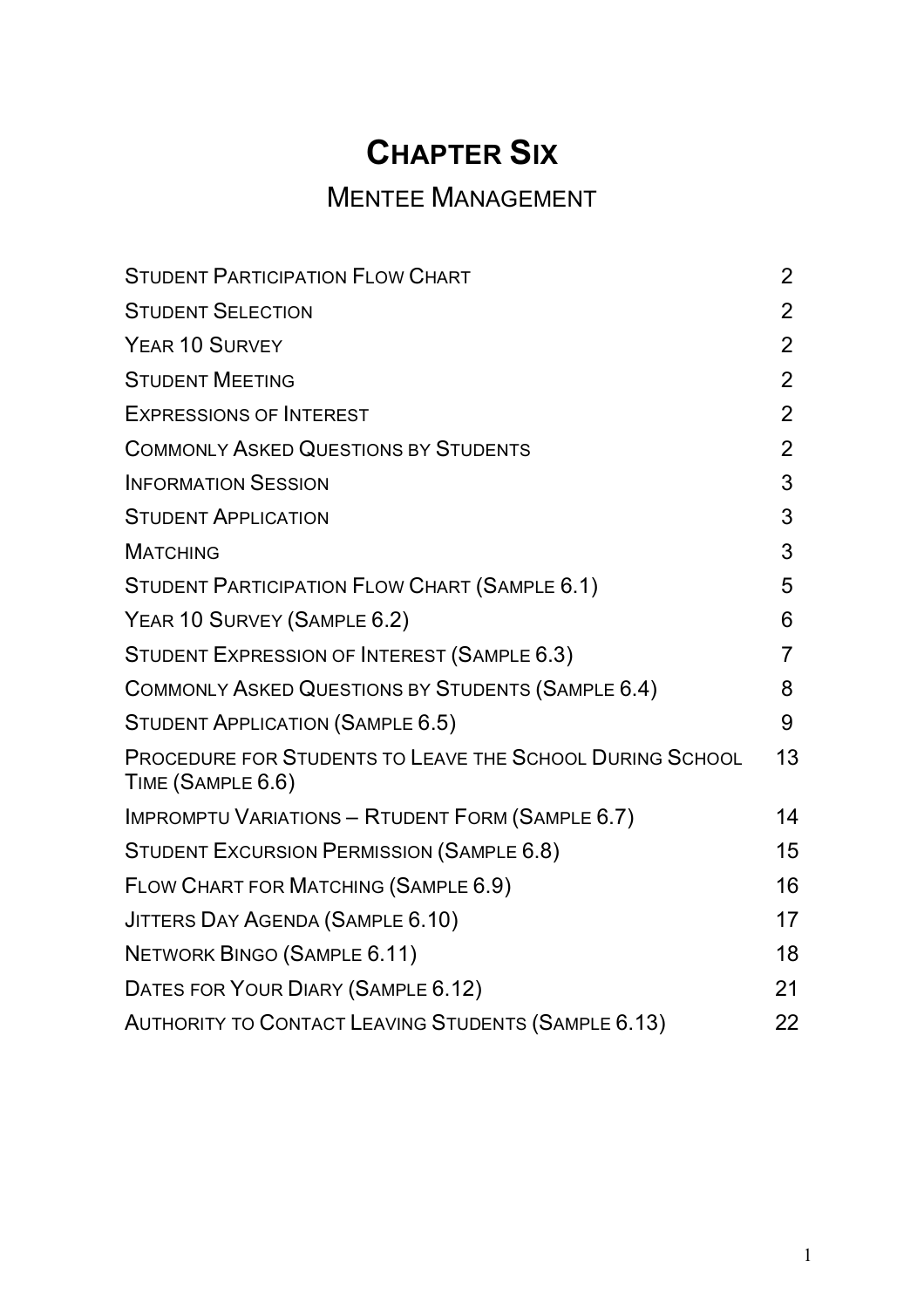# **STUDENT PARTICIPATION FLOW CHART**

The student participation flow chart (see sample 6.1) shows a step-by-step account of how the students are selected to participate in the program.

## **STUDENT SELECTION**

Although it would be ideal to be able to offer a Mentor to every student who wanted one, the number of places on offer is limited by the number of mentors available. For this reason priority is given to those students who are thinking about leaving school before they complete Year 12. Participation in School-Based Mentoring Program should always be voluntary and the program should not be seen as a program for students with behaviour management issues.

# **YEAR 10 SURVEY**

A survey (see sample 6.2) is conducted in the early stages of Year 10 – preferably around March. It can be repeated in the middle of the year if the school is a second program can be offered. The survey is very simple and only requires students to tick a box if they are considering leaving school in the near future.

## **STUDENT MEETING**

After the survey has been completed by all Year 10s (remember to include those who are absent on the day of the survey as they may be likely candidates for the program), those who ARE intending to leave school (or are thinking about it) attend a meeting where they learn about the School-Based Mentoring Program and what it might offer them. Ideally a previous mentor and student will be able to speak about their experiences in the program.

## **EXPRESSION OF INTEREST**

At the end of this meeting students complete the Expression of Interest (see sample 6.3) and those who are interested in finding out more are invited to attend an information session with their parents.

## **COMMONLY ASKED QUESTIONS**

Many students will have questions that they may be too embarrassed to ask so this sheet is useful to hand out at both information sessions. Feel free to add questions to this sheet (sample 6.4).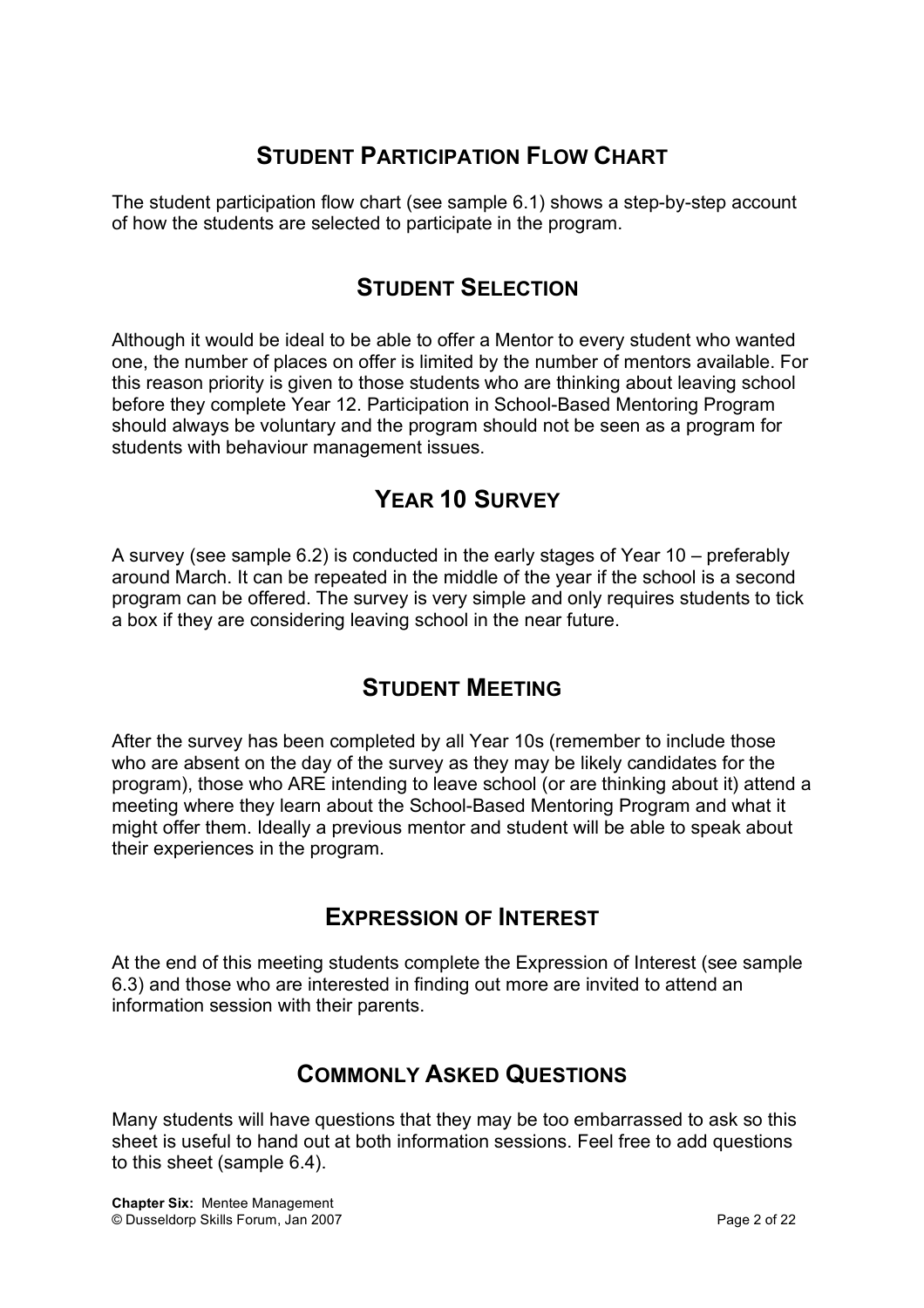## **INFORMATION SESSION**

Students who are interested in being involved in the program are invited to attend a further information session with their parents. Whilst students would not be excluded if their parents don't attend it is advisable to have the support and understanding of the parents in the early stages of the program. The mentors from the current group in training are usually invited to attend this session, as many parents want to meet some of the mentors to allay any fears they may have. The Mentors find this session valuable as it also gives them a greater understanding of how the program will work.

## **STUDENT APPLICATION FORM**

At the end of the Information Session those students who decided to participate complete the Student Application Form (see sample). This form not only seeks their contact details but it also asks questions about their home life, hobbies and interests which will be valuable to their mentor. This form needs to be signed off by the parents, giving permission for the student to participate in the program and to provide his/her contact details to the mentor.

## **MATCHING**

When the students are initially introduced to the program they should be told that the matching process is not exhaustive as there are only X number of mentors for X number of students. This means that whilst every effort is made to create a good match between mentor and mentee…..at the very least the mentee will get a mentor who cares about them and is willing to help work through their planning process.

Once selected for the program students and mentors participate in an Orientation Day where the mentors and mentees come together as a group to meet each other and understand how the program will work. Many programs call this Jitters Day because everyone seems to be a bit nervous. Activities are planned around the mentors getting to know the mentees and vice versa without anybody having been matched. It's a great idea for individual students to take individual mentors on a tour of the school so that the mentors get an idea of where everything is located. Students should be provided with a list of important points of interest and they will no doubt add their own. Places that should be included are:

- Principal's Office
- Careers Advisor
- School Counsellor
- Staff Toilets (that can be used by the mentors)
- Library
- Front Office (sign-on book for mentors)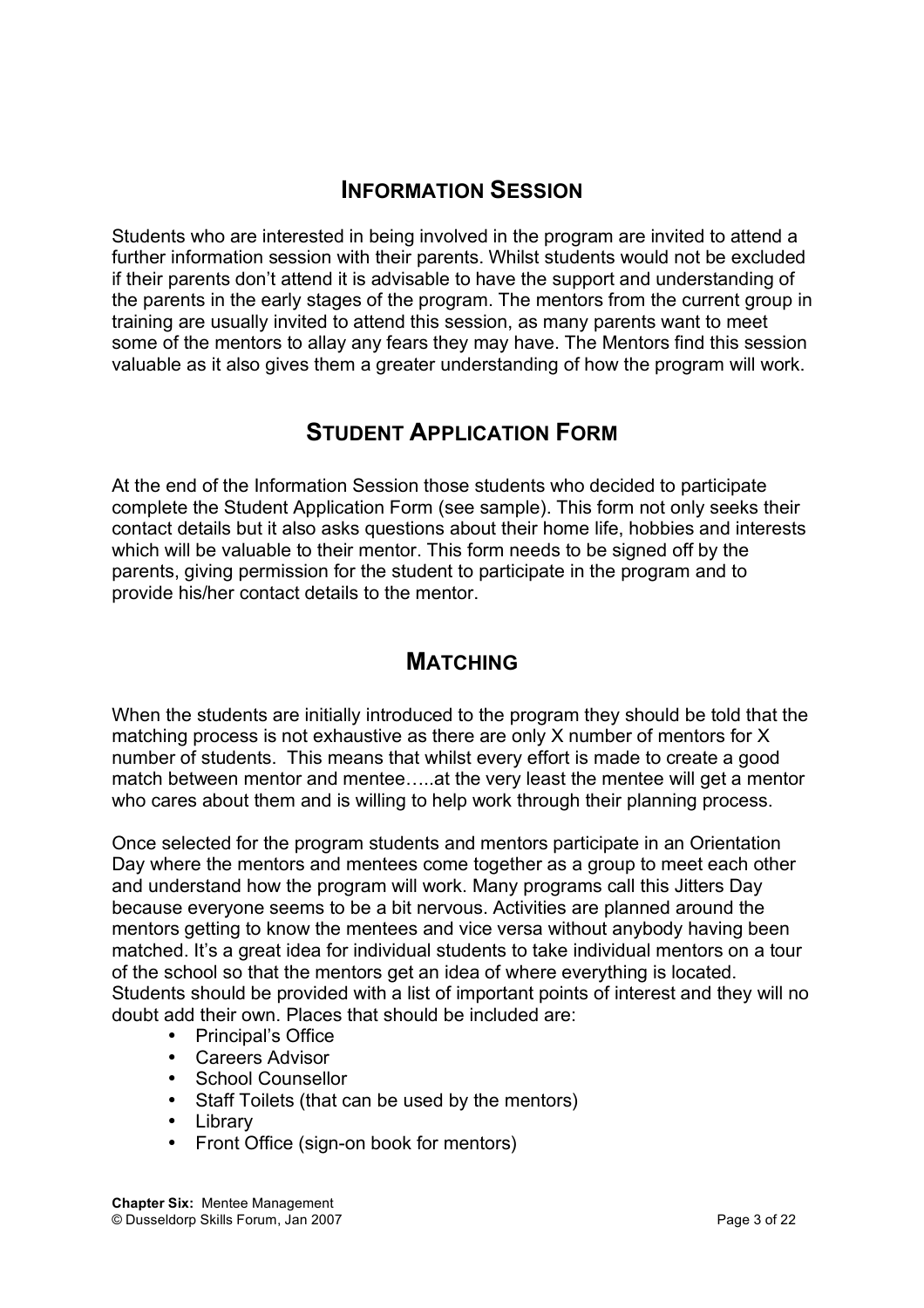A barbeque lunch is a great way to get everyone together and having lots of jobs to do makes everyone feel a part of the day.

Towards the end of the day the mentees are asked to write their name on a piece of paper and then the name of three of the mentors they would be happy to be matched with. No guarantees are made that they will be matched with one of the three but strangely enough this usually works out.

At the end of the Orientation Day the co-ordinator and the teacher contact from the school sit down and try and match the students' requests with the mentors. Personality and interest are also taken into account. Once the matching is finalised, the co-ordinator contacts the mentors with the name and telephone number of their mentee. The mentor telephones his/her mentee that evening to let him/her know that they have been matched and that he/she looks forward to next week's meeting. It's important to do this on the day of the orientation so that the students know who they have been matched with (if left for a couple of days they may forget who was who). All permissions relating to providing student/mentee contact details to the mentor should have been obtained prior to the Orientation Day.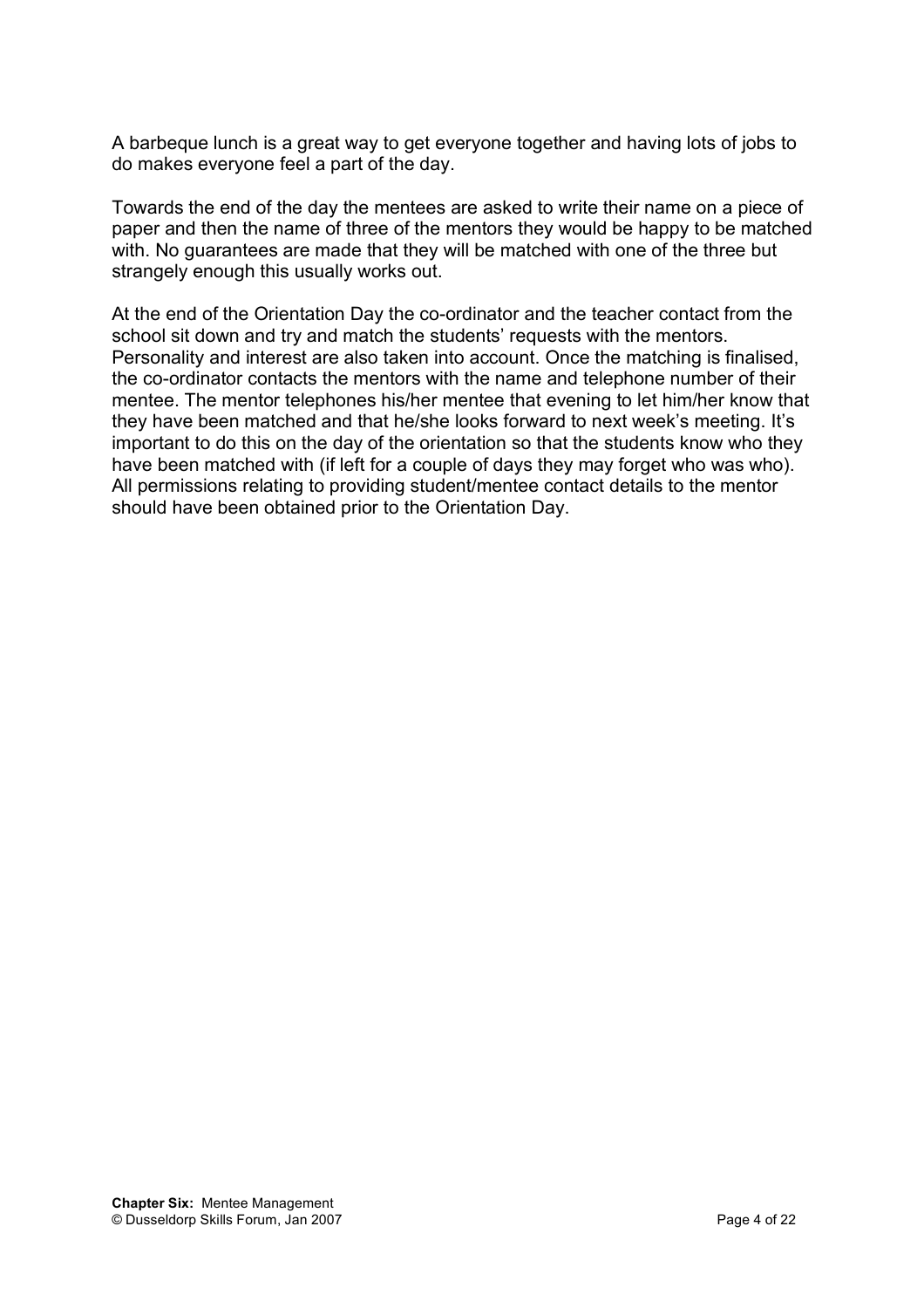## *SAMPLE 6.1 -* **STUDENT PARTICIPATION FLOW CHART**

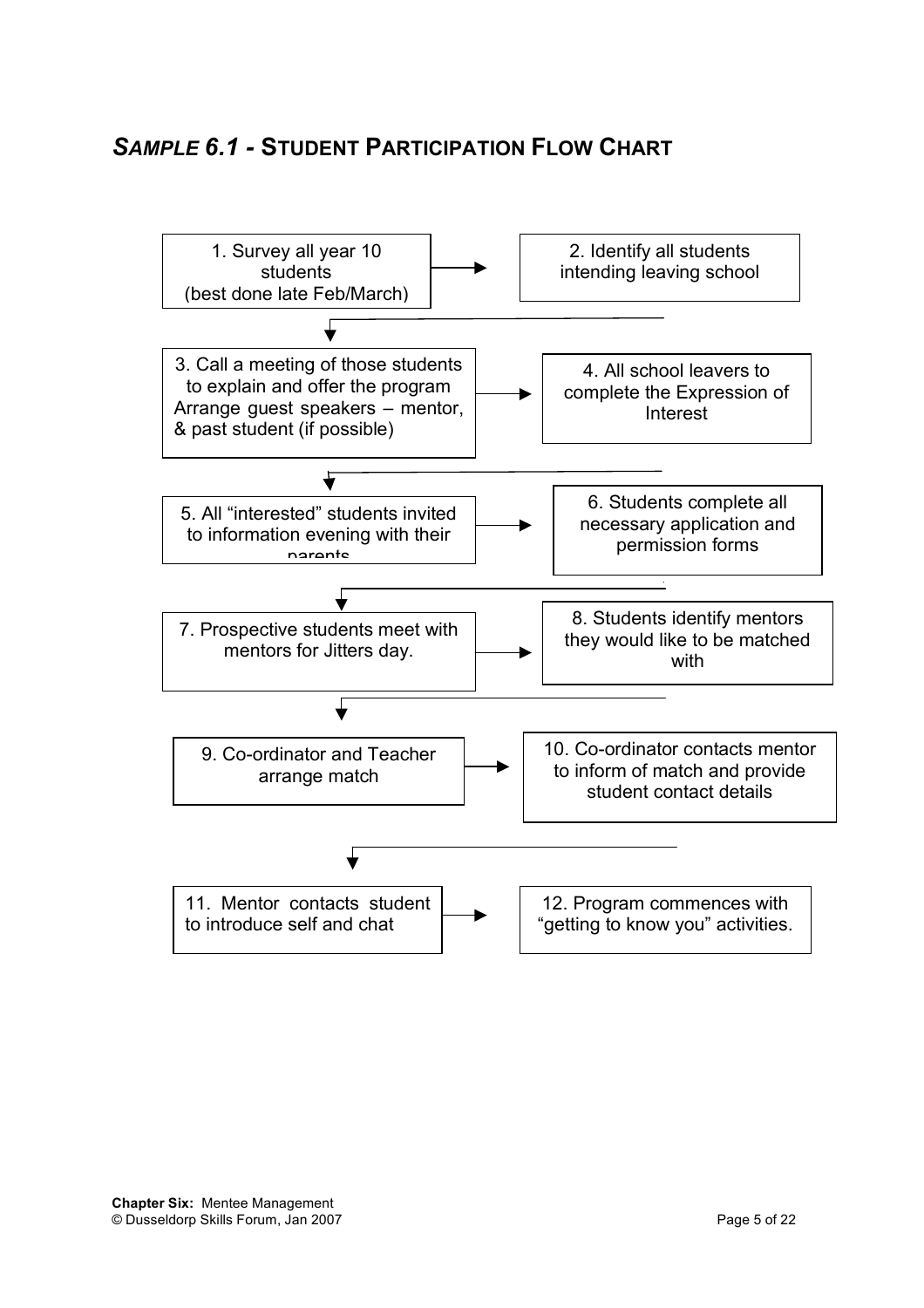# *SAMPLE 6.2 –* **STUDENT SURVEY**

| At this stage I think I will be going continuing school next year<br>or |
|-------------------------------------------------------------------------|
| At this stage I think I will leave school at the end of this year       |
| Please tick below where you think you will go after you leave school.   |
| $\Box$ TAFE                                                             |
| $\mathsf I$ Full-time work                                              |
| $\blacksquare$ Part-time work                                           |
| Apprenticeship                                                          |
| Traineeship                                                             |
| Don't know                                                              |
|                                                                         |
|                                                                         |
| At this stage I think I will be going continuing school next year<br>or |
| At this stage I think I will leave school at the end of this year       |
| Please tick below where you think you will go after you leave school.   |
| <b>TAFE</b>                                                             |
| Full-time work                                                          |
| Part-time work                                                          |
| Apprenticeship                                                          |
| Traineeship                                                             |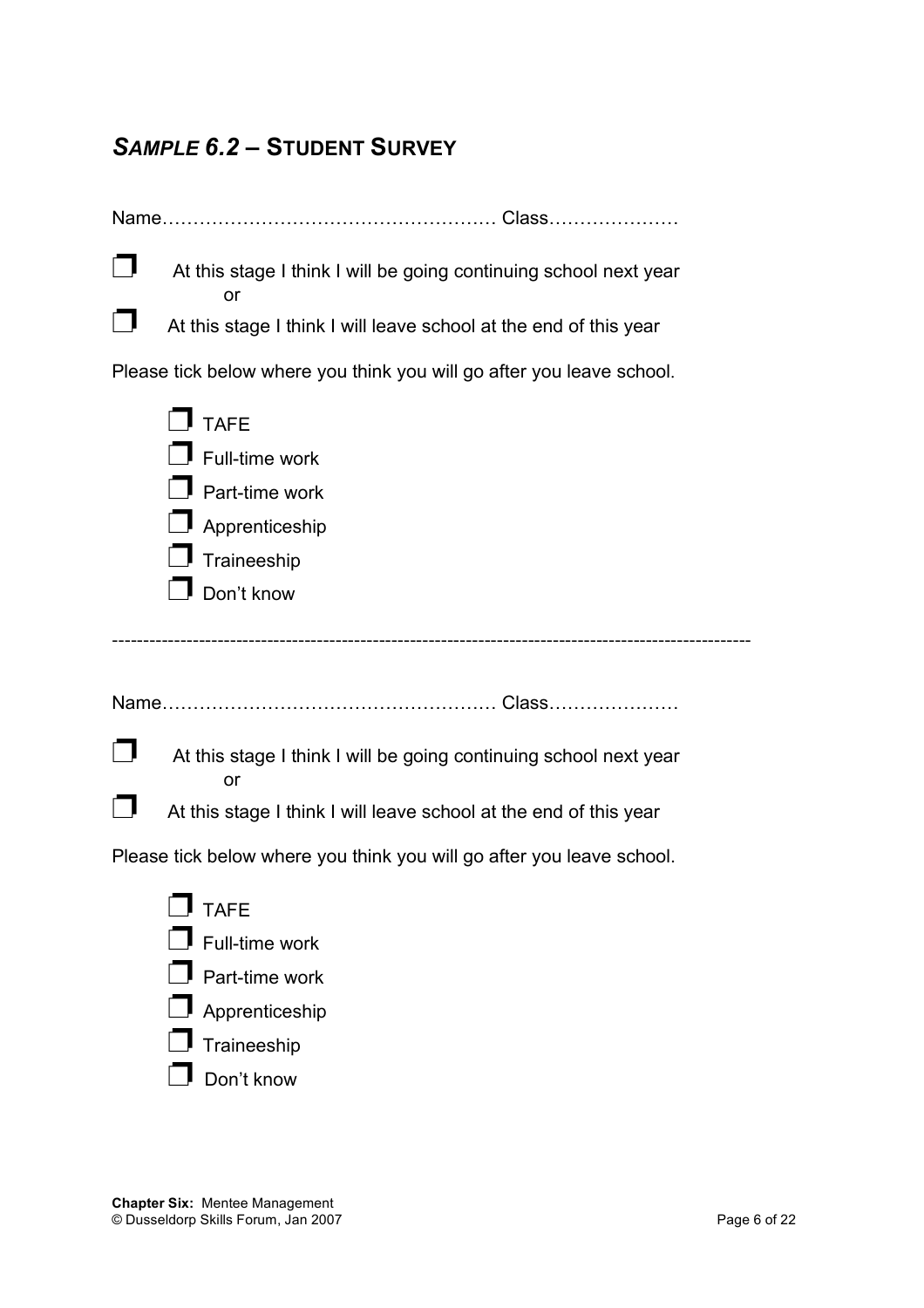# *SAMPLE 6.3 -* **STUDENT EXPRESSION OF INTEREST**

| ■ Yes I am interested in participating in the School-Based Mentoring Program.<br>I understand this involves having a mentor. |
|------------------------------------------------------------------------------------------------------------------------------|
| or                                                                                                                           |
| No, I don't wish to participate in the School-Based Mentoring Program                                                        |
|                                                                                                                              |
|                                                                                                                              |
|                                                                                                                              |
|                                                                                                                              |
|                                                                                                                              |
| <b>Student Expression of Interest</b>                                                                                        |
|                                                                                                                              |
|                                                                                                                              |
| Yes I am interested in participating in the School-Based Mentoring Program.<br>I understand this involves having a mentor.   |
| or                                                                                                                           |
| No, I don't wish to participate in the School-Based Mentoring Program                                                        |

 $\overline{a}$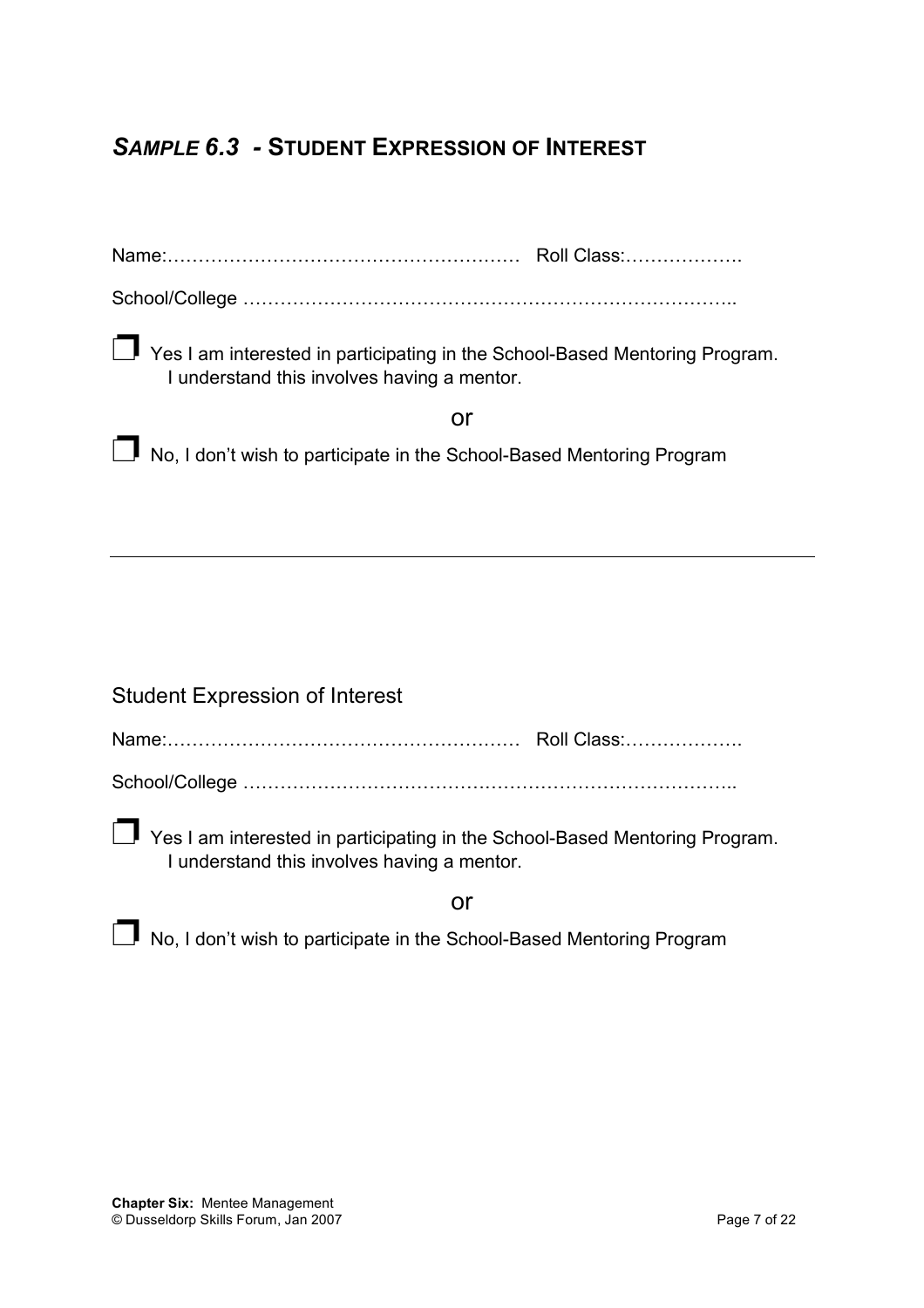# *SAMPLE 6.4 -* **COMMONLY ASKED QUESTIONS BY STUDENTS/ MENTEES**

*To be provided to the students at the Student Meeting and again at the parent information session*

#### **Who are the mentors?**

The mentors come from a range of backgrounds. Some are retired, some are employed in local businesses and some are looking for work.

#### **Do the mentors get paid?**

No – mentoring is a voluntary service.

#### **What if I do not like my mentor? Or if my mentor doesn't like me?**

Hopefully this situation won't arise but if it does, speak to the co-ordinator who will discuss the situation with you to see if a solution can be found. This may mean finding another mentor for you.

#### **Should I give my mentor my home contact details?**

This is a decision you should make with your parent/s. It is important to build up a feeling of trust between you and your mentor- this takes time.

#### **Do the mentors report back to the school or my parents?**

The school is very supportive of students involved in the program and ideally your parent/s will also be supportive of it but the partnership is between you and your mentor and there is no "reporting" as such.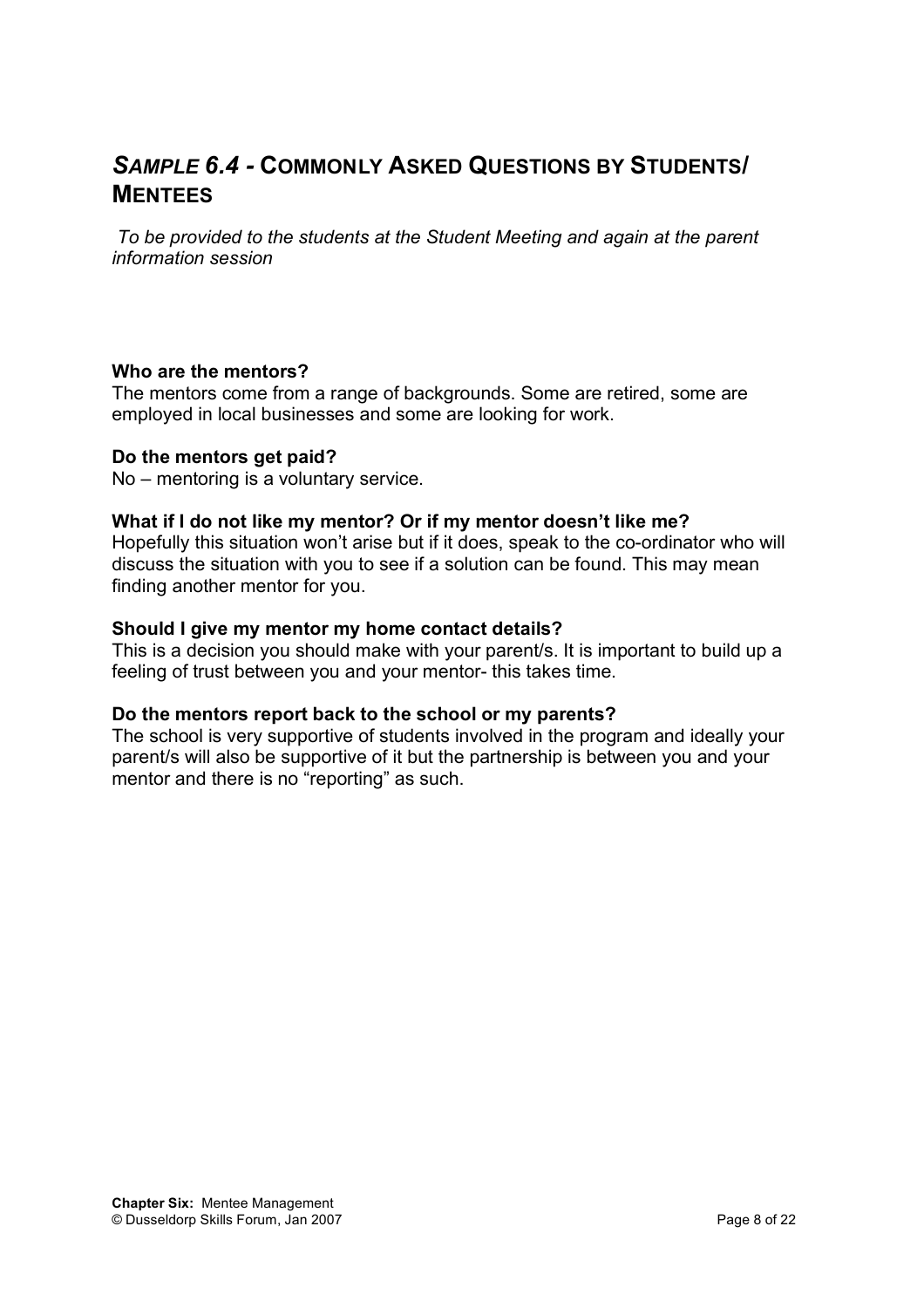# *SAMPLE 6.5 -* **STUDENT APPLICATION**

# PERSONAL DETAILS

| Name:                                                        |  |                           |             |      |
|--------------------------------------------------------------|--|---------------------------|-------------|------|
|                                                              |  | Male $\Box$ Female $\Box$ |             |      |
| Home Address:                                                |  |                           |             |      |
|                                                              |  |                           |             |      |
| Home Phone Number:                                           |  |                           |             |      |
|                                                              |  |                           |             |      |
|                                                              |  |                           |             |      |
|                                                              |  |                           |             |      |
| <b>SCHOOL DETAILS</b>                                        |  |                           |             |      |
|                                                              |  |                           |             |      |
| Year:                                                        |  |                           |             |      |
| Roll class:                                                  |  |                           |             |      |
|                                                              |  |                           |             |      |
| <b>WORK DETAILS</b>                                          |  |                           |             |      |
| Do you have a casual job?                                    |  | Yes                       | $No$ $\Box$ |      |
| If so, how many hours (approximately) do you work each week? |  |                           |             |      |
| Where do you work?<br>$\bullet$                              |  |                           |             |      |
| Do you have a resume?                                        |  | Yes $\square$             |             | No l |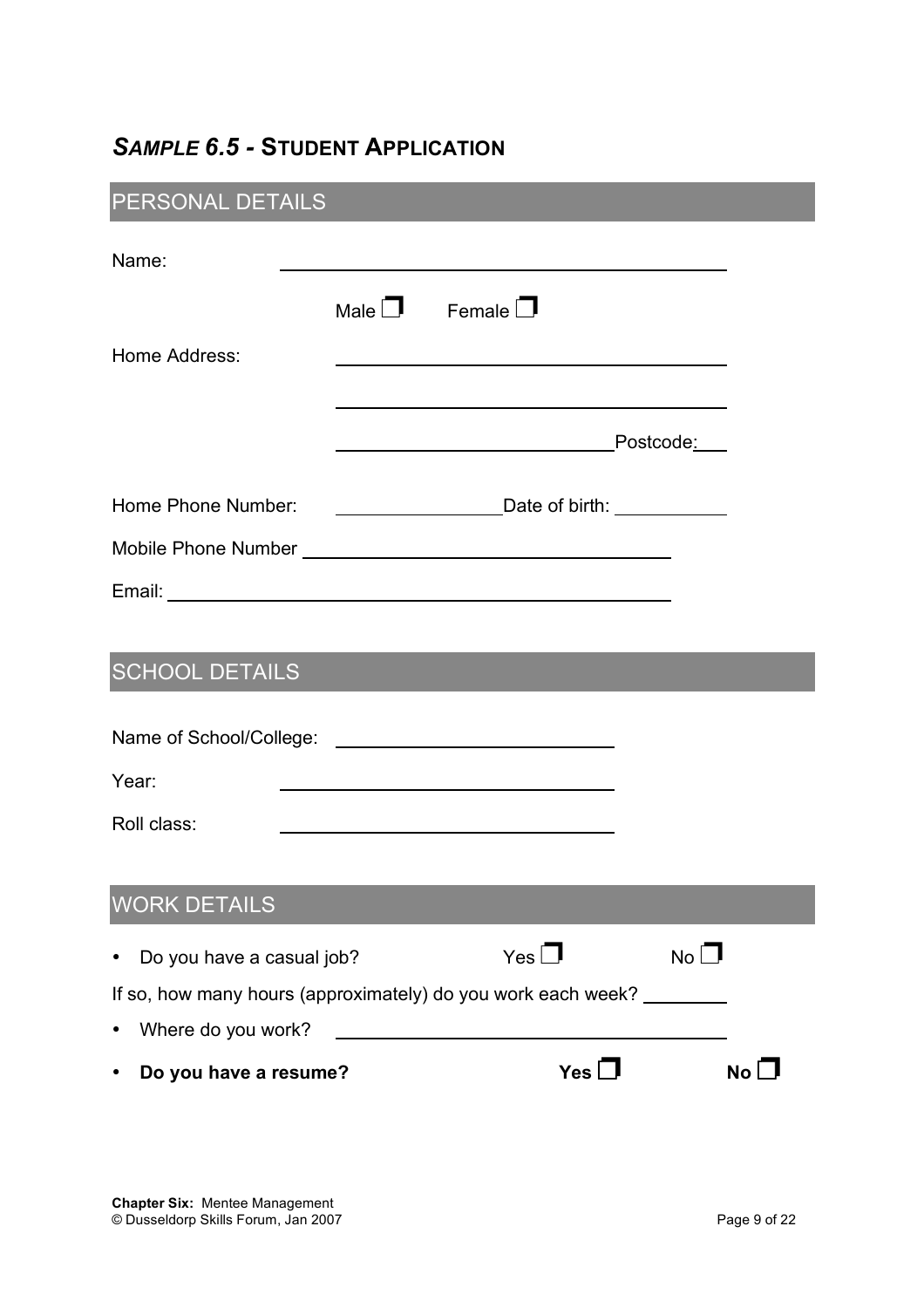# FAMILY DETAILS

| 1.<br>2. | Do you live with your family?<br>yes<br>$\Box$ no<br>Do both your parents live with you?<br>yes<br>$\square$ no |
|----------|-----------------------------------------------------------------------------------------------------------------|
| 3.       | Are there any other languages spoken at home? $\Box$ yes<br>no<br>If yes, which language?                       |
| 4.       | Do you speak any other language? $\Box$ yes<br>no<br>If yes, which language?                                    |
| 5.       | What is your father's occupation?                                                                               |
| 6.       | What is your mother's occupation?                                                                               |

# LEISURE & HOBBIES

1. Are you a member of the following clubs/groups? (Please tick)

| <b>Surf Club</b>                              | <b>Red Cross</b>            |  |  |  |
|-----------------------------------------------|-----------------------------|--|--|--|
| $\Box$ Swimming Club                          | Sporting Club               |  |  |  |
| Guides/Scouts/Rangers                         | <b>Army/Airforce Cadets</b> |  |  |  |
| $\Box$ Other Clubs (please specify)           |                             |  |  |  |
|                                               |                             |  |  |  |
| 2. Do you do any voluntary or community work? | $\Box$ Yes<br><b>No</b>     |  |  |  |
| If so, please list:                           |                             |  |  |  |
|                                               |                             |  |  |  |
|                                               |                             |  |  |  |

3. Do you play a musical instrument?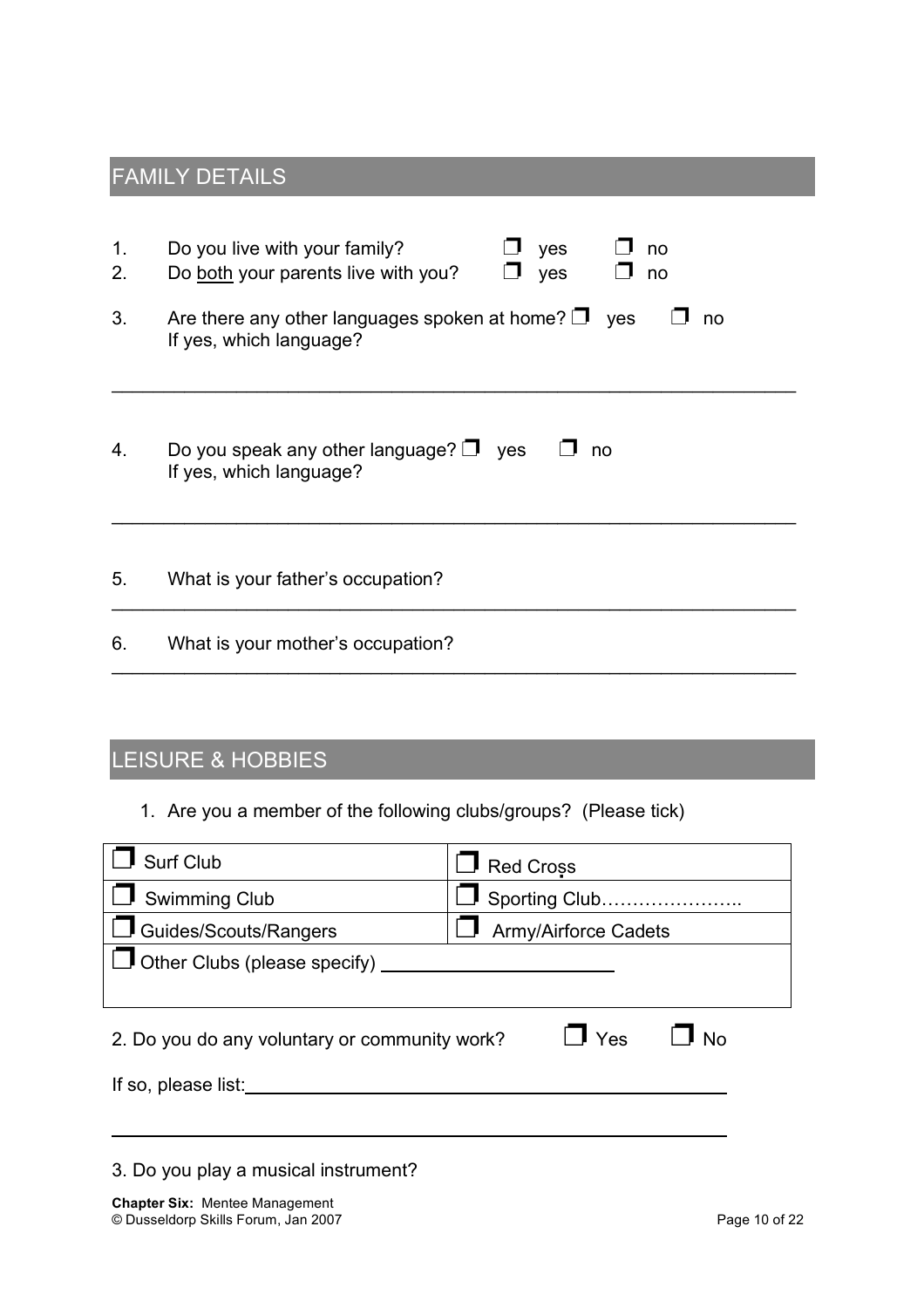| $\mathsf{I}_{\mathsf{Yes}}$<br><b>No</b><br>4. Do you participate in sport out of school hours?<br>If yes, please indicate which ones<br>Swimming<br>Hockey<br>$\Box$<br><b>Basketball</b><br><b>Baseball</b><br>$\Box$<br><b>Netball</b><br>Tennis<br>Ο<br><b>Cricket</b><br><b>Surfing</b><br>Football<br>Surfing<br>Soccer<br>Other (please specify)<br>5. Please list two things that you like to do in your leisure time eg computers,<br>reading, play music, surfing<br>YOUR FEELINGS ABOUT SCHOOL |  |  |  |  |
|-----------------------------------------------------------------------------------------------------------------------------------------------------------------------------------------------------------------------------------------------------------------------------------------------------------------------------------------------------------------------------------------------------------------------------------------------------------------------------------------------------------|--|--|--|--|
|                                                                                                                                                                                                                                                                                                                                                                                                                                                                                                           |  |  |  |  |
|                                                                                                                                                                                                                                                                                                                                                                                                                                                                                                           |  |  |  |  |
|                                                                                                                                                                                                                                                                                                                                                                                                                                                                                                           |  |  |  |  |
|                                                                                                                                                                                                                                                                                                                                                                                                                                                                                                           |  |  |  |  |
| In the boxes below, tick the box that best describes how you feel about school?<br>$\mathbf{l}$ it's OK<br>$\mathbf I$ find it difficult<br>love it<br>hate it<br>What is your favourite subject/s?                                                                                                                                                                                                                                                                                                       |  |  |  |  |
| Are there any subjects that you feel you need to improve?                                                                                                                                                                                                                                                                                                                                                                                                                                                 |  |  |  |  |
| What do you think might stop you from doing well while you are at school?                                                                                                                                                                                                                                                                                                                                                                                                                                 |  |  |  |  |

÷,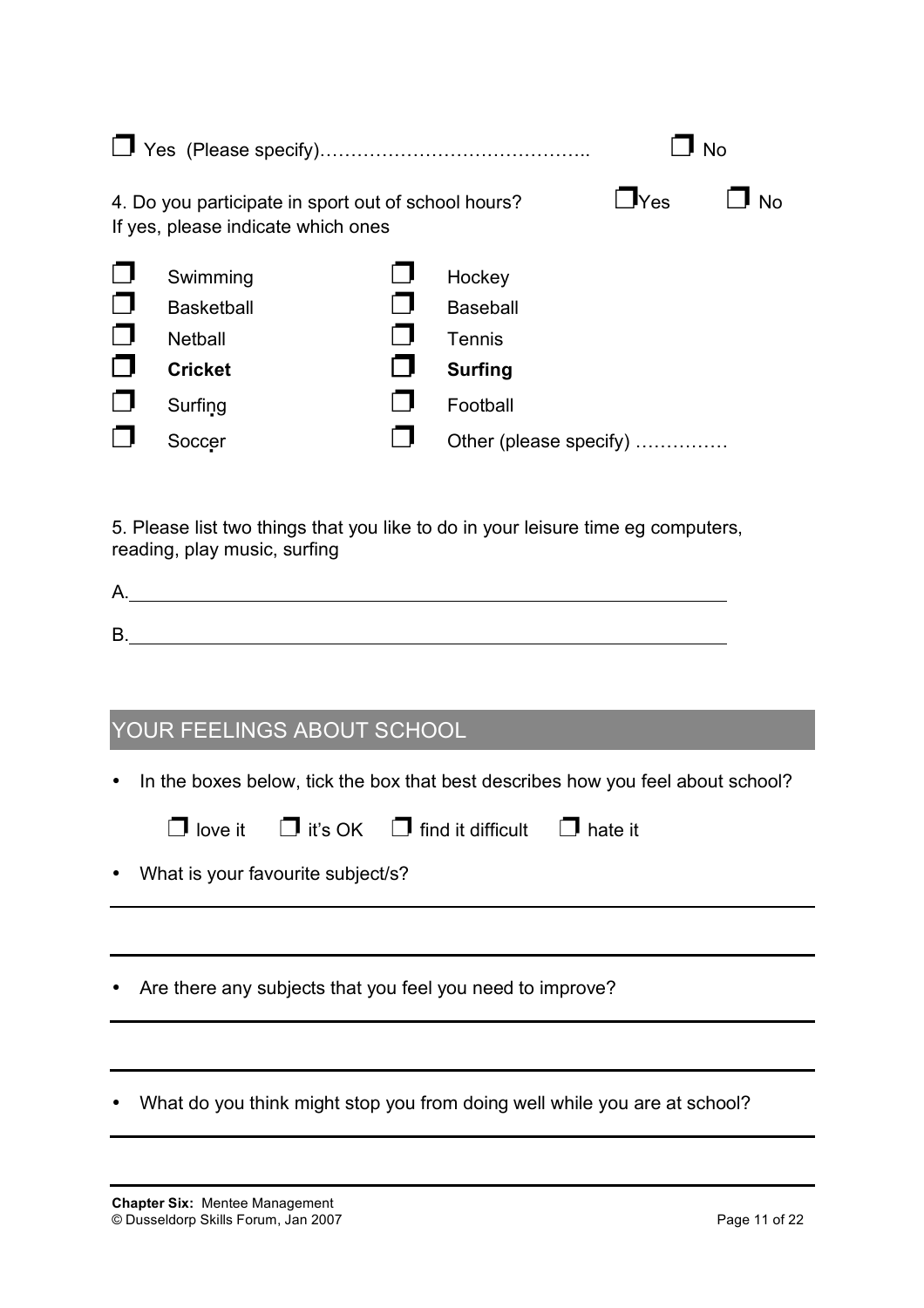5. When do you think you will leave school?

|                      | 6. Is there a course or job that you are interested in doing when you leave school? |  |  |  |
|----------------------|-------------------------------------------------------------------------------------|--|--|--|
| $\Box$ Yes $\Box$ No |                                                                                     |  |  |  |

If so, please specify:

If not, what other hobbies and interests do you have outside school?

I would like to apply to have a mentor in the School-Based Mentoring Program.

Signed: ……………………………………………………………….

Date …………………………………………………………………..

### **Parent's Permission:**

I give permission for my son/daughter/ward …………………………………………..

(insert name) to participate in the School-Based Mentoring Program and to provide his/her contact details to the Mentor. I understand that all excursions and meetings outside school with the mentor require my written permission.

Signed……………………………………………………………………………

Name…………………………………………………………………………….

Date………………………………………………………………………………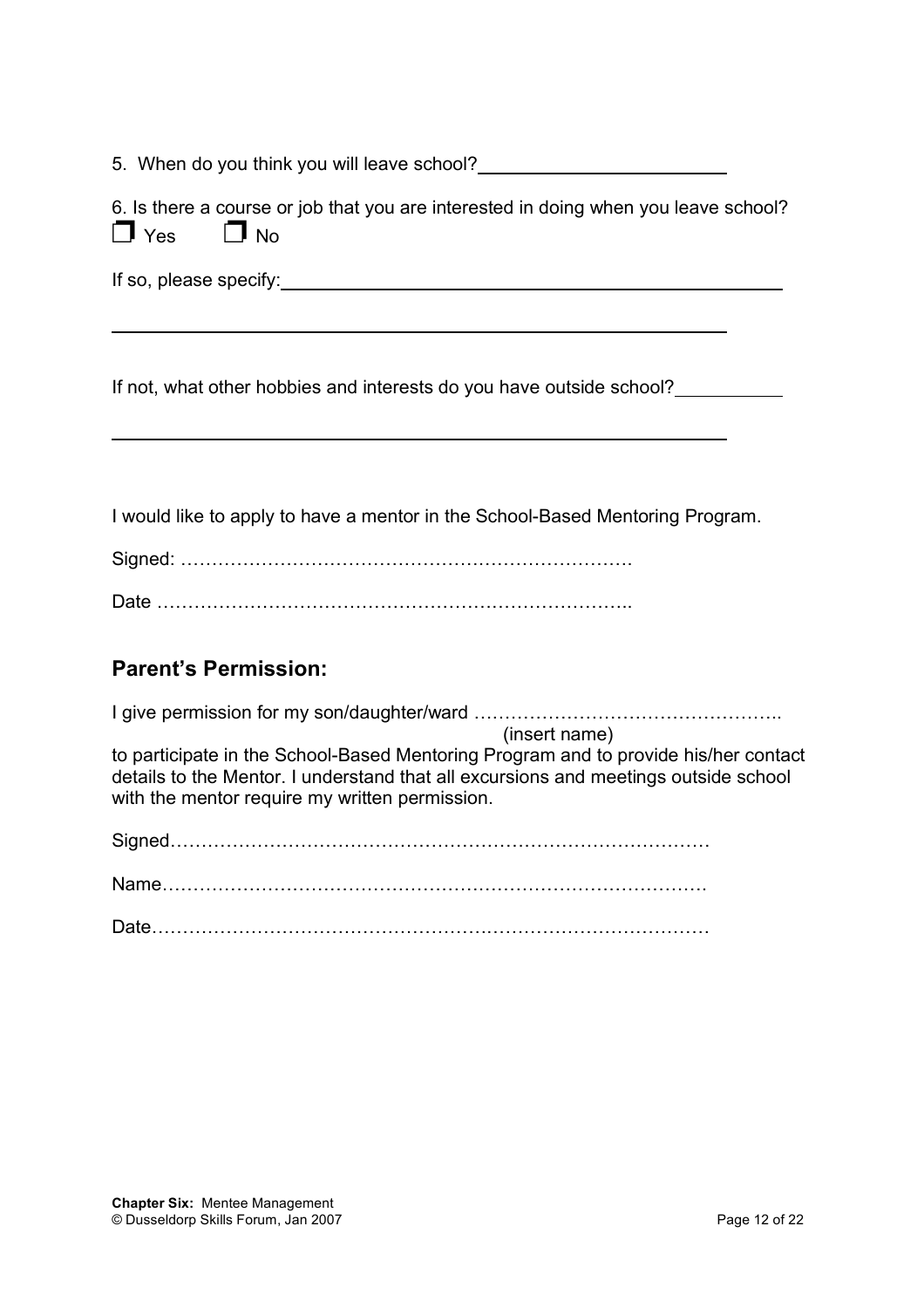## *SAMPLE 6.6 –* **PROCEDURE FOR STUDENTS TO LEAVE THE SCHOOL DURING SCHOOL TIME**

This information will be needed when your child wishes to attend a venue outside the school in regards to their program (which does not include the group as a whole).

It is the responsibility of the student involved to ensure their permission note is handed ………………………………at least two school days before their intended excursion. In addition to this a "Variation To Routine" form will need to be completed at least one day prior to the date.

On the permission note you will need to include -

- Name
- \* Roll Class
- \* Year
- \* Date of excursion
- Name of organisation you will be visiting
- \* Contact person within organisation<br>\* Location/s planned to visit
- \* Location/s planned to visit
- \* Method of transport<br>\* Fime departing only
- Time departing school if leaving part way through the day
- Time arriving back at school if returning (MUST report immediately to ………………………... before returning to class)
- Emergency contact name and number
- Parent/Guardian consent and signature

Thank you for your support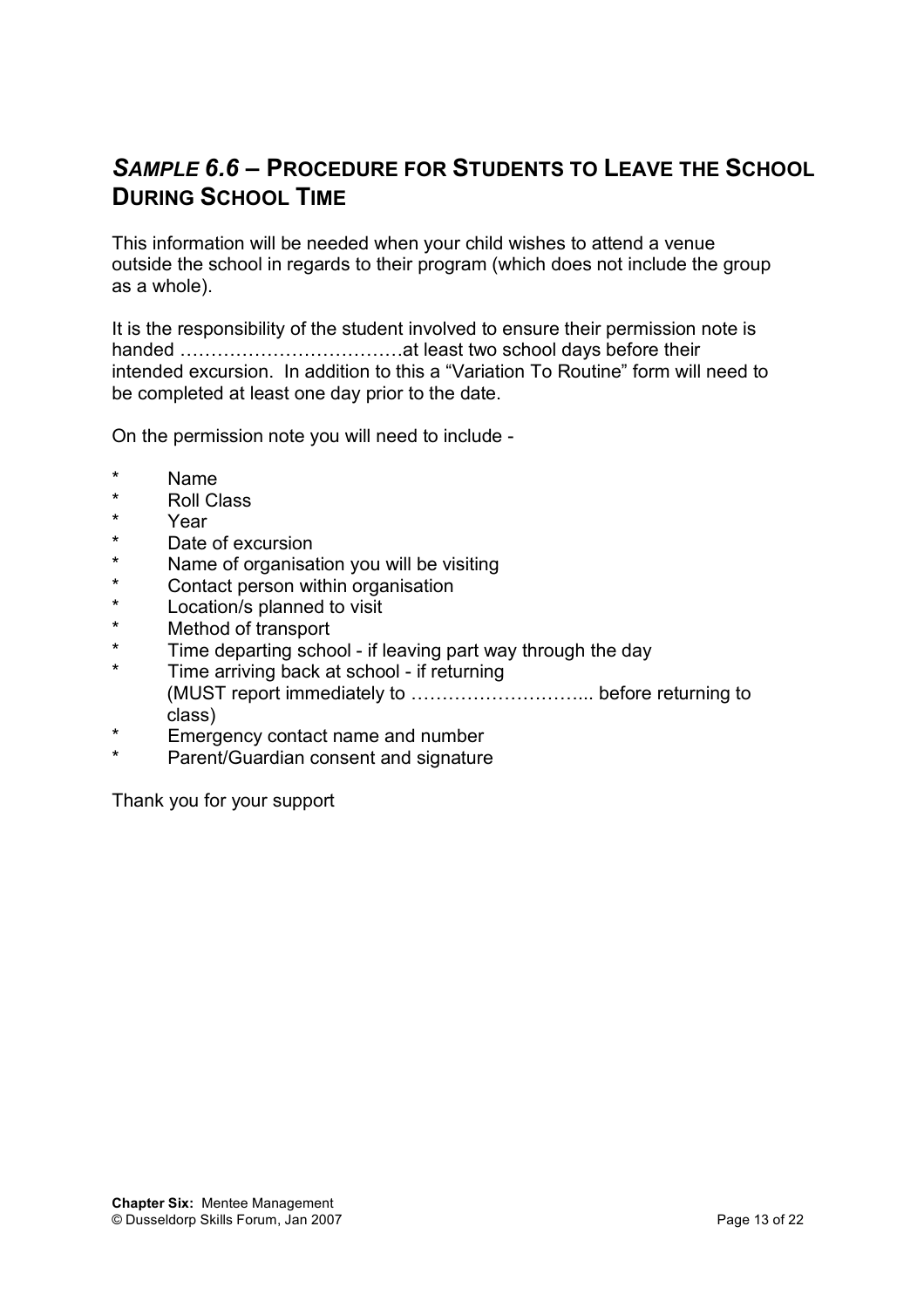## *SAMPLE 6.7 -* **IMPROMPTU VARIATIONS – STUDENT FORM**

Before you are permitted to participate in any activity which removes you from your formal lessons the following procedures must be followed.

1. Fill in the following details.

| Name:     | Home Group: | Year: |
|-----------|-------------|-------|
| Activity: | Venue:      |       |

Date: etc. European Supervising Teacher:  $\sim$  Supervising Teacher:

2. You must obtain permission from all teachers of any subject you may miss. By signing this document you are agreeing to catch up on any work missed.

| <b>PERIOD</b> | <b>SUBJECT</b> | <b>STAFF</b><br><b>SIGNATURE</b> | <b>STUDENT</b><br><b>SIGNATURE</b> |
|---------------|----------------|----------------------------------|------------------------------------|
|               |                |                                  |                                    |
|               |                |                                  |                                    |
|               |                |                                  |                                    |
|               |                |                                  |                                    |
|               |                |                                  |                                    |
|               |                |                                  |                                    |
|               |                |                                  |                                    |
|               |                |                                  |                                    |

3. **RETURN THIS SHEET TO ……………………………………………………….**

**IF IT IS NOT COMPLETED AND HANDED IN BY……………………………..**

**YOU WILL NOT BE PERMITTED TO PARTICIPATE IN THIS ACTIVITY.**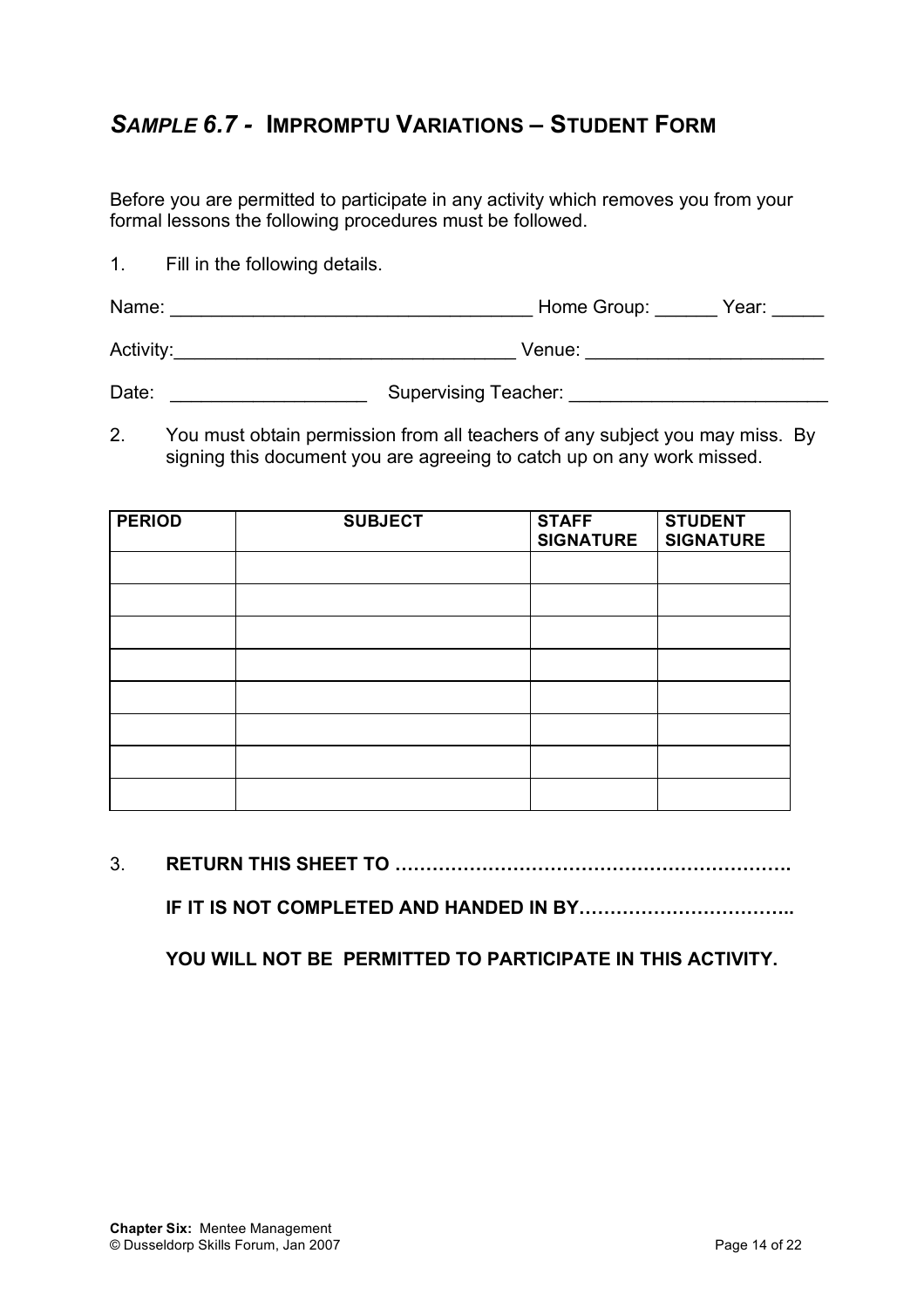## *SAMPLE 6.8 -* **STUDENT EXCURSION PERMISSION**

Dear………………………………………

| School-Based Mentoring Program. I understand the details of the excursion are: |
|--------------------------------------------------------------------------------|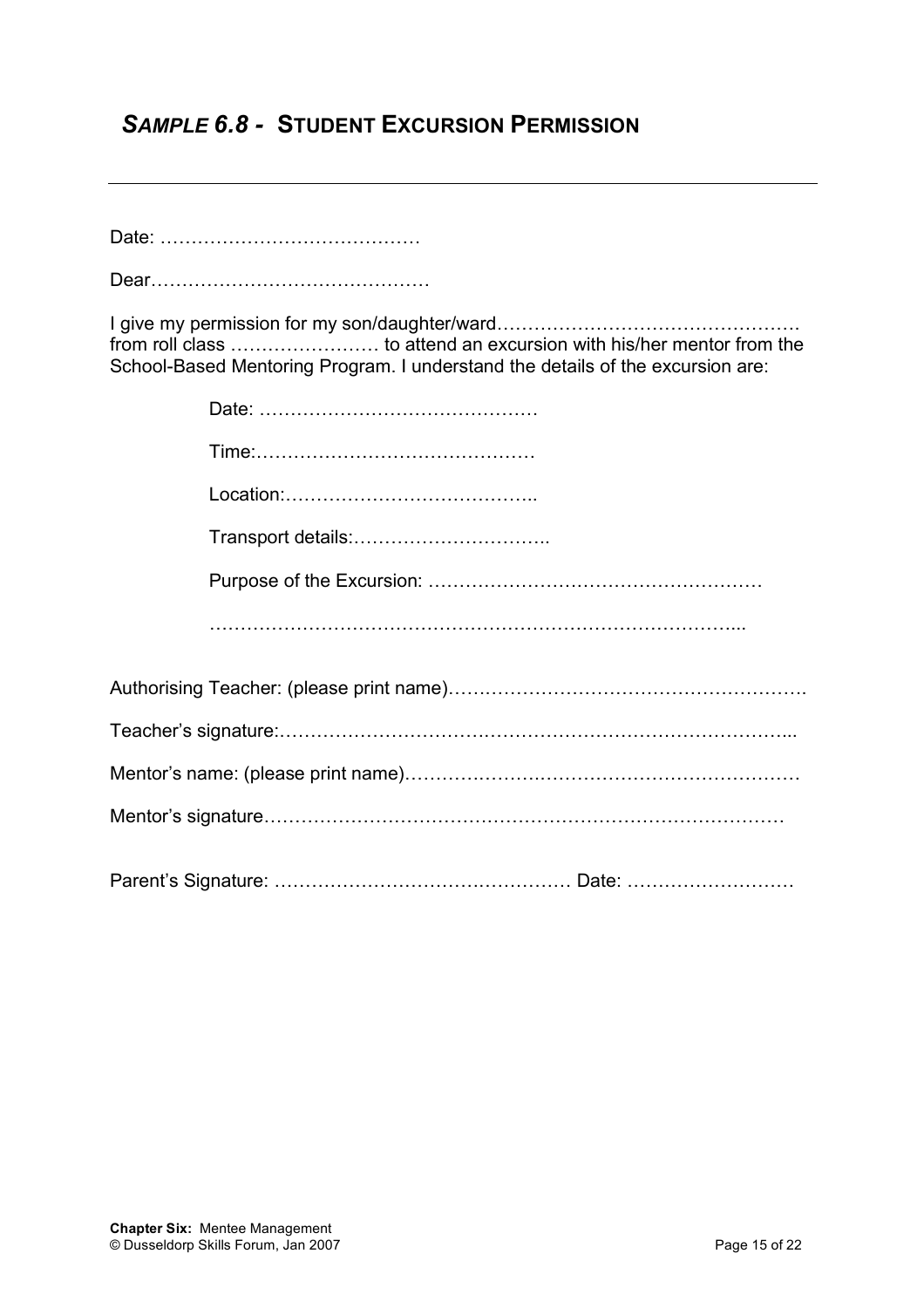## *SAMPLE 6.9 –* **FLOW CHART FOR MATCHING**

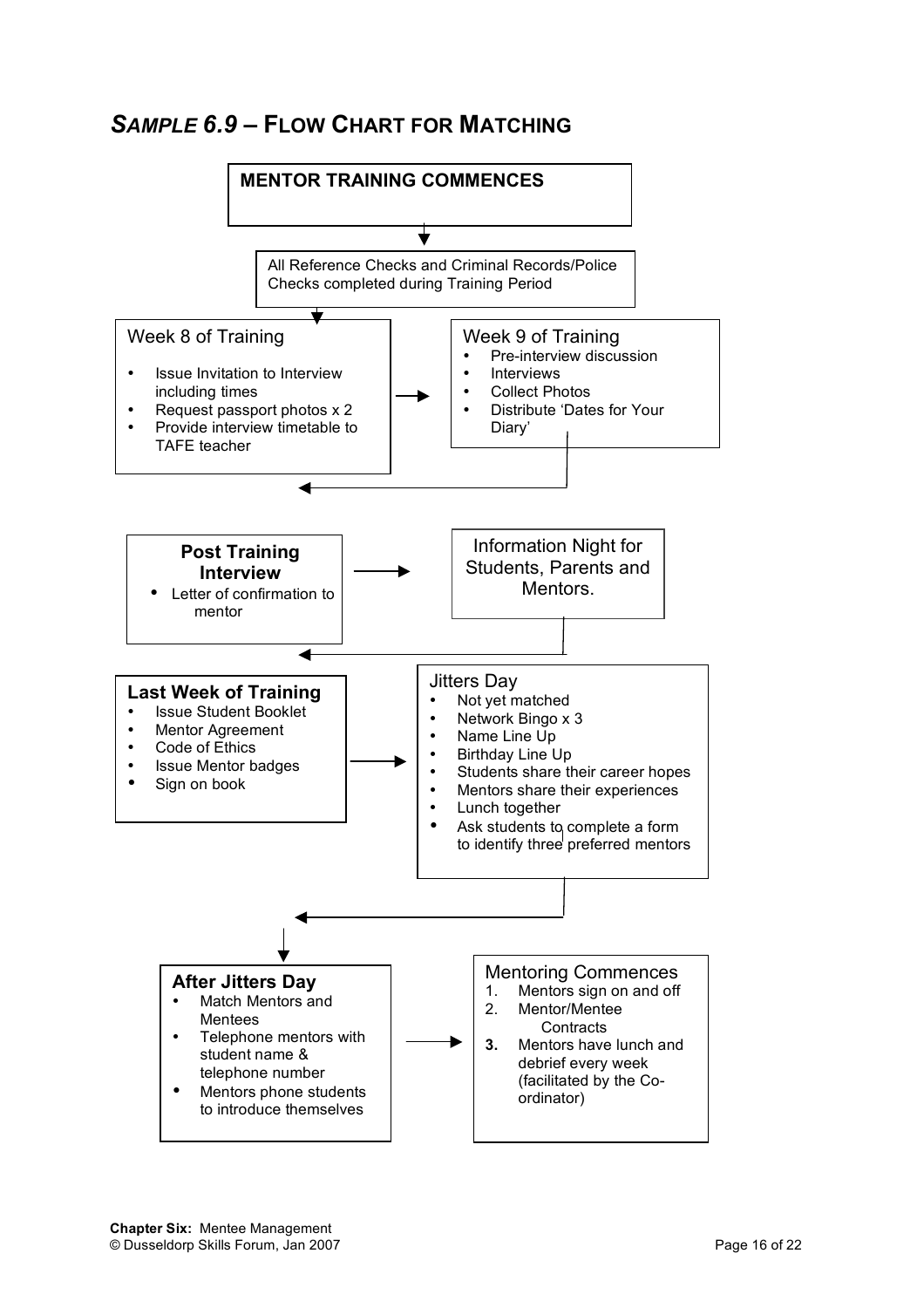# *SAMPLE 6.10 –* **JITTERS DAY AGENDA**

| 10:30am            | Teacher & students meet mentors at gate and accompany them to<br>allocated space                                                                                                                                                                                                                                                                                                                                                              |
|--------------------|-----------------------------------------------------------------------------------------------------------------------------------------------------------------------------------------------------------------------------------------------------------------------------------------------------------------------------------------------------------------------------------------------------------------------------------------------|
| 10:45am            | Welcome to mentors and students by the Program Co-ordinator<br>Introduction of school co-ordinator<br>Principal welcomes all                                                                                                                                                                                                                                                                                                                  |
| 11:00am            | <b>Games/Activities</b><br>Name Line up (mentors and students form an alphabetical line up<br>based on their first name – in order to place themselves in the<br>line they'll need to ask each other's names)<br>Birthday Line up – same as name line up but based on mentors<br>п<br>and students birthdays<br>Network Bingo x 3<br>ш<br>Round the room self introductions - students and mentors tell<br>their career interests/experiences |
| 12:00pm            | Mentors & students are randomly paired to go on school tour.<br>Students take mentors on tour                                                                                                                                                                                                                                                                                                                                                 |
| 12:30pm            | <b>BBQ Lunch</b>                                                                                                                                                                                                                                                                                                                                                                                                                              |
| $1:15$ pm          | Students complete Mentor Preference Sheet                                                                                                                                                                                                                                                                                                                                                                                                     |
|                    | Confirm next two meeting dates including arrangements for mentors to<br>contact their mentee before next meeting<br>*Co-ordinator matches each mentor and student and contacts each<br>mentor with his/her student details. Each mentor then rings his/her<br>mentee to introduce him/herself before the next scheduled meeting                                                                                                               |
| 1:30 <sub>pm</sub> | Students return to class                                                                                                                                                                                                                                                                                                                                                                                                                      |
|                    | Mentors remain for coffee and further discussion / raising any issues                                                                                                                                                                                                                                                                                                                                                                         |
| 2:00pm             | Teacher and co-ordinator thanks Mentors & escorts them to sign-off<br>book.                                                                                                                                                                                                                                                                                                                                                                   |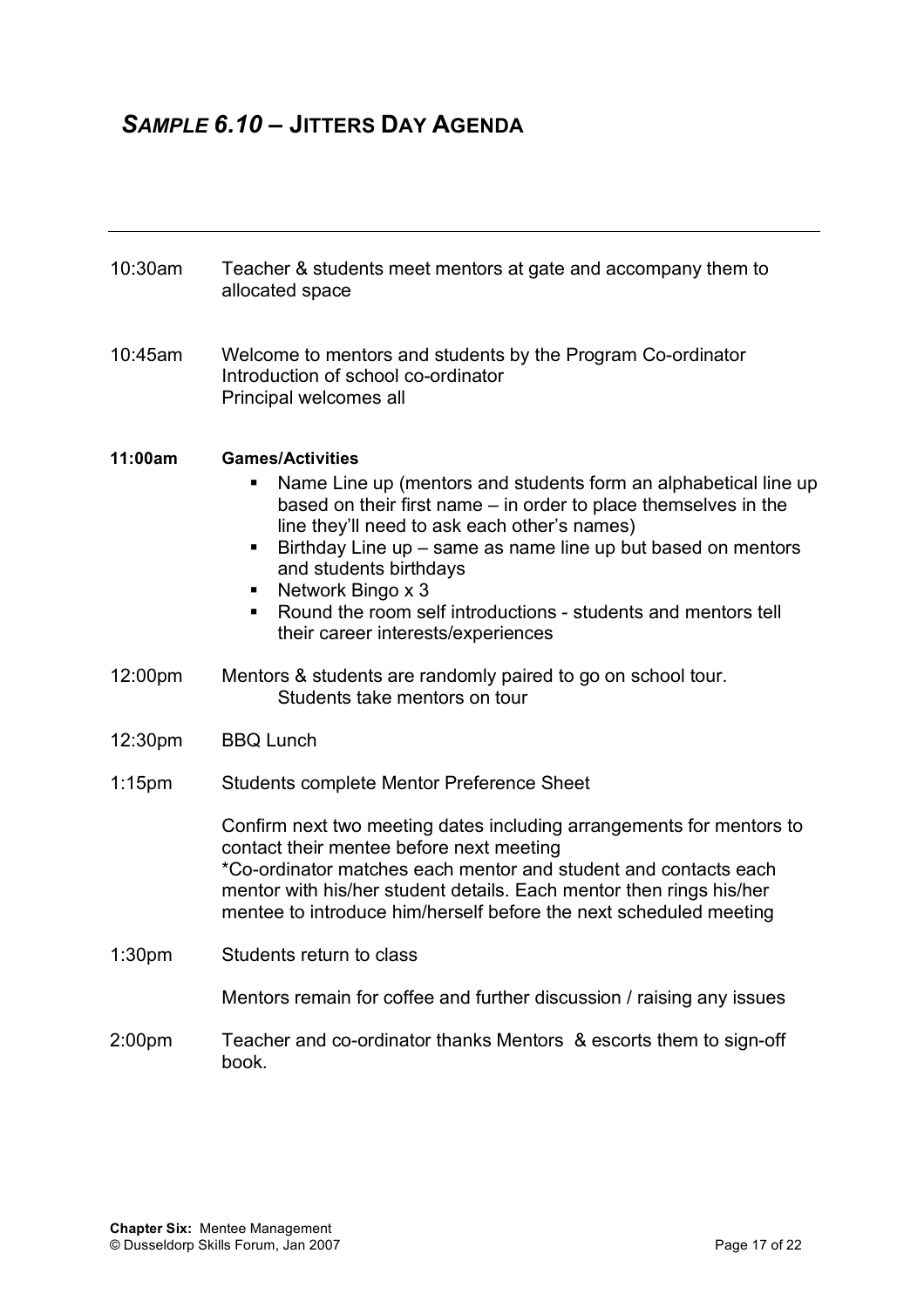## *SAMPLE 6.11 -* **NETWORK BINGO**

The aim of Network Bingo is to encourage the mentors and mentees to start talking to each other and relax a little.

#### *How the Game Works*

Each mentor and each mentee has to approach three members of the opposite role (mentor/mentee) and ask them their name. Their favourite food, what pets they have and their favourite colour. When all mentees and mentors have their card complete, the co-ordinator draws out the names from a hat - first the mentors and then the mentees. When a mentee or mentor has all three names on their card called, he/she calls 'Mentoring ' and then has to introduce the three people on his her card – stating their name, their favourite food, their pets and their favourite colour. For example: This is John. His favourite food is Italian, he has a cat called Spanky and his favourite colour is blue.

There should be a small prize for the Mentor and Mentee that score Bingo (a chocolate or similar)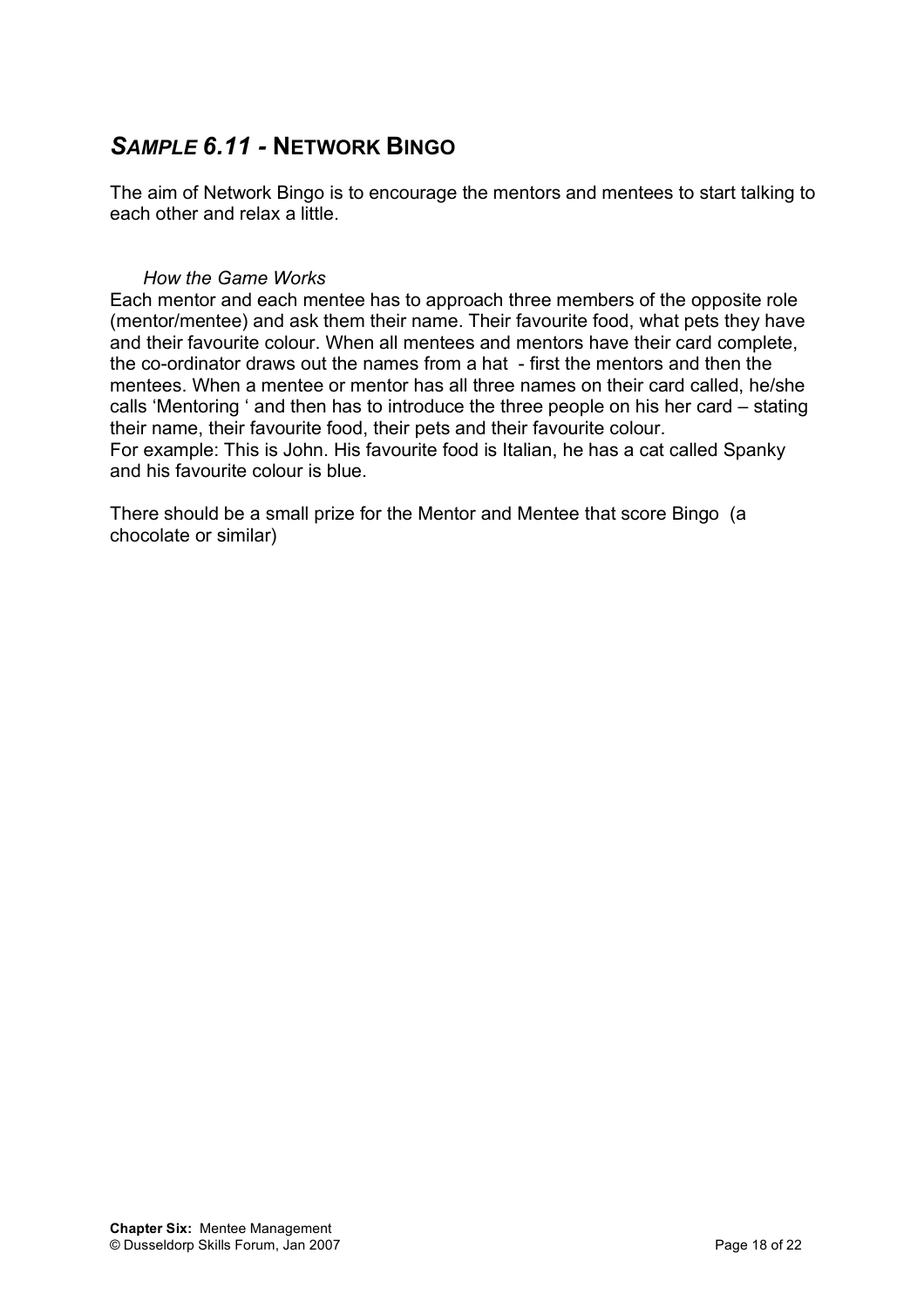# **Network Bingo – Mentees Card**

# **Your Name:**

| <b>Mentor</b>            | <b>Mentor</b>            | <b>Mentor</b>            |
|--------------------------|--------------------------|--------------------------|
| Name:                    | Name:                    | Name:                    |
| <b>Favourite Food:</b>   | <b>Favourite Food:</b>   | <b>Favourite Food:</b>   |
| Pets:                    | Pets:                    | Pets:                    |
| <b>Favourite Colour:</b> | <b>Favourite Colour:</b> | <b>Favourite Colour:</b> |

**\_\_\_\_\_\_\_\_\_\_\_\_\_\_\_\_\_\_\_\_\_\_\_\_\_\_\_\_\_\_\_\_\_\_\_\_\_\_\_\_\_\_\_\_**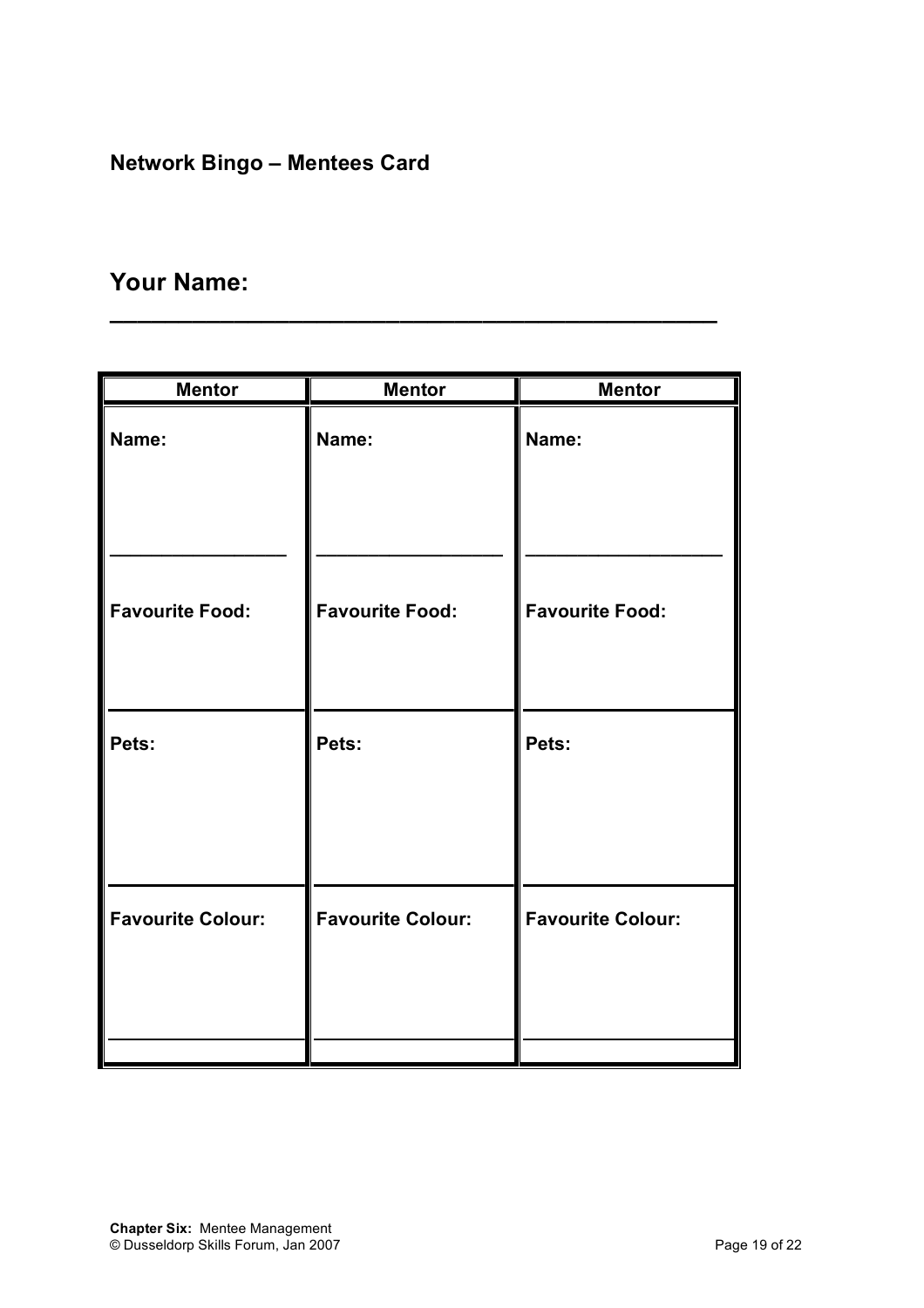

# **Network Bingo – Mentors Card**

**Your Name: \_\_\_\_\_\_\_\_\_\_\_\_\_\_\_\_\_\_\_\_\_\_\_\_\_\_\_\_\_\_\_\_\_\_\_\_\_\_\_\_\_\_\_\_**

| <b>Mentee</b>            | <b>Mentee</b>            | <b>Mentee</b>            |
|--------------------------|--------------------------|--------------------------|
| Name:                    | Name:                    | Name:                    |
| <b>Favourite Food:</b>   | <b>Favourite Food:</b>   | <b>Favourite Food:</b>   |
| Pets:                    | Pets:                    | Pets:                    |
| <b>Favourite Colour:</b> | <b>Favourite Colour:</b> | <b>Favourite Colour:</b> |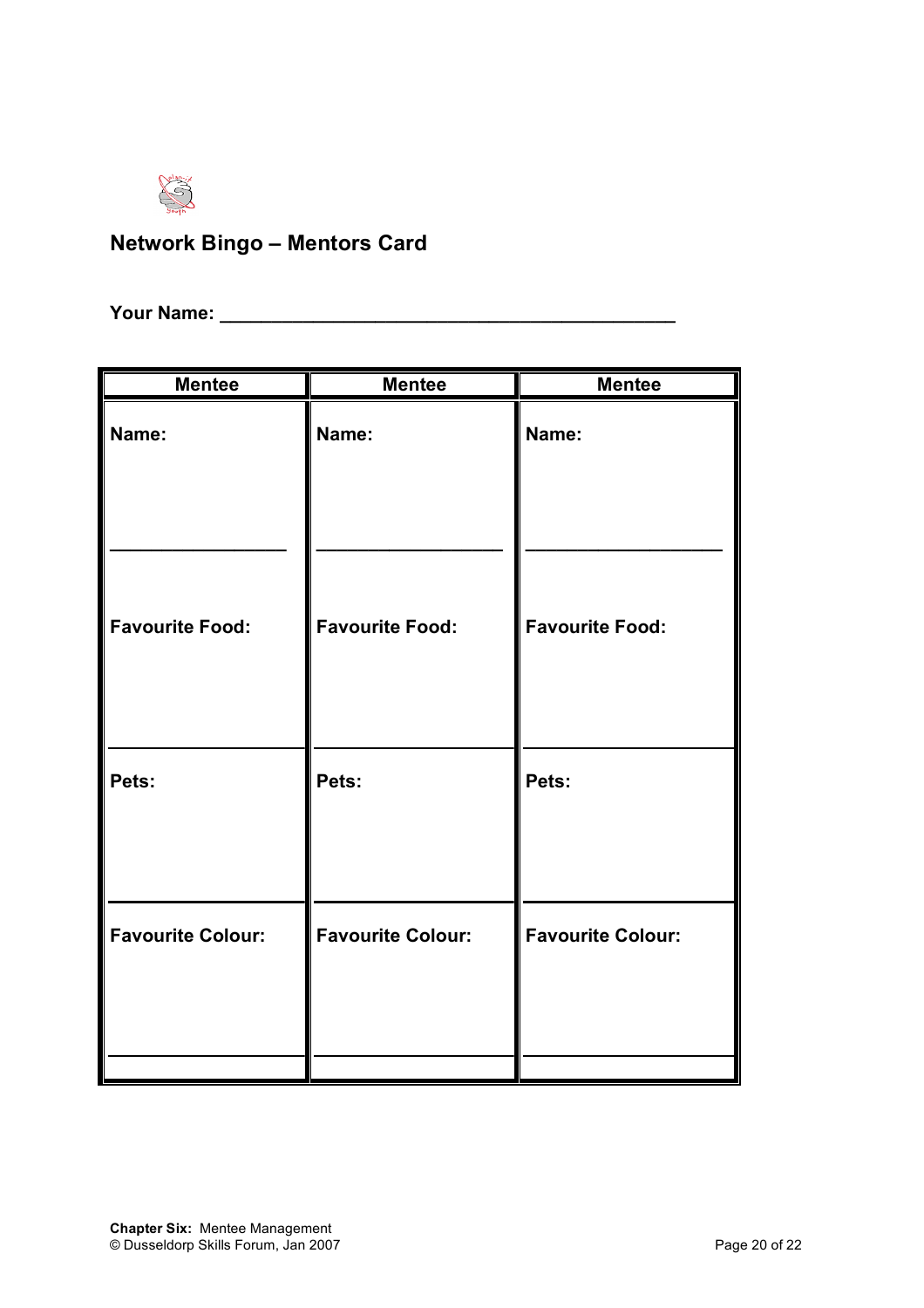# *SAMPLE 6.12-* **DATES FOR YOUR DIARY**

*This can be a useful sheet to give to Mentors in their final weeks of training*

| <b>Date</b>                            | Time | Venue | <b>Purpose</b>                                                                                       |
|----------------------------------------|------|-------|------------------------------------------------------------------------------------------------------|
| 3 Weeks before<br>program<br>commences |      |       | <b>Mentor Orientation</b>                                                                            |
| 2 Weeks before<br>program<br>commences |      |       | Information Evening for<br>Students, Parents, Mentors                                                |
| 1Week before<br>program<br>commences   |      |       | <b>Student &amp; Mentor Matching</b><br>Activities                                                   |
| Week 1 of program<br>Week2, 3 or 4     |      |       | <b>Goal Setting Activities</b><br>Mentor/Mentee Research<br><b>Guest Speaker: TAFE</b><br>Counsellor |
| Week 2-6                               |      |       | Mentor/Mentee Research                                                                               |
| Week 6/7                               |      |       | Guest Speaker: Group<br>Training                                                                     |
| <b>Week 7-10</b>                       |      |       | Mentor/Mentee Research                                                                               |
| Week 7                                 |      |       | Mentor/Mentee Research<br>Guest Speaker:<br>Local Youth Employment<br>Specialist                     |
| Week 8                                 |      |       | Mentor/Mentee Research:<br><b>Guest Speaker:</b><br>Centrelink                                       |
| Week 9                                 |      |       | Preparation for Presentation                                                                         |
| Week 10/12                             |      |       | Presentation<br>Parents, Mentors and<br>Interested Friends welcome.                                  |